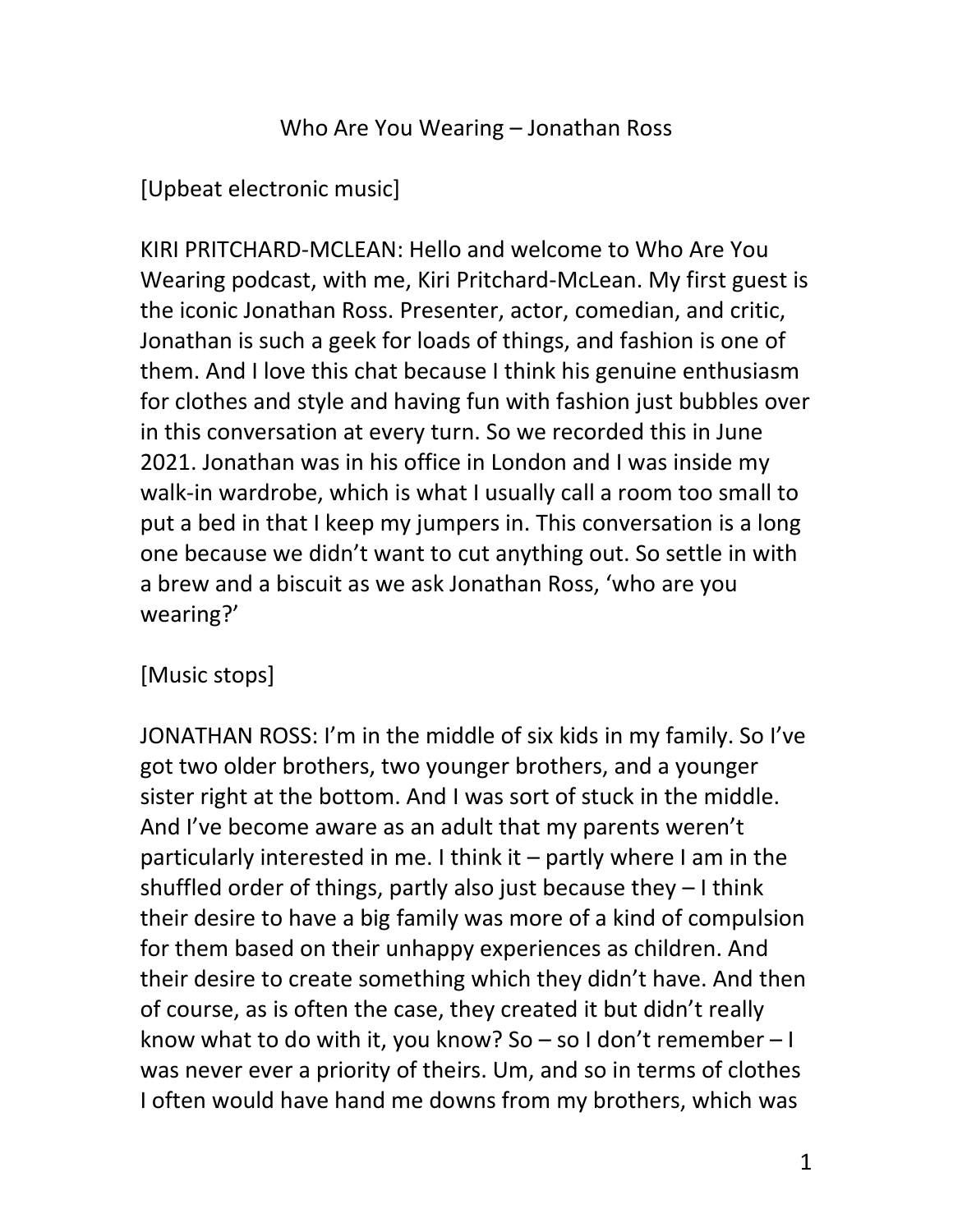a bit of a shame because I was actually taller than them by the time I was about 12 or 13. So – but still my parents didn't think to shuffle the order they gave the clothes in. It still seemed like if you're the oldest you get the trousers first. So I would often have – I remember in particular being embarrassed by a pair of herringbone trousers I had to wear to school, which were at least two inches too short for me, uh, you know, and that was – in actual fact borderline traumatic, you know?

But we were a poor family. I mean I remember as a kid going to school with, you know, literally holes in my shoes and putting cardboard in the bottom to sort of like you know, because otherwise it was – you would be touching concrete as you walked to school, especially in the winter. And there would be damp, you know? So we were a poor family. So clothes in a way were – it was a necessity but it was also very much I saw it as a status symbol. If you could have new clothes, you know, you just had – if you just had clothes without holes in, or clothes which were bought for you, not given to you once your brothers are finished with them, that seemed to me – that was kind of what I was shooting for, which isn't the highest bar to have set yourself, of course, and I'm pleased to say I achieved it.

So in a way it's great that it wasn't set that much higher. Um, so clothes were – it was a kind of a – it was an emotional side to clothing which wasn't – which I wasn't particularly comfortable with, um, but I remember watching TV and loving seeing like – I loved seeing like the Beatles. And I loved seeing the way Elvis Presley dressed. And I think I often responded to the kind of exterior before anything else, you know? So I liked the Beatles for their clothes before I even realised they made music as well, you know? I liked Elvis because I liked these weird capes he wore, you know? I loved Evil Knievel, the stunt man, because he had a little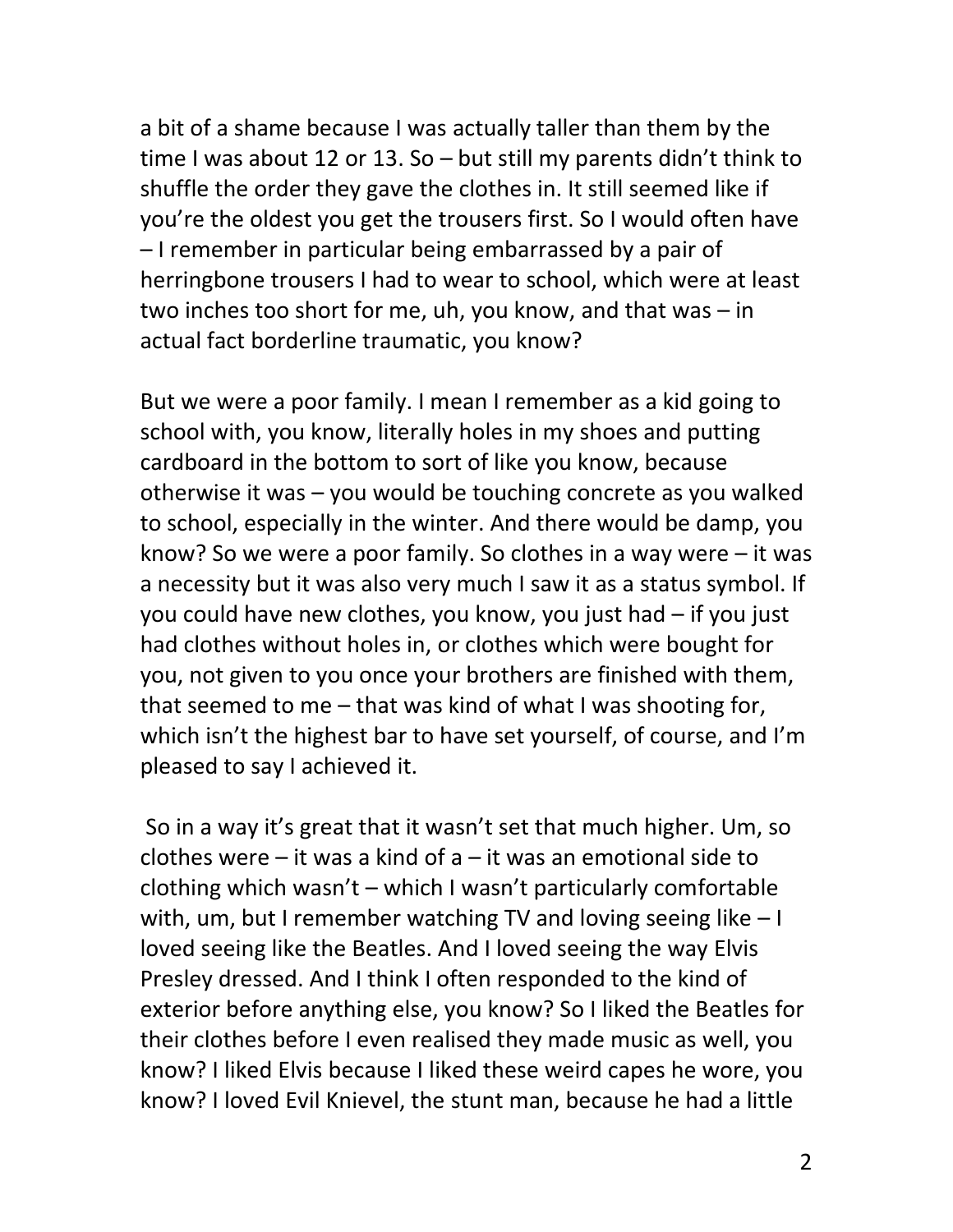cape. I mean I, you know,  $I - I'$ ve had a few capes over the years for that reason. I've still got a couple in  $my - you$  don't wear them out much because they're a bit of a nuisance, you know? But, um, and you forget them. They're easy to forget in restaurants and taxis.

# [Kiri laughs]

JONATHAN: 'My cape!' Um, and they're hardly necessary, you know what I mean? It's not like it's a really – never really useful. It's – it's quite an adornment. Um, so I remember just liking the way people looked and  $-$  and  $1 - 1$  was always into comic books. So I always liked superheroes' clothes. I liked the colour, the mash of colours, and the design and that. And I still think if people dressed as superheroes the world would be a happier place. There was one episode of 'Big Brother' years ago where they all had to wear superhero clothes for a day or two. And I remember watching thinking, 'everyone seems so much happier.' It's like when the sun shines.

KIRI: Yeah.

JONATHAN: If everyone's wearing their pants on the outside and a cape, everyone's in a good mood.

KIRI: Did you have a strong sense of style yourself as a kid, then? Were you trying to make these hand me downs work or was it just so far removed? The choice was so far removed from you?

JONATHAN: Well up until the age I was about a young adult, it was – I had no choice, you know? You – you wore what you were given. So I didn't have any sense of style. And I, uh, but I – and I felt self-conscious and embarrassed about the way I looked and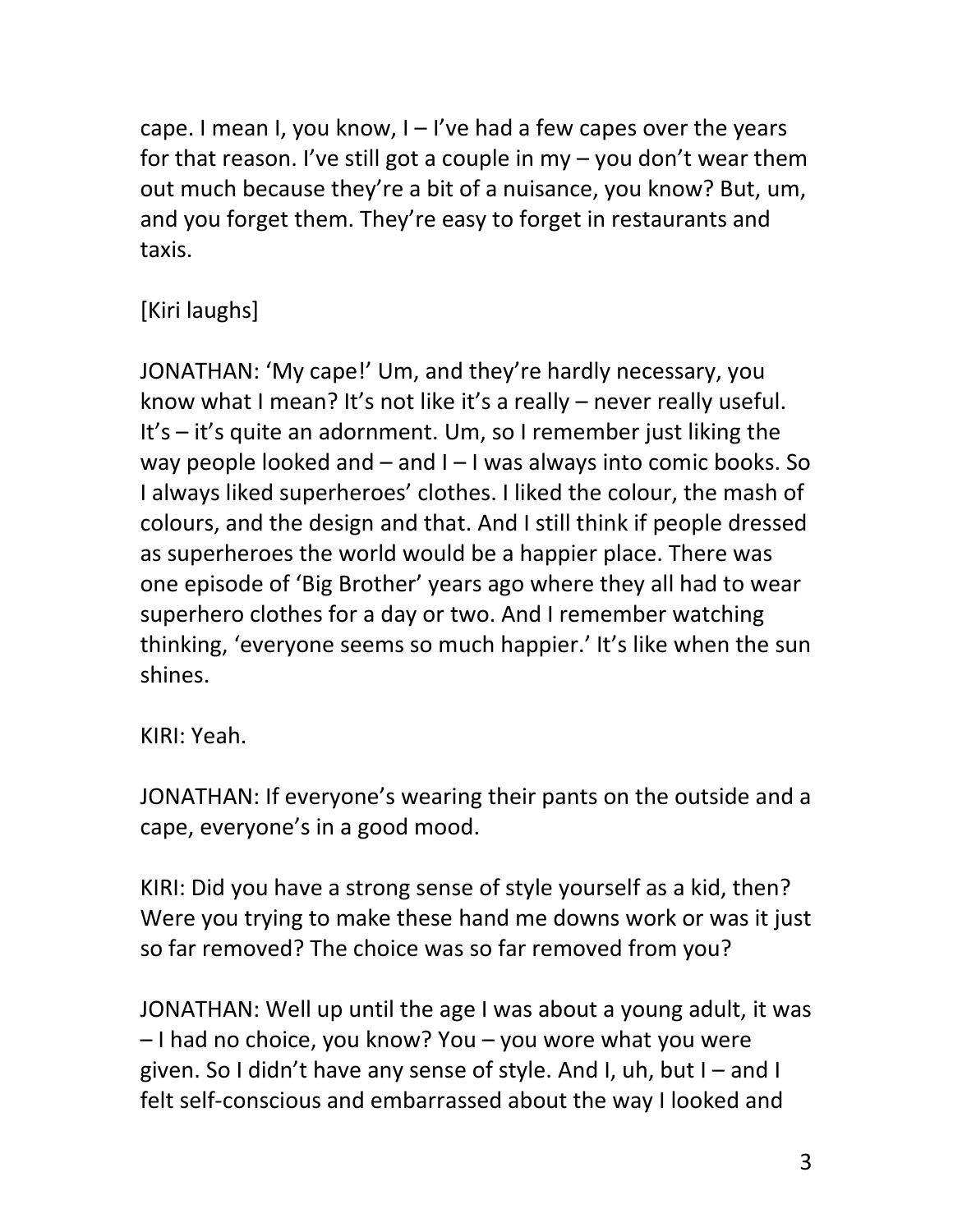the way I dressed, you know? And  $I$  – and I didn't really – there was no way to avoid that, really, you know? Um, but then when I got to about 15/16 and I – and I always had a variety of like jobs as a kid, you know? Because I wanted to earn money because we didn't get any pocket money. I remember there was no spare money in my house. So I would have jobs initially to buy comics, so I had money to buy comics. Um, and then I started looking into clothes and I wanted to buy clothes and – but I didn't really know, you know, no one had ever taken me under their wing, you know what I mean? I didn't really have anyone I could talk to about 'where do you buy this?' or 'where do you get that?'

And I was somewhat isolated and introverted anyway. So I didn't even ask my brothers 'where do you get stuff from?' And so we were – in a way it was weird because we were a close family in terms of geography, but we weren't a close family in terms of sort of like emotional needs or sharing. Um, so I didn't really know.

And I remember seeing trousers and not even knowing where to get them. And I didn't have any friends at school who were in step with me, but I'd see stuff in a catalogue and I'd say, 'oh, they've got – I really want some pointed shoes,' you know? And try and get stuff that way. And – and I remember saying, uh, Woolworths at the time, they started doing straight jeans and I really wanted some straight jeans because I was always wearing flared. And they had these really cheap ones that I remember were a pound a pair. Seeing that back then, that was extraordinary. And I bought them but essentially they were made out of something which was somewhere between cloth and cardboard. They were  $-$  it's  $-$  it's like – it was like it was sort of woven paper. And they're really cheap and you could wear them once and they looked fine, but the next time you put them on the knees were shot right out. And there was very little you could do with them. So I learned early,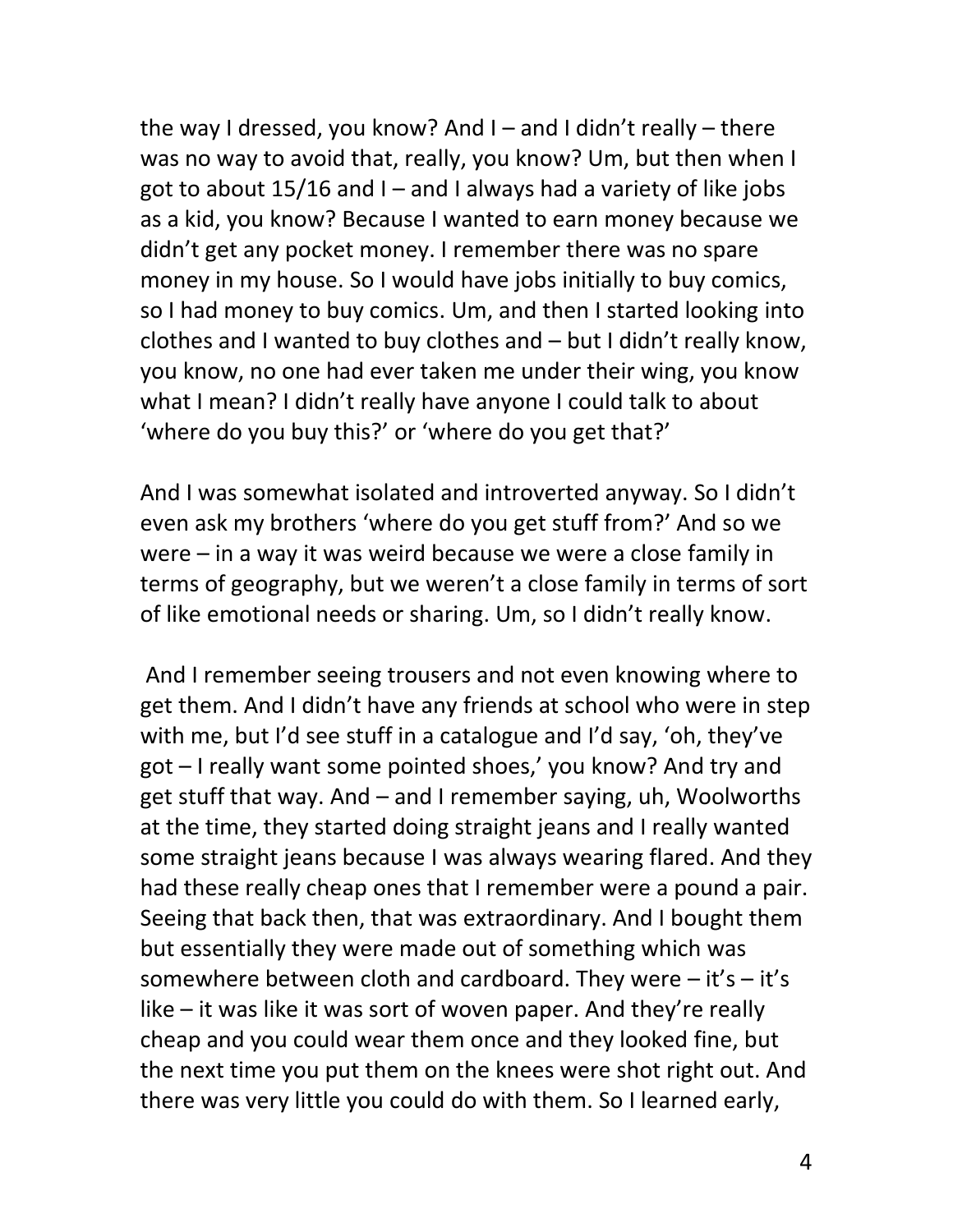you know, to sort of like maybe spend a little bit more than a pound on a pair of trousers. But – but luckily for me, and I was very fortunate, is that when I was just – just after I turned 16, that's when punk really happened and hit the mainstream. I can remember sitting at, uh, home and I watched the Bill Grundy show with the Sex Pistols on. It was like someone had set a bomb off in the room. And I went, 'wow.'

And the great thing about that was the clothes that you wore, partly you made yourself. So you would buy clothes from a junk shop or a jumbo sale and you would cut it up and attach pins or chains or studs or paint it, turn it inside out. And so it was great. So suddenly I had access to feeling like I belonged to something. And feeling like I had clothes that I wanted to wear. But they didn't cost money that I didn't have and no one would give me to spend on clothes. And – and also I think important for me was kind of the need to attract some sort of attention or to evoke some sort of response with clothing, which I – I still don't fully know why that is, but I think I still have it.

KIRI: That's so interesting. Because then your – your clothes that you're making as well, like that's such a pure form of expression and telling the world who you are. Or at least who you want them to see you as as well.

JONATHAN: Yeah. It's – because before that I used to have fantasies about clothing. I used to see – like I'd see a 'Bond' movie. And my – most of my fantasies involved me being on my own, you know? Even as a child my sexual fantasies involved, 'wouldn't it be great to have a place where I can be on my own to masturbate without one of my brothers coming in?' which is a weird fantasy to have. Not a fantasy of being with someone or to actually have proper sex, which I would've been thinking about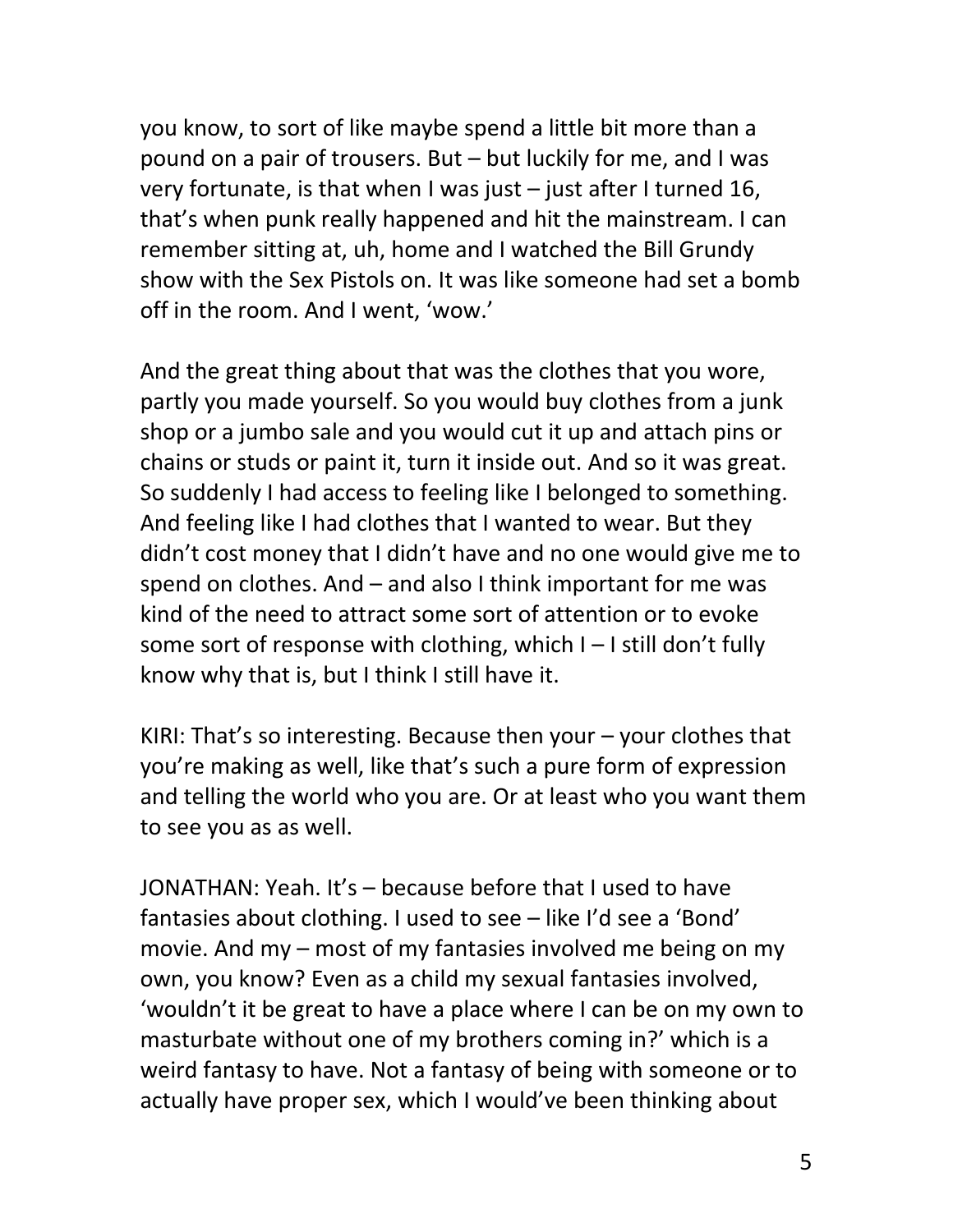while masturbating. No, it was just to have – just to have the privacy to do it in. And I remember fantasising about clothes. I used to fantasise about having a dinner suit and being able to walk in a restaurant in Casablanca and everyone look round and say, 'who is that wondrous man?' But that was as far as the fantasy went. I didn't even sit down and have dinner, Kiri. I didn't know how to eat in a restaurant. I didn't meet anyone. I didn't get out to do any adventure. I just wanted to be seen to be wearing a nice suit and that was enough for me. And then the punk clothes, of course it was great fun because it was much more in that – it was a kind of an – with a small 'p,' political kind of gesture and it was also provocative and it was fun. So I remember – and I – and sometimes you'd get in trouble. I remember I had a great – I bought a school blazer that I turned inside out and painted 'white riot' on the back, which was a Clash song. I had a – and the reason why I turned it inside out is, if you – back then you used to get sometimes beaten up or attacked or chased by people wearing punk clothing, in the early days of it.

So you could run down an alleyway and turn it the right way around and walk out and people would think it was a normal blazer. But I had a white butcher's jacket I bought from a catering store for about 2 pounds, which I splashed with red paint and I wrote 'psycho killer' on the back because that was blood, and I bought some dolls heads from a local craft shop, dolls faces, and pinned them on, and then burned the eyes out with cigarettes. And then I was surprised – then I was surprised when people shouted at me in the street.

KIRI: It's such a good look.

JONATHAN: But I love that. My psycho killer jacket was great.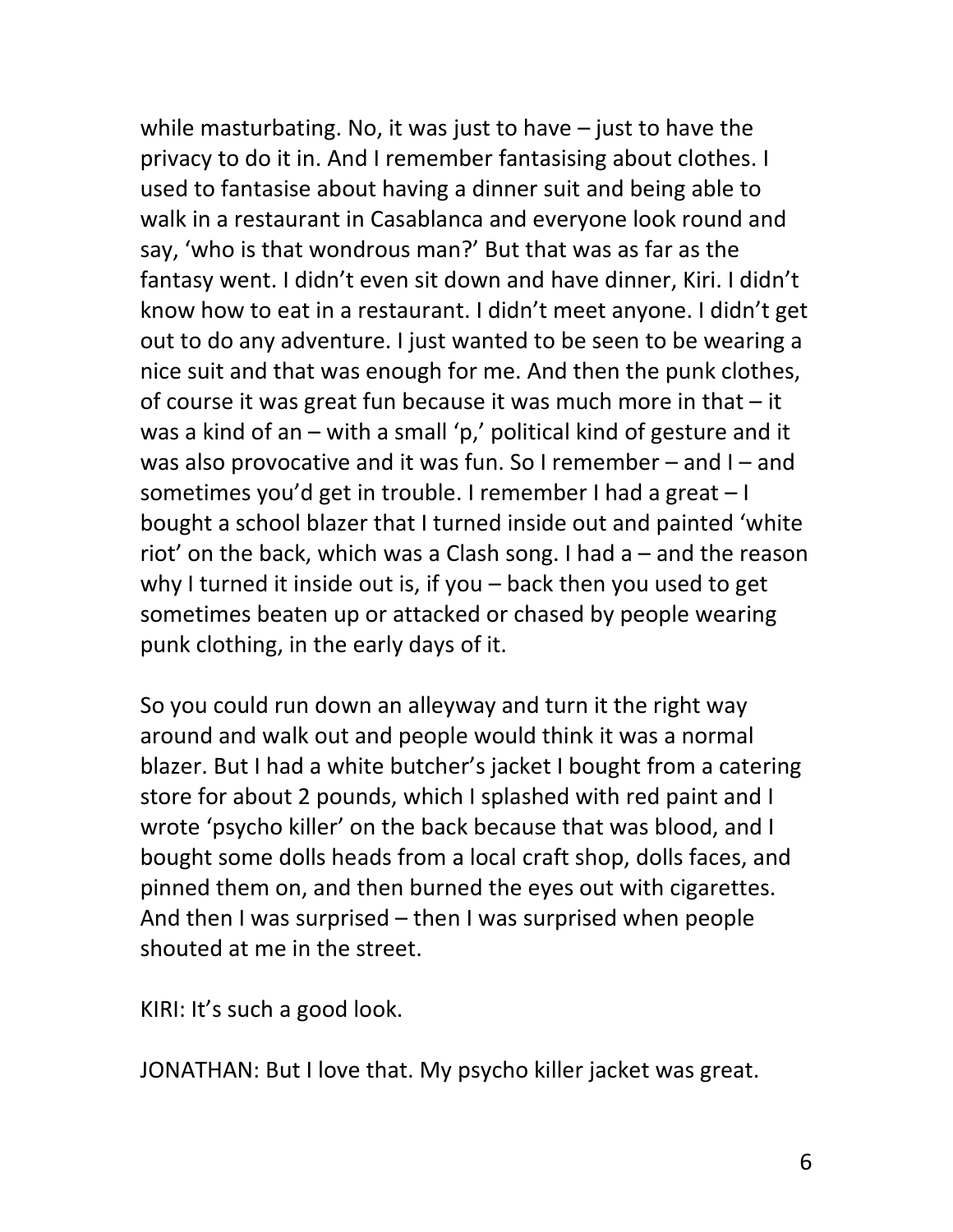KIRI: It's amazing. I'm amazed that you didn't go into designing clothes with that kind of eye and that kind of joy.

JONATHAN: But you know, the problem is, Kiri, and this is – and in a way it's – it's – but because no one showed any interest in me. And the school I went to was a very, you know, lower – the classrooms were like 35 kids in a class, you know? The teachers basically – it was a machine that you went through. And it was all perfectly nice. I'm not – it's not a sob story here at all, but no one ever talked to me about potential or doing what you – no one ever had it. My parents either. No one had a – ever had a conversation about 'what do you want to do? What do you like doing? Where do you want to be?' You know? I didn't – all I knew was what I'd observed, and when we used to walk to school, I mean it was a long walk to school. The kids around the corner went to the same school. Their dad would sometimes walk part of the way to school with us because he was going to the underground, which we used to go under. He'd get his train and we'd go under out the other side and carry on walking for another two or three miles to the school. And he, um, he was a really sweet old man.

But I remember looking at him and thinking he was like  $a - a$  living cautionary tale to me. Because I knew he didn't enjoy his job. And I knew he went in everyday because he had to support his family. And I remember it was really awful. I remember as a kid walking one day with him and I was polite, you know, we didn't want to walk with him but we did. He was an old guy. His name was Mr. [bleep]. And it was his last day at work. He said, 'it's my last day at work today.' And we turned and we went, 'oh, that's good. That's – is it good? Is it exciting?' And he came out that night and they'd given him a tiny, cheap watch. We saw it on him the next day. I remember thinking, 'fuck me, I'm not going – that's not going to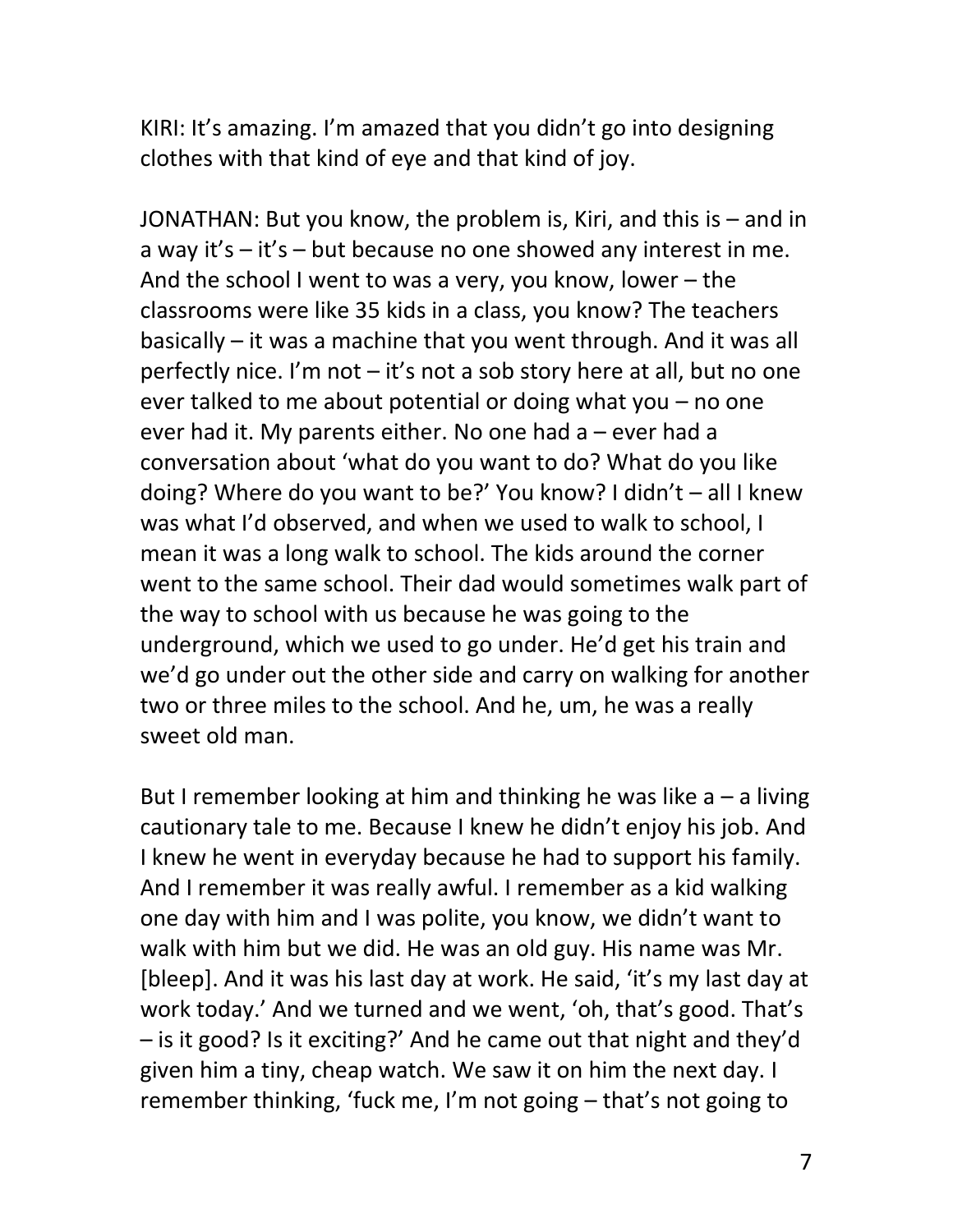be my life. I'm not going to go everyday – an office where' – and you could sense he was a really sweet man but he was sort of a joke, you know what I mean? He had a sort of Edwardian moustache – and I imagine perhaps – perhaps I'm – but I imagine that he didn't fit in at the office. I imagine that he was a bit of a joke. And it's like – it just seemed so awful. And I remember that time – do you remember the series 'The Good Life,' the TV series with Tom –

KIRI: Yeah.

JONATHAN: That was starting on TV. And I remember seeing an advert in the paper saying, 'this show tells you how to escape the rat race.' And I remember thinking, 'fuck, yes, this is what I need.' And I literally  $-1$  sat down with like a pad and paper thinking  $$ and then when it started, imagine my disappointment. 'Oh, you need a –' He's still working and you have to have a house. This is not what I was looking for. I just didn't want to walk to school everyday and then go and end up going on the train with Mr. [bleep] to work at a job that I didn't want for 50 years and then get thrown away at the end of it.

So I had no idea that you could do that. What I really wanted to be as a kid was to be a comic book artist. I loved the idea of drawing and trying to be an artist, and – but once again that wasn't really encouraged. And so my mum once said to me something, she said, 'oh, you know you guys can do anything you want. You should –' There was a guy she'd seen that, um, oh, uh, who's the director of 'Buggsy Malone'? Alan Parker. And she said, 'he came from a similar background to us, you know?' It's like 'you could do that.' And I remember thinking, 'oh, I've got to try and write a film like "Buggsy Malone" now.' So I started trying to write a science fiction film with kids in space, which went – well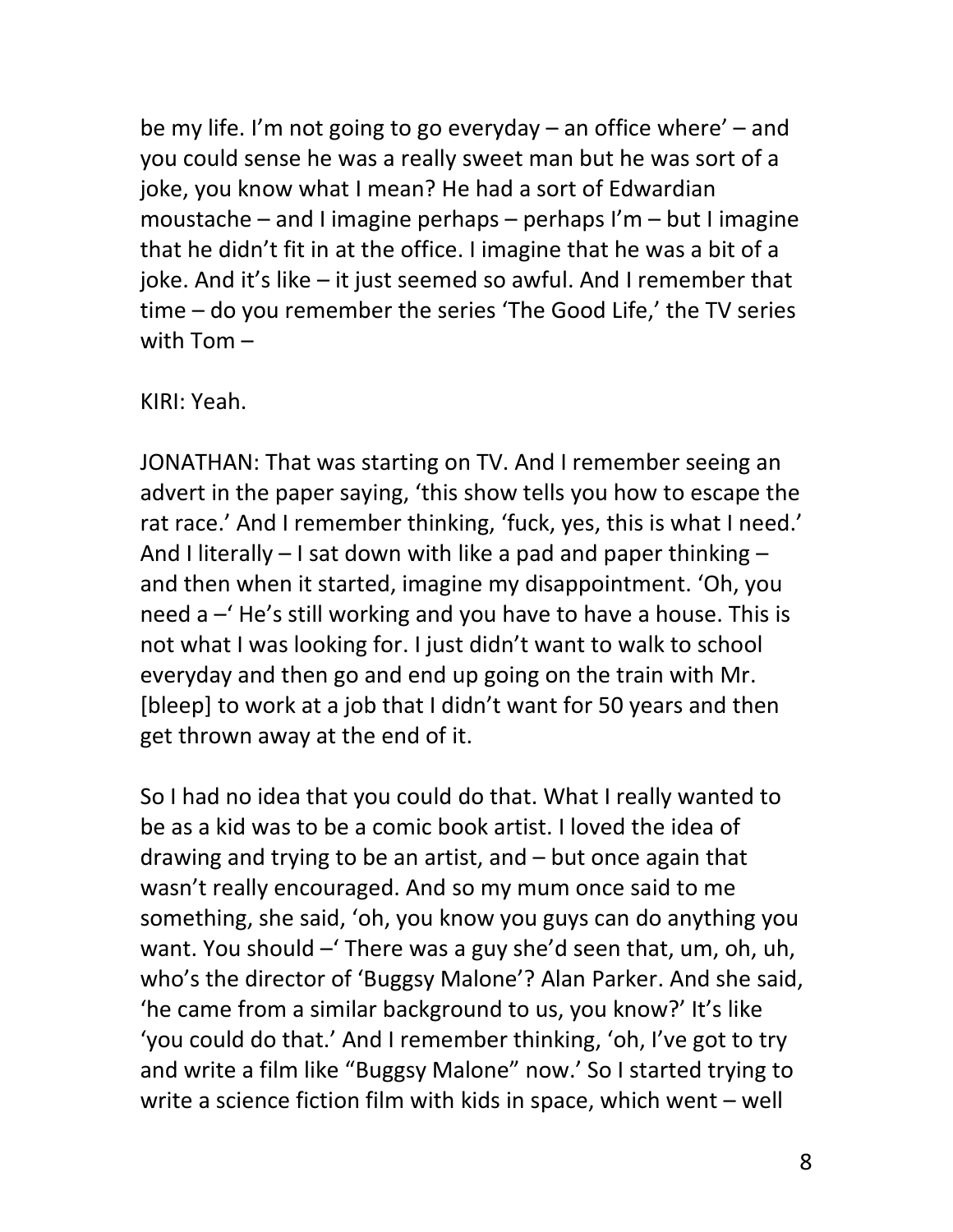you don't have to copy anyone, but that was like the only conversation I ever had with her or anyone about potential of doing something. Um, and at school once again, you know, the clear, you know, they said, 'what do you want to do?' And you say, 'oh, I want to be a pilot.' 'You can't, your eyesight is too bad. What else do you want to do?' 'Oh, I don't know.' 'Well the bread factory's hiring.' It's like that's what it was, you know? Which is fine. It was, you know, but  $I - I$  had the wherewithal to go to university.

And back in the day of course, you know, because I was smart. Back in the day you could get a grant. So my parents wouldn't have been able to afford to send me and I wouldn't have been able to afford to go. But of course you could go, so it was a great – it was a – a marvellous way out of a certain path in life that was otherwise pretty destined for you. If you had, you know, scraped enough grades to get in somewhere.

[Electronic music]

KIRI: I normally ask people who dresses them, and they'll, you know, who dressed you when you were growing up and it'll normally be like, 'oh, it's a cousin or my – or my mum or I dressed myself.' But with you I feel like you're being dressed by pop culture. You're just taking in everything around you and comics and punk and music and bits on telly.

JONATHAN: To an extent, yeah. I mean it's like if I see something now, you know, I'll try and find a version of it. I mean I've bought loads of women's clothes over the years just because men's clothes don't – aren't as adventurous, you know? I remember buying a pair of – I was delighted when I was at one of my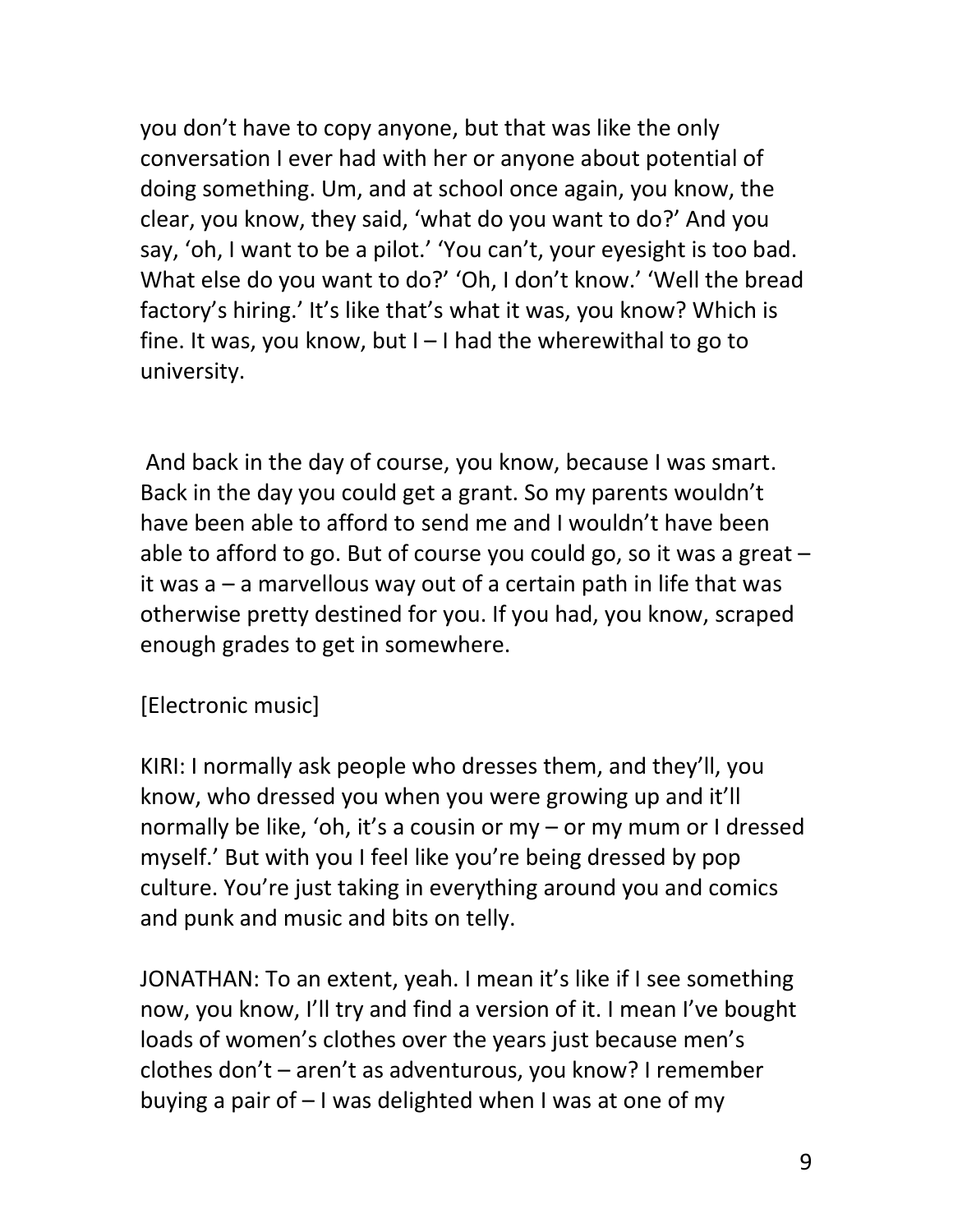slimmer stages and I – there was a shop that we used to go – we used to go on holiday to Florida with the kids a lot. And there was a shop that had these purple flared trousers with a kind of big buckle belt. And I remember thinking I really liked them because they looked like the sort of trousers that the men in Hannah Barbara cartoons like Scooby Doo would wear.

#### KIRI: Yeah.

JONATHAN: You know those kind of flares that never had a crease in them? And I – at last I found a pair. And I really enjoyed those trousers. They were quite – and they wouldn't fit me anymore, but they were – they were cheap and they were stylish. Um, so yeah. I – I do that. I mean but certainly, you know, I remember one outfit that my mum did make for us, which was – which was very fondly remembered. I mean I won't be able to find it but somewhere there is a picture that exists of it. She – there was a phase when I was growing up. And this would've been late 60s.

For people to wear embroidery on jeans and stuff like that. And my mum, uh, embroidered the word 'wombles' down one leg of all of her kids' jeans. So we all had a pair of jeans with the word 'wombles' down it. Which looking back seems an odd choice.

However at the time I remember being very proud of my wombles jeans, you know? It's like – and I was only about seven or eight or nine then, so it wouldn't have been an issue. But I can't imagine my brother who was 12 was particularly proud, you know? Just about to become a teen and 'wombles' was down – rather charmingly and fairly – fairly kind of, uh, sort of like, you know, rustic. I would say, uh, she wasn't an accomplished embroiderer. Um, but it was down – each letter was in a different colour thread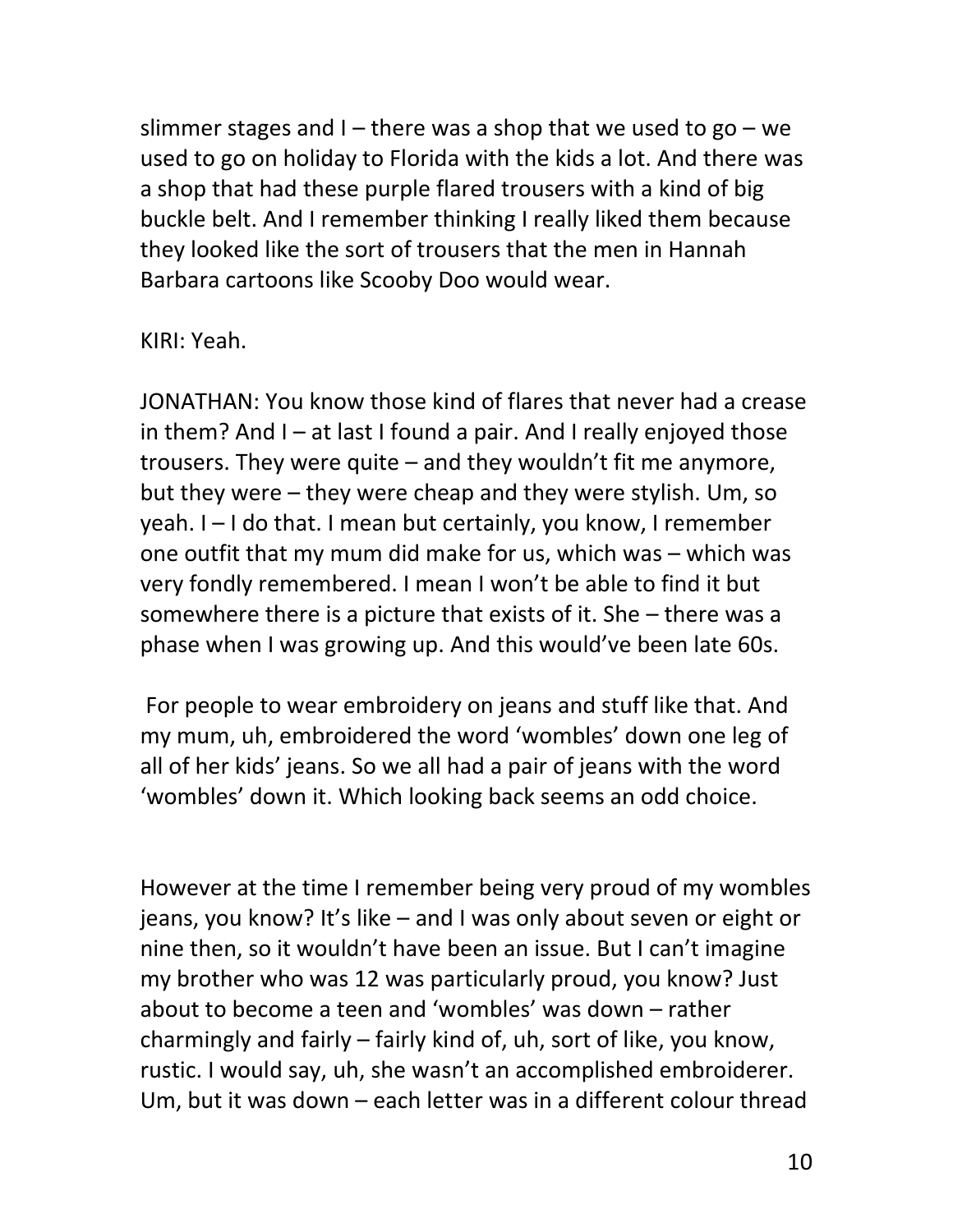as well. So – so we really – it really popped. Uh, but that was the only – only outfit. And  $I - but I$  remember – of course I said I grew up in the 70s and it was delightful summers – and my parents, who were very working class, you know, really trying to make ends meet and were in that way that, you know, very keen on self-improvement in a way that a lot of working class people were. And so even though my dad left school at 13 and I think my mum about the same age, he was quite well-read, you know? He'd taken a lot of time to read when he was young. He really wanted to better himself. And – and he worked in kind of like, you know, very, you know, he worked as a driver, he worked as a boiler man somewhere else, he delivered – he was always trying to get ahead and – and there was a period there where he had an accident and he couldn't work.

And then they – they stumbled on this thing where they found out that if you bought stuff from a catalogue and you sent it back, the catalogue couldn't resell it. So if you went to these places you could buy all this stock really cheap. And normally sell it for profit. So they set a small shop up when I was about 13 or 14 and it  $$ and in a way I look back and think it's sort of – it's delightful, it's also sort of slightly tragic as well because it was in Leyton High Road, where my Mum wanted it to be a bit like Biba, I think. Which of course I didn't know about Biba at the time, and then – because she went with – she painted with my dad. They painted it 'Anything Goes', is what they called it.

And they painted it like a 1920s lettering above this shop in this fucking dirty part of Leyton High Road. I mean it was – it was, oh, Lea Bridge Road it was actually, just off Leyton High Road. And, um, so for a while, for about the first year, there was good quality stuff coming in. and we would be dressed from that. So there was a – a brief period, about a year and a half, where the clothes were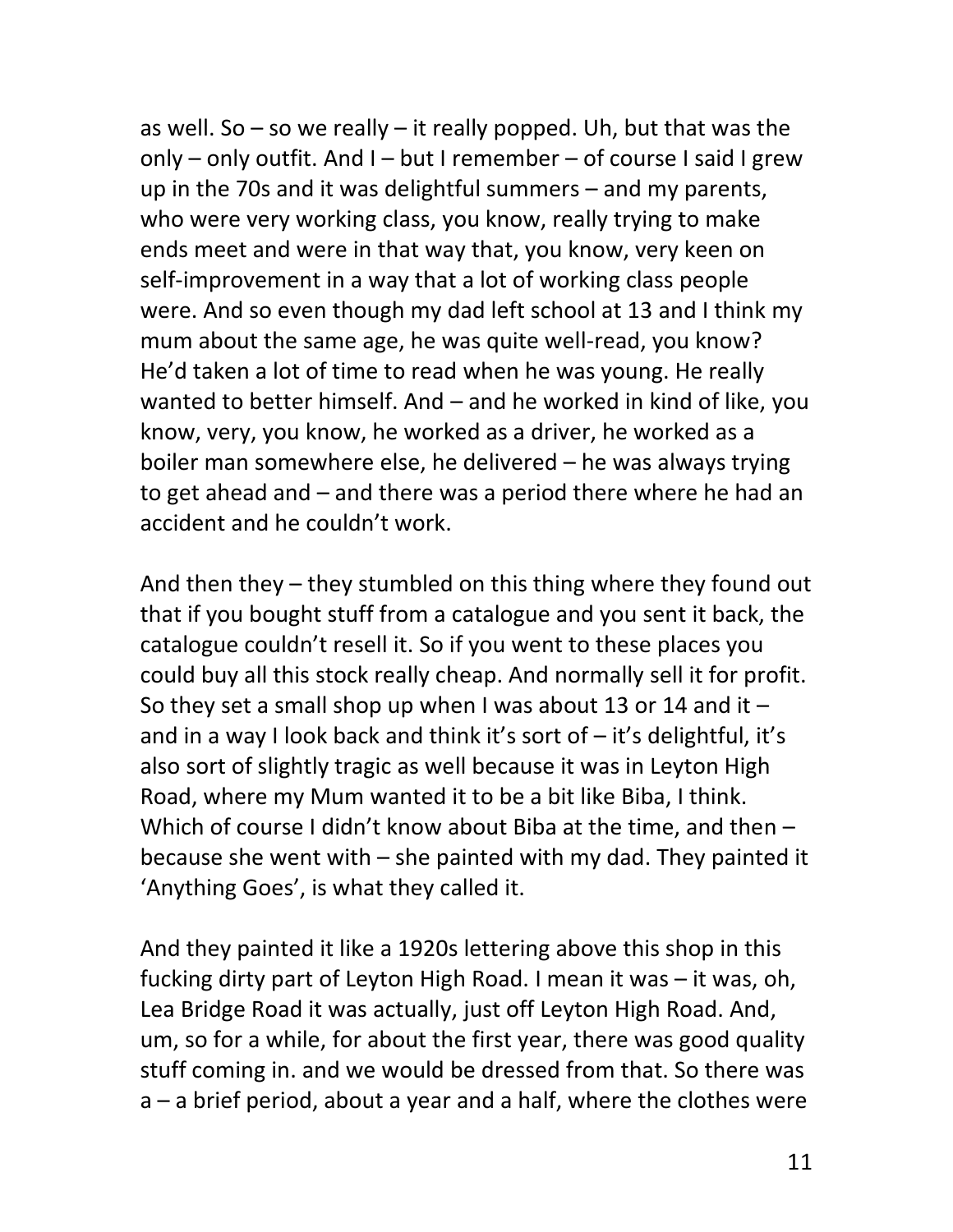quite nice. And I remember I had a pair of orange loons that I adored. So they were orange flared loons with about a 24-inch flare at the bottom. That's pretty big. Oh man, I loved those trousers. They were great. And it was quite a thick denim as well, but a bright orange denim. God knows how they dyed it. Uh, and then – but after that first year, then I think too many people were buying from this source and so the stuff that we got in the shop was terrible and wouldn't sell, so they wound up losing money on this shop. But for a brief period, it was quite, you know, it was quite, um, we were quite – it was quite euphoric. We had access to clothes and toys as well. They'd got some as well, which we weren't meant to have because they were reselling them. But occasionally we'd play with something before it went in the shop.

KIRI: Amazing. What a golden period for you. I also just love the image of six of you with these 'womble' jeans like the Von Trapps. It's so cute.

JONATHAN: We were proud of those jeans. And you know, looking on back, sort of my mum, she's dead now, she died three years ago. Looking back, it's such a lovely memory. Knowing that she – she always wanted us to be sort of happy, you know? Um, and for her to sit and do that, it's a lot of work to do six fucking pairs, you know? 'wombles'.

KIRI: It really is.

JONATHAN: Big letters. Just choose something with smaller – a smaller word next time, you know? It's too many letters to do.

KIRI: Yeah.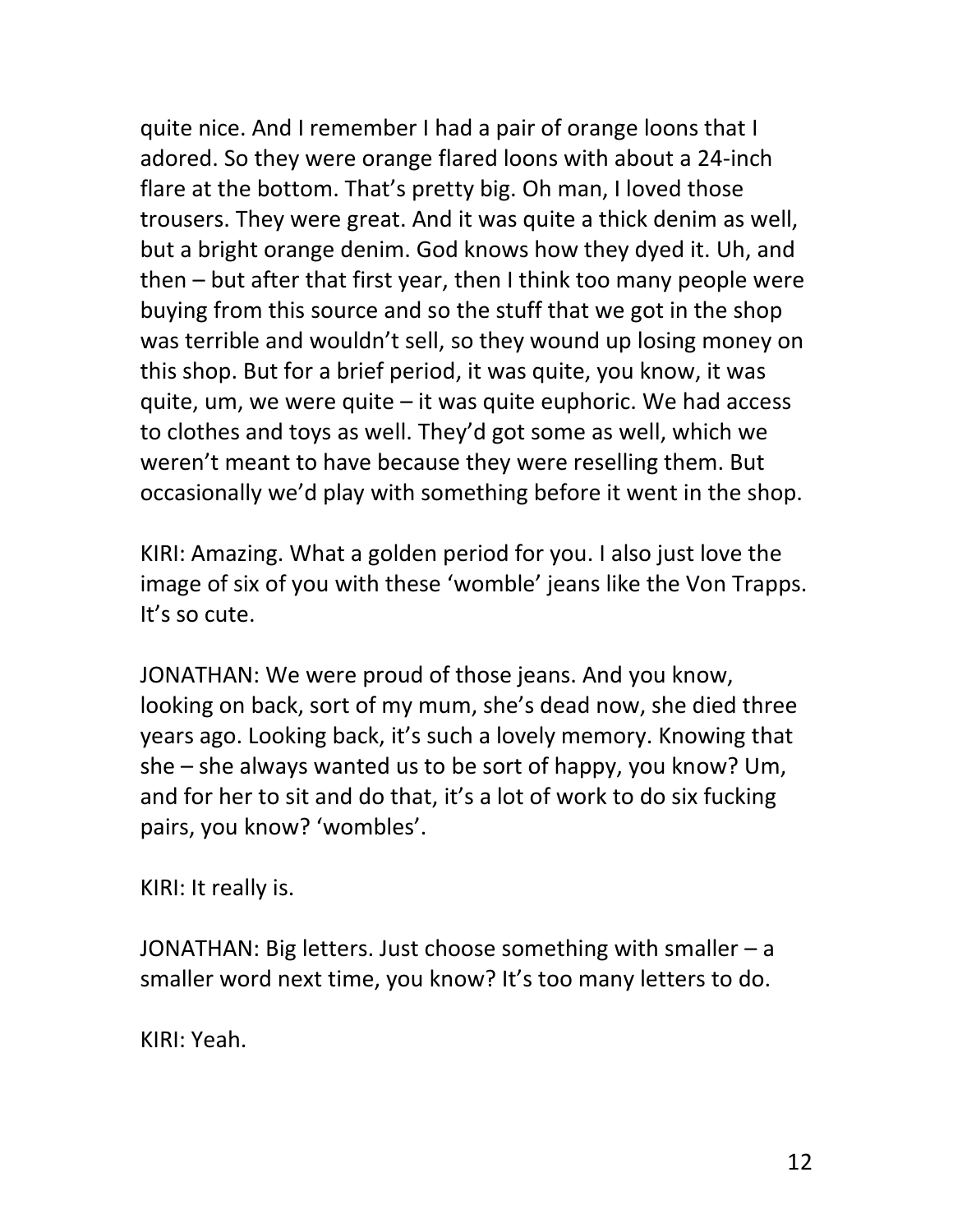JONATHAN: I wouldn't have done 'wombles.' I would've thought, 'uh, wombles is too many.' I'd do something smaller. I mean it could've been worse. It could've been 'thunderbirds.' But it was 'wombles.' Um, but it  $-$  it's  $-$  it was  $-$  it was interesting. Because I wonder if for her it was a kind of way of showing her love, you know? In a – to everyone else. Like 'these are my children and look, I've done this for them,' you know? Because she was always the one who kind of went the extra mile. My dad was fine but he was – a, exhausted, b, working, and c, increasingly unhappy. And I think he would've left but he always felt like he should stay out of responsibility to the children. So, you know, it was a weird thing where he was sort of trapped or had trapped himself in this relationship. So when someone's increasingly unhappy, they haven't got love to give you, you know, but I think my mum still really wanted to make the most of it all for us, and perhaps wasn't aware that he was, uh, as unhappy as he was. And so I think she – she kind of lived through us quite a lot anyway, you know? And so maybe when she was embroidering those 'wombles' trousers for us she was doing it for herself. I don't know, maybe she – maybe she had a secret pair she wore around the house when we weren't there.

KIRI: I love it. It's, uh, I know you had those herringbone trousers, but were you every made to wear anything that you just hated?

JONATHAN: One thing. From the years when they had that shop, uh, and as I said shoes were an issue. Now the problem with shoes was this: because I was the tallest member of the family, I also had the biggest feet. So they couldn't par me off with the hand me downs after the age of about 11. So they had to get me separate shoes, which was always a source of some annoyance for them. And they had a pair of shoes that came into their shop which didn't sell. And they didn't sell for obvious reasons, which is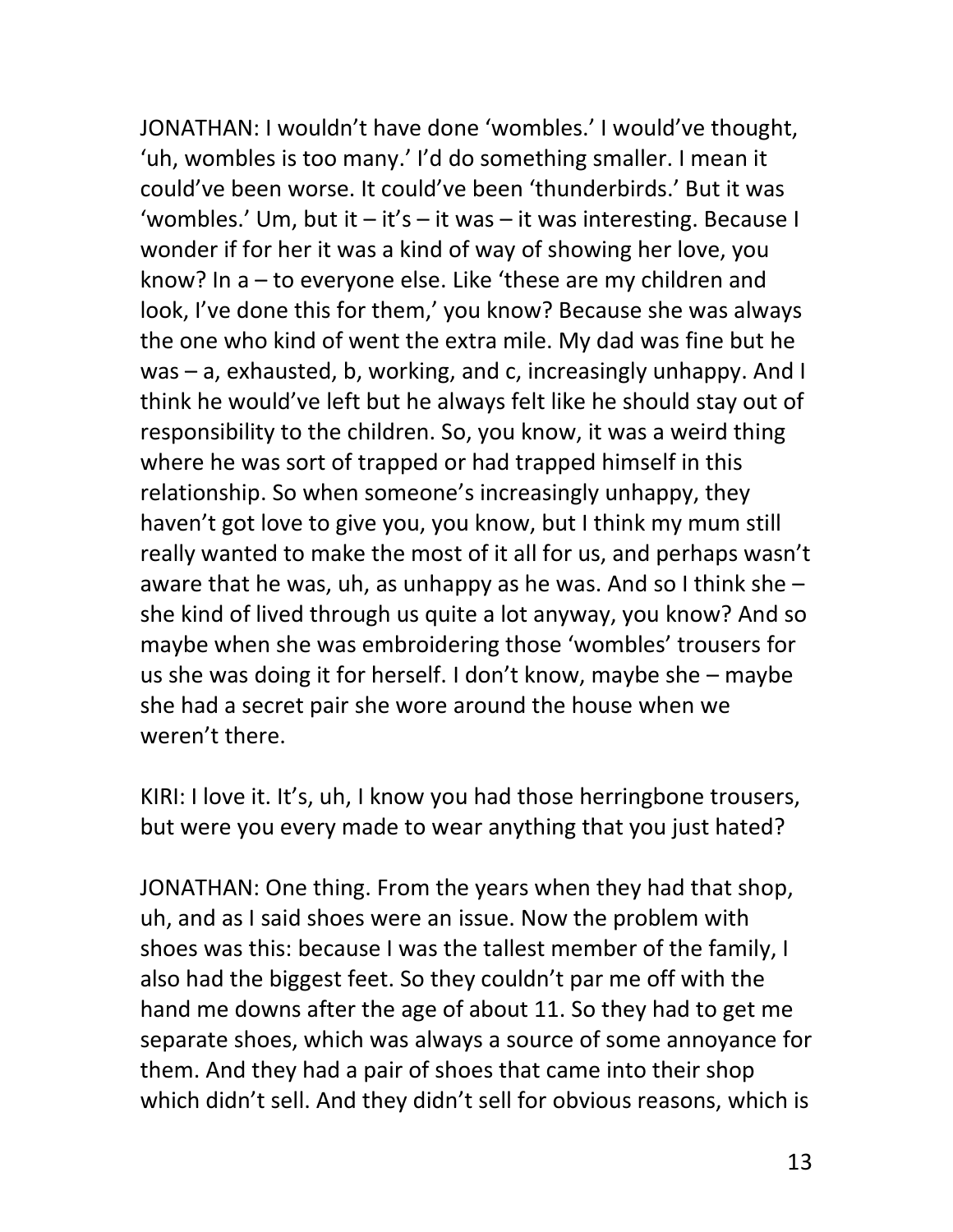they were a bright orange and mustard training shoe. Enormous, of course. Bright orange but with a kind of horrible kind of almost like the colour of bandages, the sole. Then curved up the front of the toe area. They  $-$  it looked a bit like I was wearing  $-$  it was like skis that had been crossed with cheesy Wotsit's, right? They were fucking disgraceful. And I wore those for – and I was so selfconscious. And I so – I hated them with a violent passion. But it was the one pair of shoes I had for about seven months, eight months of my life. And they were the only bad thing, you know? But having said that, you know, I don't remember that side. So I remember some of the clothes we had that I loved. I remember getting a pair of – shortly after that I remember getting a pair of platform shoes. And this was back in the day when, you know, shoes actually weren't that expensive if you bought them from a cheap shoe shop. Because they had a plastic sole. They were plastic shoes basically, you know? They can't have been more – but I remember the stacks were about that big.

There must've been about a five each stack on those, on the front. And I wore them, I had a pair of, um, Oxford bags that were in fashion briefly. Very very wide flare trousers all the way down with a large turn-up, and there's now this trigger warning – a sad story. It's about the [mumbles] because I adored those trousers. And I liked those shoes. I wore those shoes so much, the – the sole wore down and you could see the structure of the platform inside. And it had a kind of waffle build going all the way up.

KIRI: Yeah.

JONATHAN: Yeah. But I was running for the bus once. I even remember the bus. It was 262, to bring me home from my friend's house in Stratford back down to Leytonstone. And as I ran, unfortunately due to the combination of the large trousers, the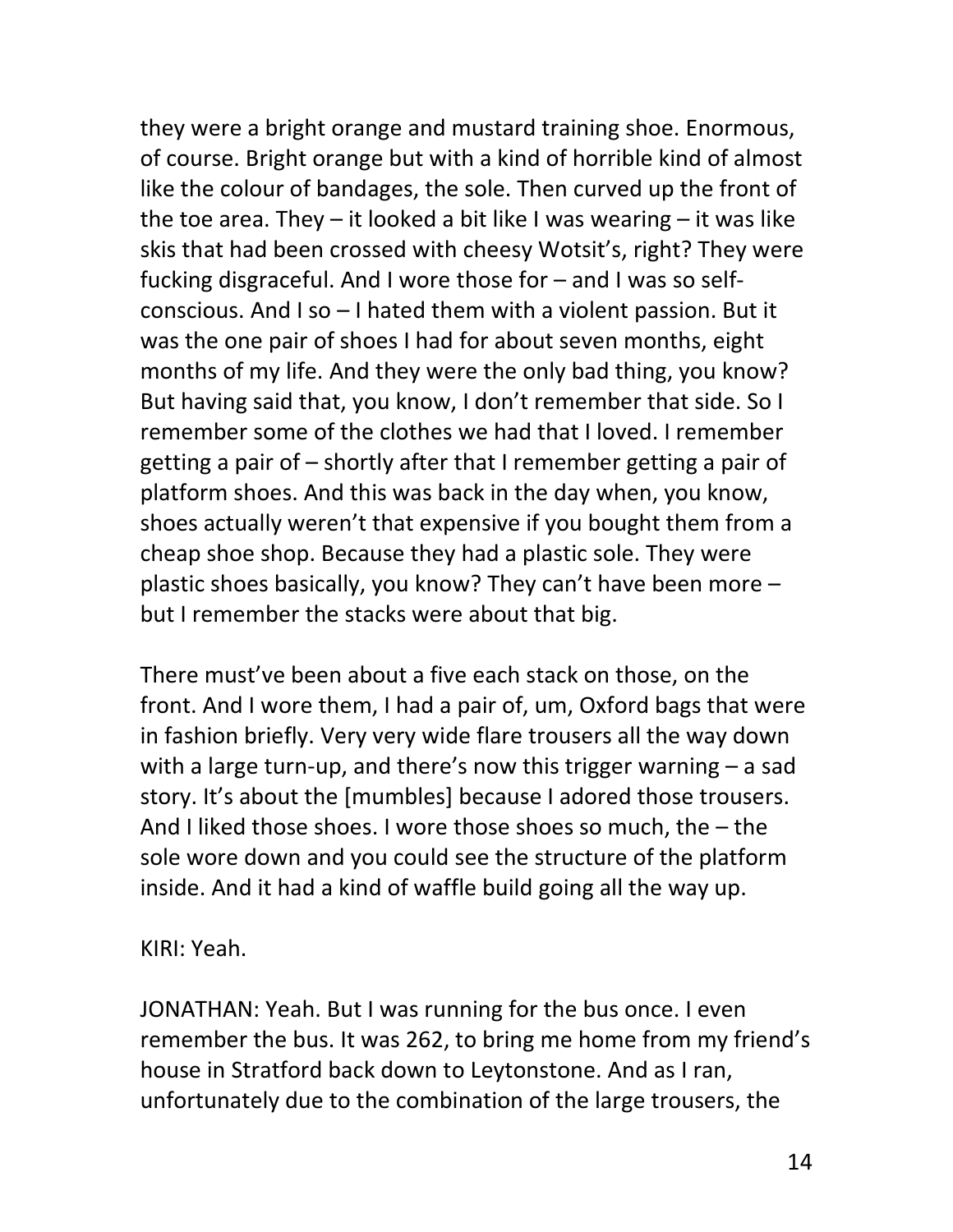wide trousers, the high and deep turn up, and the large heel on the stack, somehow the stack of my shoe got caught in the turn up of my trousers. I went flying through the air, and here's the tragic part, ripped the trousers. Ripped the trousers on the knee. Which they were sewn up by my mother, not with the word 'womble', you'll be pleased to know, just a straightforward job. But you always knew, you know what I mean? They weren't – the integrity of the item had been destroyed. Uh, so I was very sad about that. I took more care with running for the bus in the future. But it's a very 70s accident. That couldn't have happened – that couldn't have happened in any other decade, someone's stacks get caught in the turn up of their Oxford bags.

KIRI: Did you have an outfit then, as either a kid or a teenager, that you just wanted to wear everyday? You never wanted to take off?

JONATHAN: I've had a few outfits like that as an adult. Not really as a teenager. Um, I mean I liked the punk clothes I wore, you know? But once again I never felt I really quote got it right because still at that stage I was wearing glasses and so I always looked a bit shit, I thought. You know? And I didn't realise you could without glasses, but I couldn't. I mean I'm a minus nine in each eye so I can't make out someone's features past about seven or eight inches from my face. So I would've – I would've been walking under a bus or something. But, um, I've always liked things that, um, you know, like jackets with padded shoulders. I like things that give you a more distinct silhouette and shape, you know? I've always liked that kind of thing. Um, but not as a kid particularly I don't think. But  $I$  – the weird thing is I wasn't that aware of clothes until I was about 14, 15. I think I knew – I knew I liked clothes and I liked colours, but I didn't really care what I wore. I mean I lived quite an internal life, really, you know, until I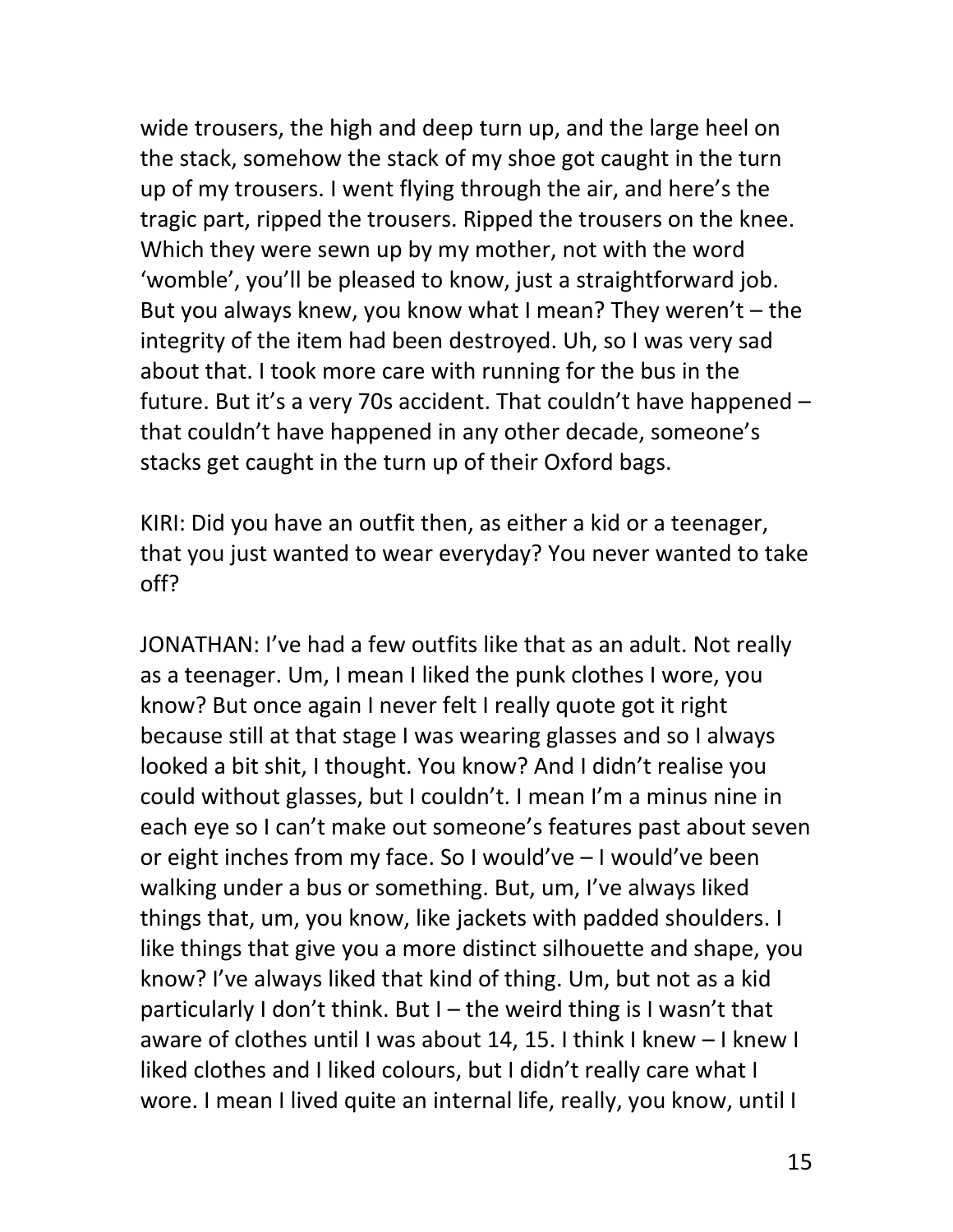got into my teenage years. And then I became aware of the outside and then I wanted those sort of clothes. So I suppose I – I remember loving a big shirt with a big coat I had back then, you know? And I had a mac then as well. I didn't have a jacket but I had an overcoat that I would wear with it. Fucking weird look, you know? And then these glasses. These National Health glasses I had, which were like not the small ones. The only – the only ones they offered you as starters were like big pear drop ones, sort of a bit like Hank Marvin, you know? Like a – a 14 year old Hank Marvin who tried to pretend to be a private detective in a mac.

KIRI: [laughs] I love it. I absolutely love it. Because the era you were a teenager in, like you said, is – there's so many huge moments happening in fashion that we're still emulating and still coming round now. So which ones did you – did you go in for them all? Were you experimenting? Or were you like, 'oh, no, punk. That's my one'?

JONATHAN: Well punk really was my one because before that I was too young. I mean I was like – when Roxy Music happened and Bowie was happening, I was aware of it and I liked it but I was sort of scared of it. You know I was scared by Bowie because Bowie looked like an alien to me and I was like 13, 14 when he was doing Ziggy Stardust. So, you know, and I was this weird bespectacled boy who basically lived in a world of comic book fantasies. And then I saw this beginning and I'm thinking – and I liked the sounds they made, but their images were too adult and too confusing, you know? I didn't know what they were doing, really. Um, but then I was 16 when punk happened, or just about to turn – I mean I was born in 1960, so really punk for me happened between – I mean – for real early adopters it was from like late 75, but by Easter 77 it was over in my opinion. So I really enjoyed it from like October 76 to Easter 77. That was punk. It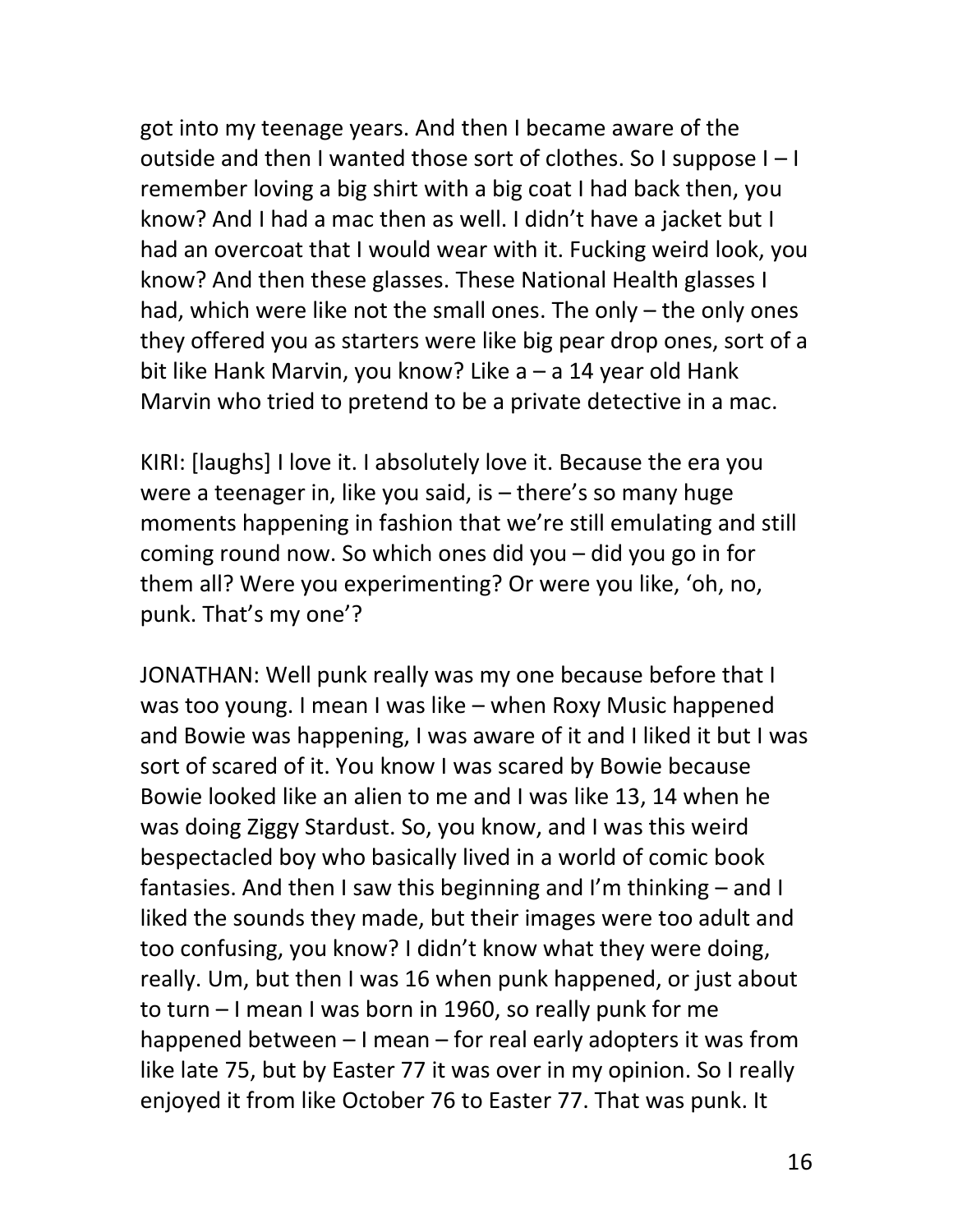was really only a brief period, but that was the period when I saw my first gig and it was all tied up in all those things. And got my first kiss with a girl in an underground station on the way back from an Ultravox New Years Eve gig. She had her mouth full of chips that she hadn't finished chewing at the time. So it was a kind of bittersweet experience, quite literally because there was salt and vinegar in her mouth. But it was, um, it was an amazing period, you know? That six month period when I sort of came of age in a way. Um, and so those clothes were amazing. But after that, once again it was still a lot of fun because that rolled into the Mod revival. The two  $-$  two-tone clothing of like  $-$  and the ska revival. The New Romantics came along. I remember my first passport picture, I'm wearing my shirt collar turned up, I've got my hair dyed in sort of frosted tips at the end, and I'm wearing a diamante broach.

KIRI: Love it.

JONATHAN: Yeah. Early Duany type style.

KIRI: That's so glamorous, I absolutely love it. Well did you – did you have a rebellious phase as a teenager then? And was it showing up in your clothes?

JONATHAN: Not really. I mean the thing is my parents really weren't that involved in my life, so I didn't rebel against them. Because there was, you know, was like where – they didn't even know where I was most days. Uh, school I didn't mind going to school. I missed – that period when punk happened I didn't go to school that much, so I had to re-take – so I failed all my exams that year and so I had to re-take them, but I did re-take them and passed them all fairly easily. And then I went on so I was kind of a year behind when I got to university, uh, but no, I never really had a rebellious phase because I never really felt like anyone was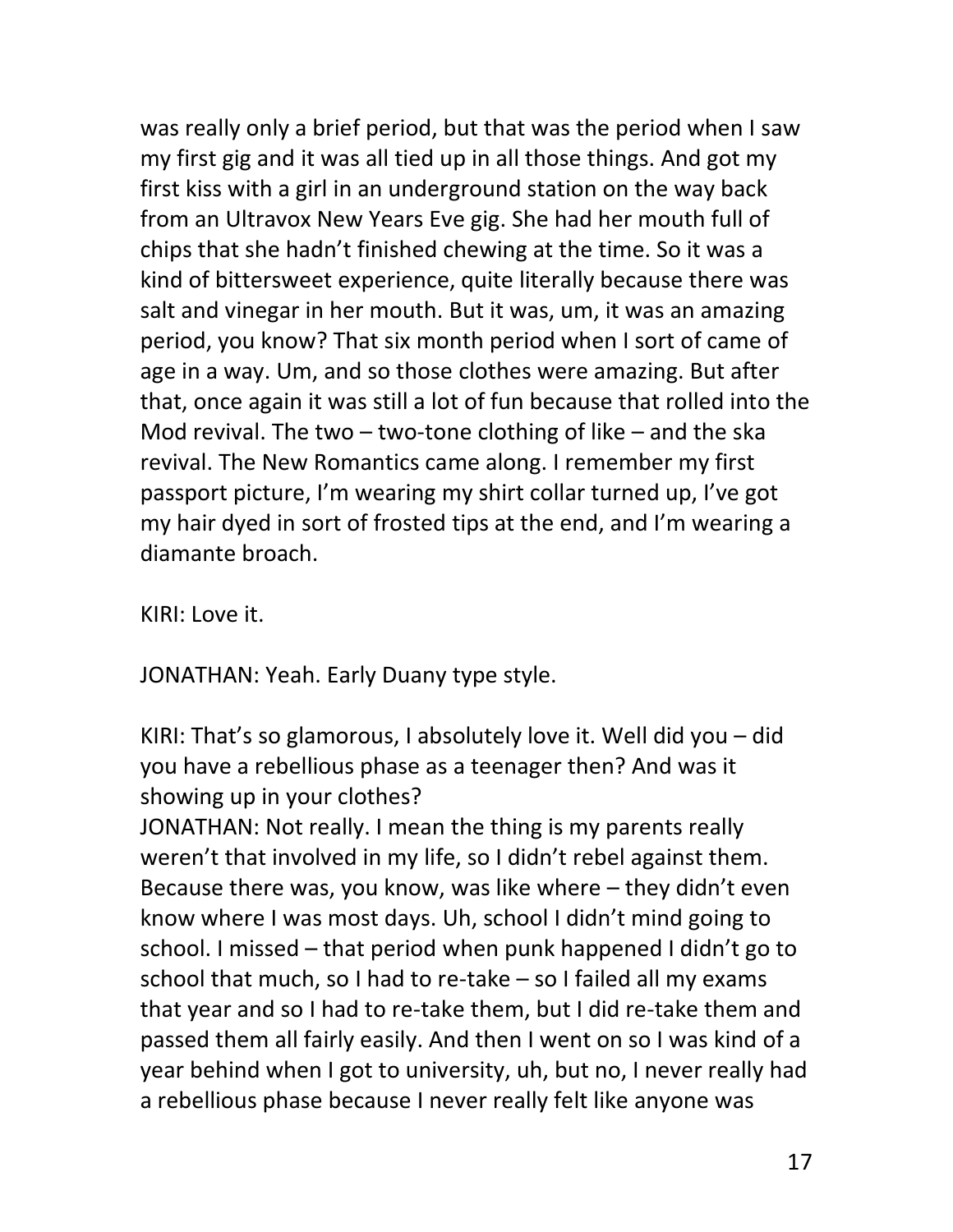telling me what to do, you know? So it's like I never had – I never had anything much to rebel against, you know? It was all just just, you know, doing what  $-1$  – like most people I kind of didn't think I was particularly attractive. And I think all young people feel that way, apart from the ones that are genuinely, you know, unavoidably, um, objectively gorgeous. But everyone else, I think we all feel – and then we look back and think, 'oh fuck me, I was much better looking than I thought, you know?' Um, although there were pictures of me at that time where you can see where I really wasn't very nice looking, you know? Um, so it was – so I suppose I felt that way. I wish I looked better. And we all dream of looking more like David Bowie or more like this rock star. But, um, no, I didn't really have a rebellious phase, particularly. But the fact that I was right there in the middle of punk when it happened, in a way you were rebelling even if you didn't know what you were rebelling against. It felt like  $a - as 1$  said, with a small 'p', a political gesture. And you did feel like you were part of something cool. But I was more interested in trying to be cool than rebelling, you know?

KIRI: Oh, interesting.

JONATHAN: I – I desperately wanted to be cool. And never really felt it.

KIRI: Oh, that's so fascinating. So, you know, you making your butcher's coat with 'psycho killer' on it and the dolls' faces, that's you being like, 'this is the coolest I can look.' It's not like a 'f you' to society.

JONATHAN: Yeah. No, no. It's like, 'I think this is a good look. This is exciting. This is a good way to look.' And there was something about punk which made you feel slightly heroic, because you did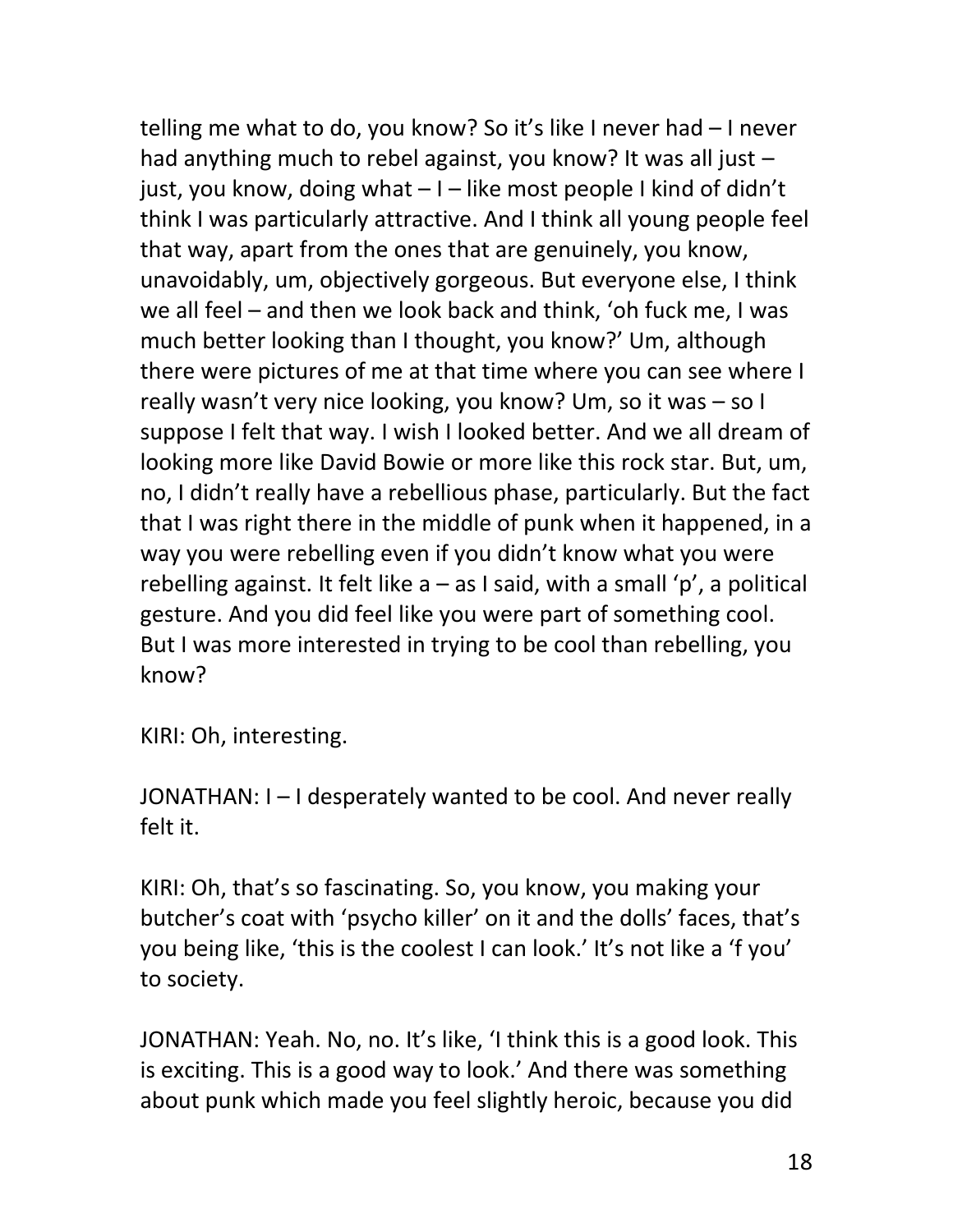feel like you were going out and confronting things in a way. It was like, you know, I'm doing something deliberately different to the rest of you, you know? And it was provocative in that I think other people felt like you were sort of judging them. Even though you weren't necessarily. So it was like I'm saying your life is boring, look at this life I'm leading and so people would or – or obviously 'psycho killer' is a sort of  $a$  – sort of  $a$  – an aggressive thing to put on your jacket, even though the Talking Heads song, which I didn't even understand at the time and now I know isn't really in praise of psycho killers, um, but you know, it was just  $a$ a great phrase, I thought, you know? And I loved – I mean – and because I was sort of arty, I remember doing stuff on other people's jackets. I thought it was a favour. I painted the Adam Ant's logo on someone else's leather jacket. And I did a – I had – I used to make stencils and spray them on t-shirts. So I did – I copied the Generation X 45 logo and I did – I cut out a stencil I made of Gay Advert, she was the bass player in the Adverts. I sprayed that onto t-shirts and that looked pretty good.

KIRI: Wow, really creative.

JONATHAN: But I used to use car spray paint, so it was a very weird thing on a t-shirt. It was quite – because see I didn't know how else to do it. And once again I didn't know who to ask, so we bought this cheap spray paint and then it was really thick and smelt bad on the – my friend at the time, the – the only other punk in Leytonstone, a guy called Steve, when he wanted to dye his hair – once again we didn't think you could go and get it done, so we sprayed his hair with car spray paint to change its colour. And he had – he was a particularly violent ginger, his hair colour. And we sprayed it paint and it looked awful. It was sort of claggy and so it was really – really wasn't a smart thing to do.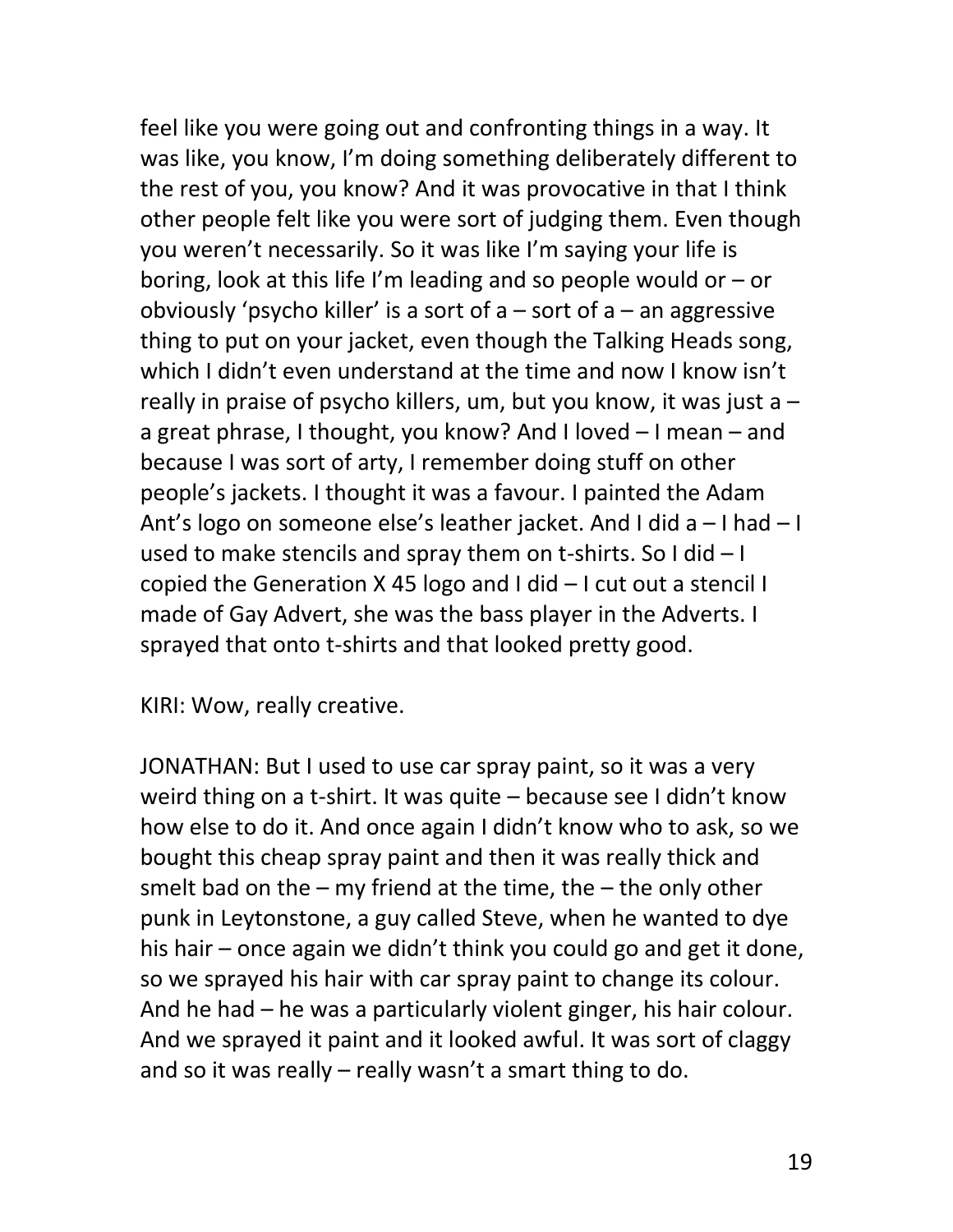KIRI: Oh, bless him. He would've gone viral now. He'd be on Buzzfeed if this was happening today.

JONATHAN: God, yeah yeah yeah. Like that woman who used the glue on her hair instead of –

KIRI: Yeah.

[Electronic music]

KIRI: So when I think about your  $-$  your style that you have now, your current style, when did that start manifesting? Because I think you have a really clear sense of style. But it's always evolving, I think.

JONATHAN: Well I think – interestingly, I think, the reason why I first started dressing the way I did was when I – well, coming out of that post-punk period, there was, uh, there was a number of shops I loved. There was a shop called Rockature in Kensington Market and then there was Johnson's in the King's Road and in Kensington Market where you could buy different variations on classic men's suits. So they went with  $a - a$  slim 50s sort of looking suit, and then they – there was more rock and roll kind of suits, but they also did – there was a brief period where the zoot suit made a comeback as well, which was great. I was thinking of having one of them made recently. I bought a pattern for it recently, but they're so – they're so extreme. I don't think they'd be particularly wearable. Um, and so I like suits. And the reason why I like suits as well is because  $I - I$  sort of struggled with making an outfit that works, I mean I would sort of wear stuff and it never quite went together properly. But the great thing about a suit is it's acceptable but you don't have to make any choices in a way, you know? It's like because the trousers and the jacket go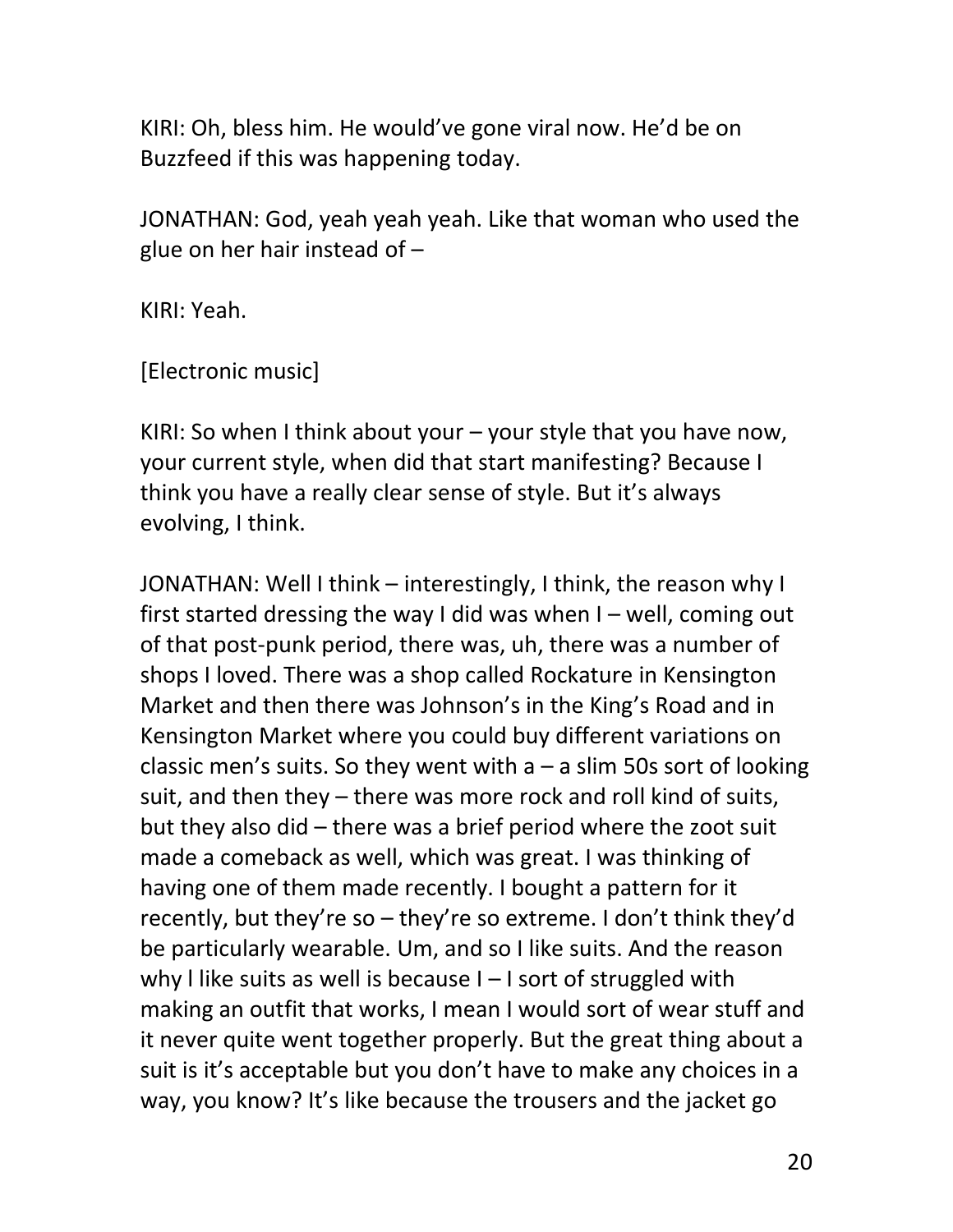together, and you put a shirt on with it. That's it, you know? So by way of wearing a suit it takes you – in a way you're opting out of making choices. Um, but then when I wearing suits on TV, it was very much a choice. Because youth TV presenters and younger people on TV didn't wear suits. And the reason why I wanted to wear a suit when I first started hosting my first talk show was so I was not seen as a youth TV show.

#### KIRI: Okay.

JONATHAN: I didn't want it to be seen like it was like a kind of, 'hey, wow, so what we're doing now, we're looking at some new music just in.' I wanted it to feel like a mainstream show but with a – but subvert the mainstream. So I went with suits that were – I – which I wouldn't have been able to afford previously. And this was another reason why I went with the suits, because I knew that there was a budget for clothes on the show and I thought, 'fuck, I can buy some clothes and I'm not even paying for them.' So I bought a – the first Gaultier suit. And I bought some suits from a Spanish designer called Adolfo Domínguez, which also had a very strange – very wide shoulder but un-structured so it flopped down. So it gave you a really weird – which I liked that look. It was very broad but ugh, sort of went down, like you melted. Bit sort of like a Dali clock, you know? You melted at the sides. Um, and I loved the Gaultier that period, and I bought a couple Armani suits in that period. And – and menswear kind of came into its own a bit. Because with the birth of those style magazines – like ID had gone into the bigger format and Blitz came out. Face of course was the first one. And style became much more of a talking point. Previously it was there, but it wasn't identified. And the Face magazine very cleverly kind of identified that style was as important a part of music in some ways as the music itself, you know, and the rock scene. So it was a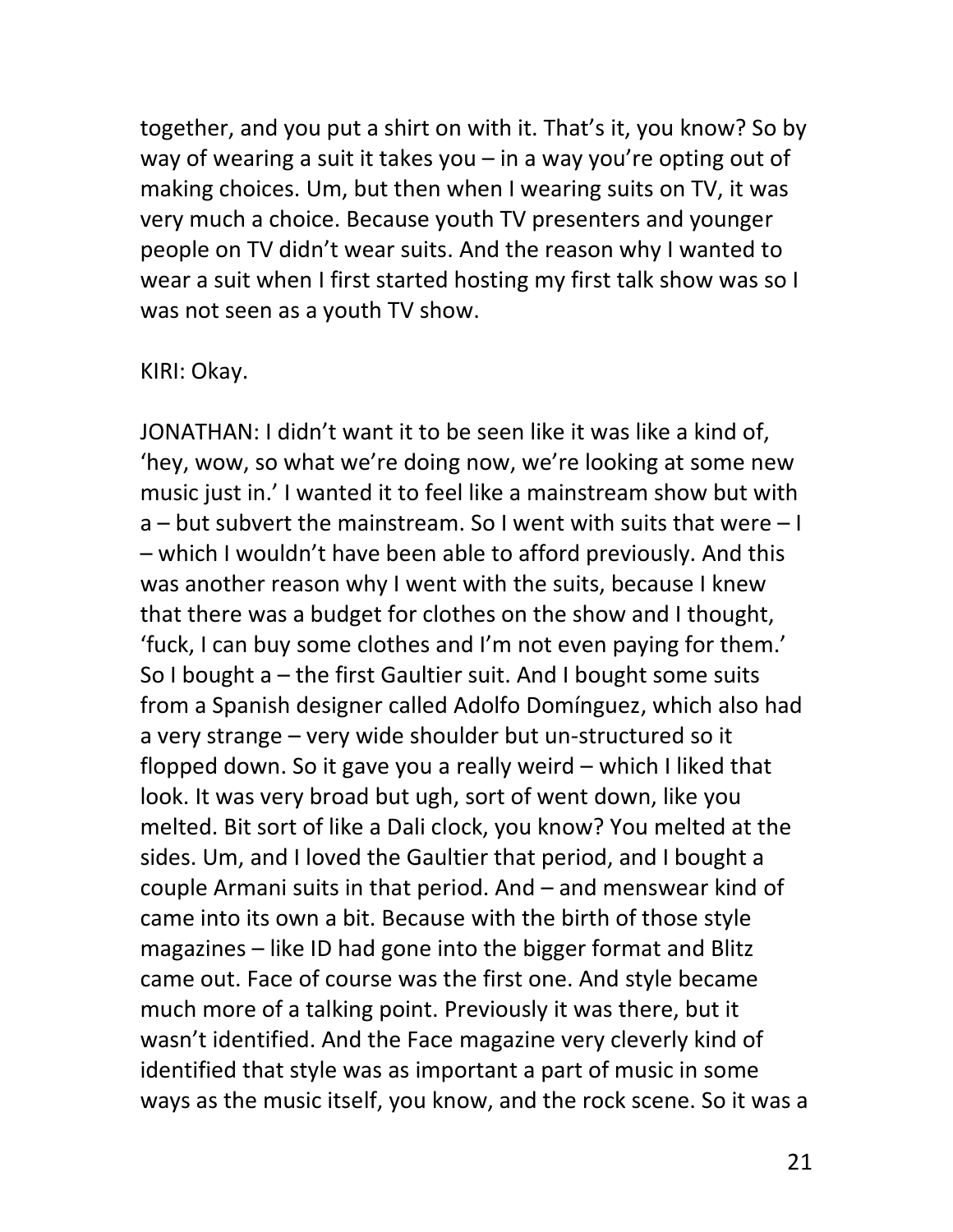– I think everyone was growing slightly more aware of it all. And so you could – there were many more shops you could go to. And so I liked having the option of wearing suits, which sort of made you feel like you were sort of part of mainstream society, but twisting the suit slightly so it would have a design twist or a little bit in it so it's slightly different. Um, and – and it was seen as somewhat radical. I remember there was a thing in the Times a year after I'd been in saying that I had helped the British suit industry because young men were wearing suits again. And I was really proud of that piece even though I don't know whether it's entirely true, but I know like milliners up – you know, in different parts of the country were saying 'we've got more of a demand for these fabrics now because more young men are wearing suits. And in part it's because this guy is wearing suits on TV.' You know, so it was, uh…

KIRI: That's amazing.

JONATHAN: Yeah. It was a – it was a fun period, that.

KIRI: It's – it seems to me like you are fluent in fashion and pop culture. And then I just  $-$  it's so smart to me to understand the medium of, 'oh, talk show hosts, if you want to be an adult you wear suits,' but then to  $-$  to take those rules and subvert it in your own way. And, you know, just take these things and subverting it to – to tell a story for you. So, you know, these suits that are just slightly left of centre, you're hinting at something else, telling a story of your butcher's jacket, you're using fashion to tell something about you. I think that's – are you conscious of doing that?

JONATHAN: I think I'm conscious of doing it now, but I don't think I was conscious of doing it then particularly. I mean it was a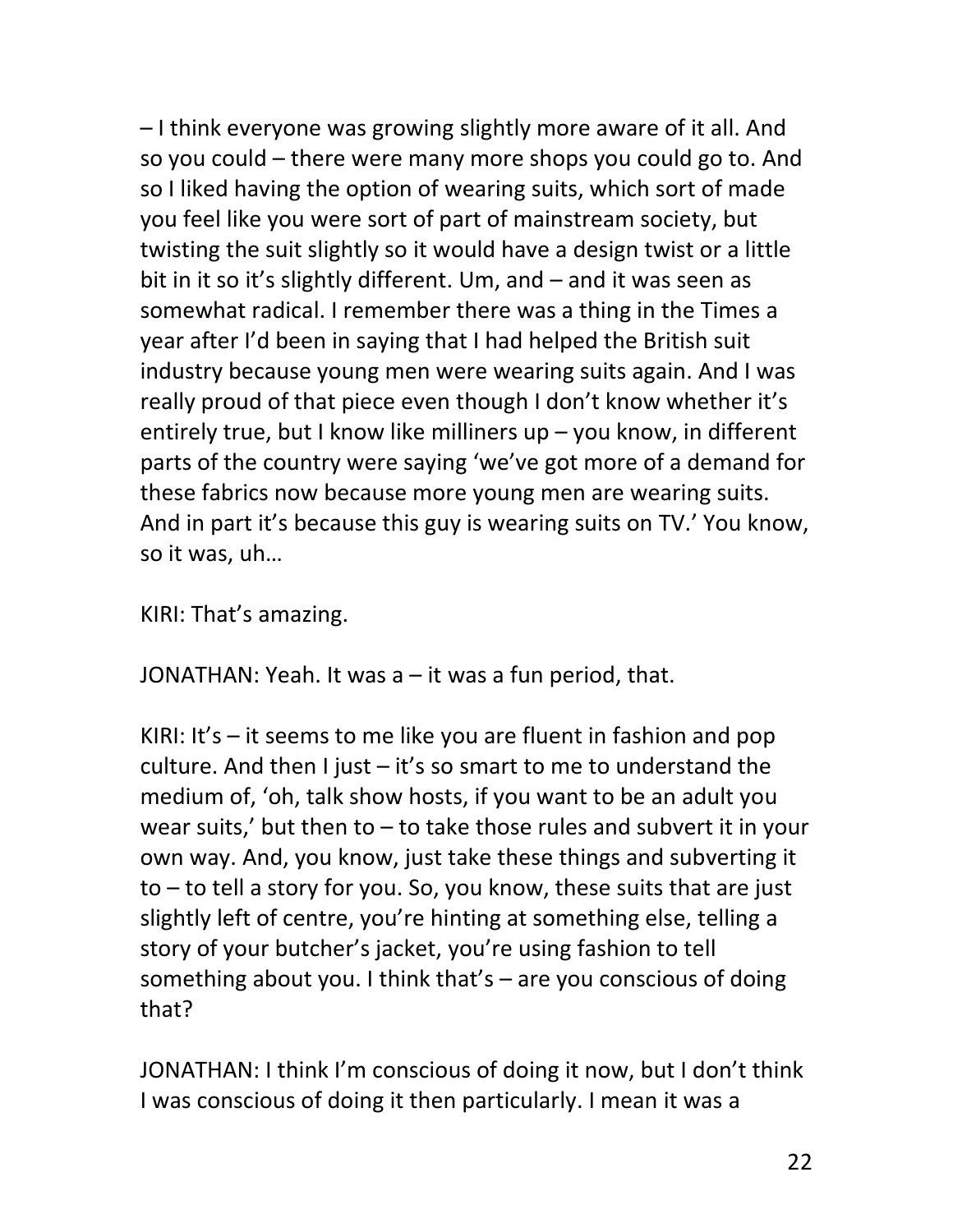means to an end. It was like, 'oh, I want this show to be successful, but I also – I don't want it to be judged as something which is as ephemeral or as easily dismissed as a youth TV show. I want it to be seen as' – because you can't subvert something unless you're in it, you know what I mean? And so like we wanted to play around with the ideas of a talk show back then and make it a comedy talk show and a parody of a talk show and also a celebration of a talk show. It was very odd, you know, we were – so we were trying to do partly what Letterman did but partly what older shows had done in the 50s. And, um, I – I needed to be seen as a kind of host – and I was lucky that I was the age I was, because I was 26 when that show started so I was old enough not to be a kid's presenter, but I wasn't an older presenter, you know? There was no one else of my age with their own show like that on TV back then.

Now it's slightly more common, but back then it really wasn't. Um, so I think I perhaps subconsciously knew I was doing that. Now, you know, now I know. And now people expect me to look kind of odd, you know? And so I – but I suppose – I don't know when it was. There have been various times when I haven't cared enough to push back on clothes I'm given for shows, you know? Like I was doing a talk show – when you do a lot of talk shows, it's 'wear this suit.' And I always liked it if I could have a suit that was just slightly better made. So I loved when I wore a lot of Vivienne Westwood when I was at the BBC and Gaultier was still making menswear then. Now there are no really interesting designers in menswear. There's a – there's a guy called Woo Young Mi, a Korean designer, who I quite like his stuff. And there's a guy called, um, uh, it's called something philosopher, it's like Takoshoti – it's a Japanese designer. But he's got these extraordinarily expensive – and I think Yohji might still make menswear, but they've gone into sort of sports menswear more.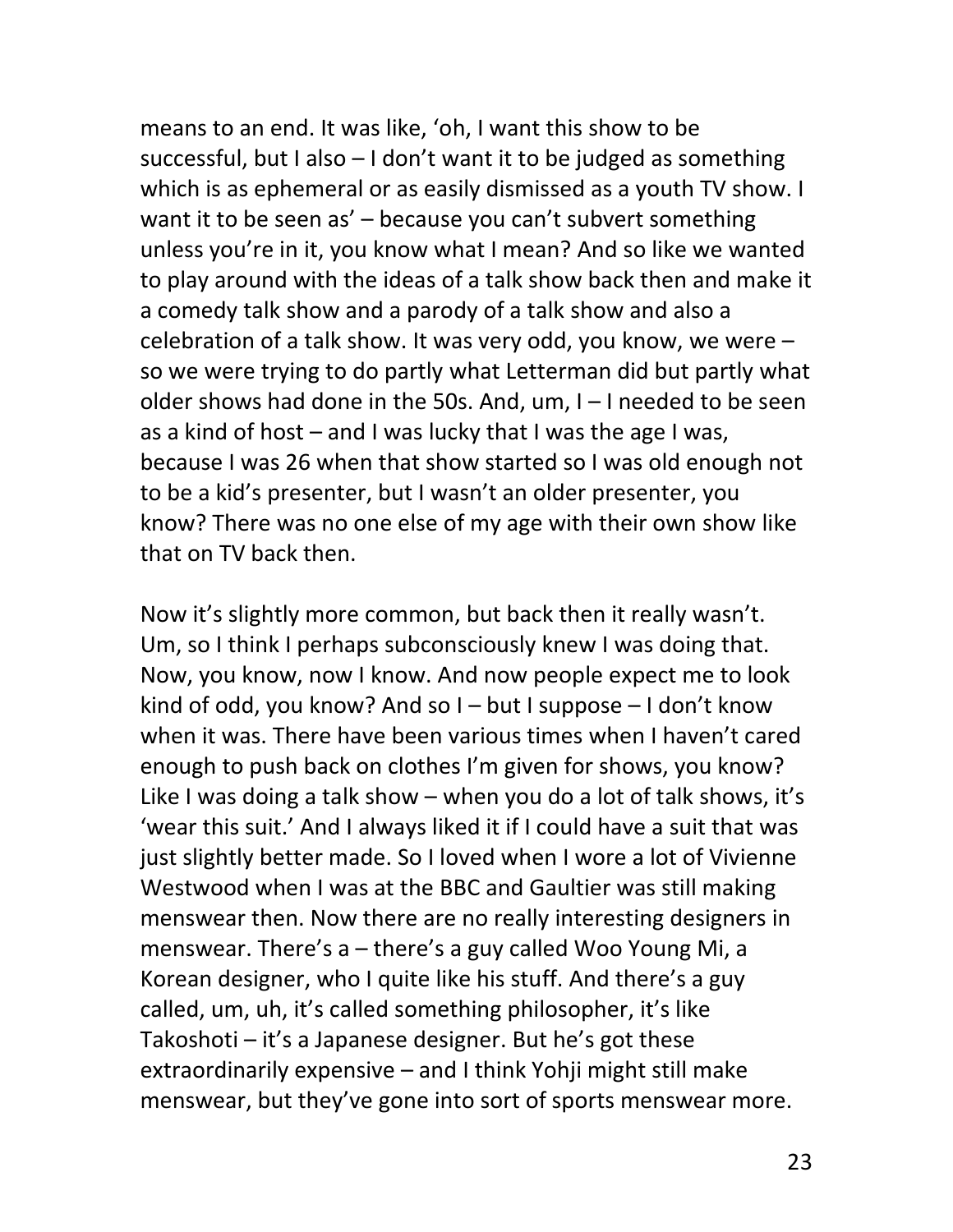Comme des Garcons doesn't really do it, you know? There's not much out there which is interesting now I find. And I don't like the modern cut suit, you know? The new suit for men, which is this weird kind of really boxy jacket with really narrow or unstructured shoulders and with your tiny bum jacket, ugh, and it doesn't fit my shape of body anyway, you know, I'm an older man. I'm 60 now. So it's like I'm not – physically your body gets thicker. So you can't wear those clothes. And so I find myself loving vintage clothing but also wanting to emulate that. So I'm making more stuff myself. And I've still got a lot of old punk gear. I mean you can't really see it here, but in the office I am here, this is my office in Camden, and round the corner there at the entrance hall, on the wall I've got framed loads of, um, uh, original Sex Pistols clothing, including the shirt – the t-shirt that, uh, Paul, uh, sorry, Steve Jones was wearing when they signed to EMI. And here, like I've got some stuff here, which I'm going to frame and put up as well. These are some – when Malcolm McLaren split with Vivienne – these are some trousers McLaren made with his own label. With like weird Perspex and his fingerprint on the back.

KIRI: Amazing.

JONATHAN: They're tiny, they wouldn't fit me. But I'm going to  $-1$ don't know where I'm going to display this. And this is one – this is a t-shirt he made at the same time. The original Cash from Chaos cap-sleeved t-shirt. Um, and here's another one from him from that period. So he was doing the slogan thing before Katherine Hammett came along and did it. 'Be reasonable, demand the impossible.'

KIRI: So good.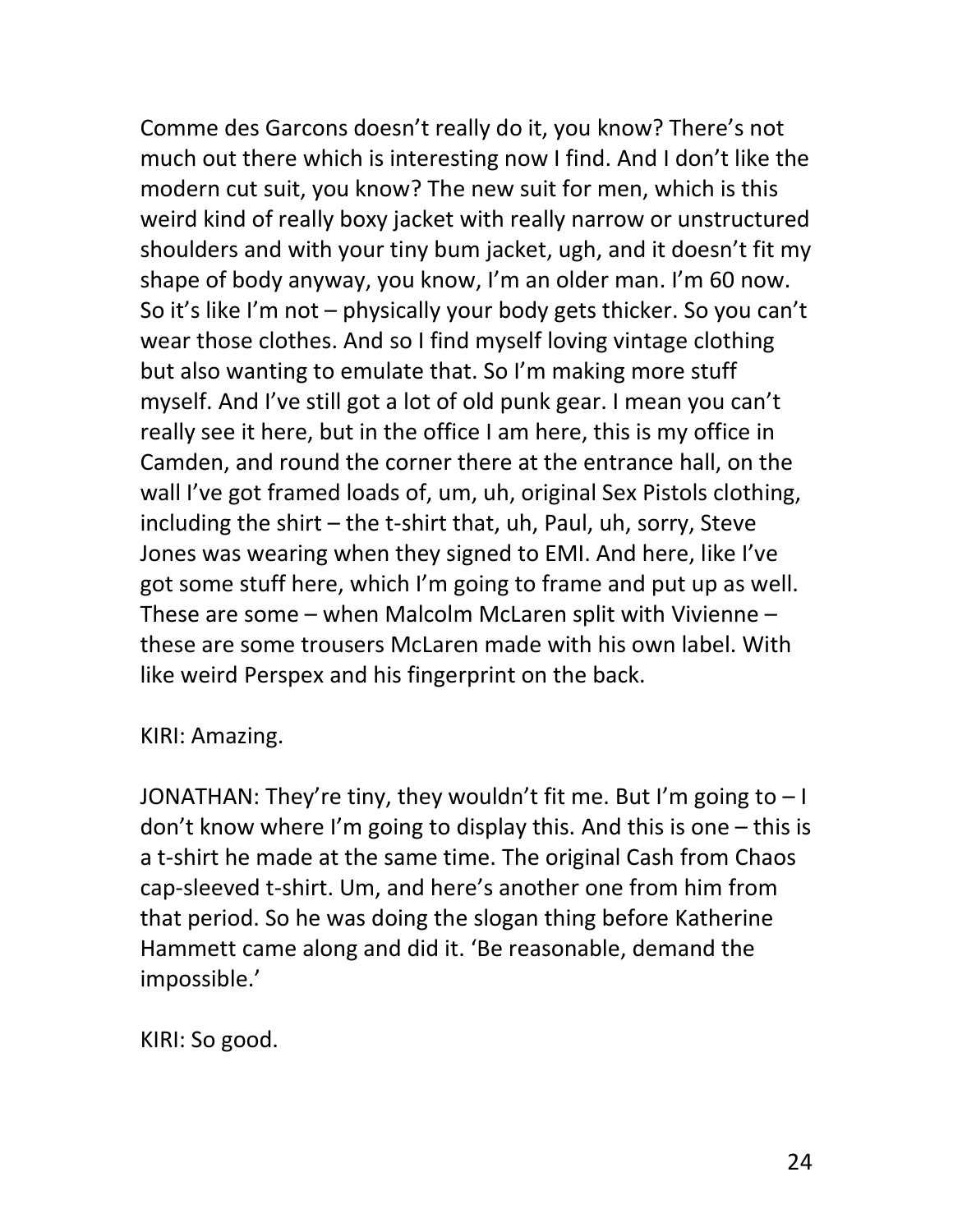JONATHAN: And this is one of the original Sex Pistols shirts from that period.

KIRI: Oh my gosh, the shirt.

JONATHAN: Yeah, yeah. With the kind of like the – the rings, the d-rings outside and the seams on the outside. Really kind of radical. And the longer arms so it's like a kind of straightjacket that can be fixed onto something. Isn't it beautiful?

KIRI: It's stunning. Where'd you get this stuff from?

JONATHAN: Nowadays auctions. I used to buy it off people who'd had it since the day, you know? The stuff I've got out there – I've got the classic black parachute jacket that I used to wear out. I wore when I went to see the Pistols when they reformed in like, uh, 2000 something. 2005 or something like that. When they came over. But now it's all framed up there. But I've got loads of stuff at home that  $-1$  mean I've got a set of  $-$  now  $-$  now my wardrobe at home – I sorted it out the other day and I've got rid of almost all my modern stuff. And it's like there's a Gaultier section, Thierry Mugler section, Vivienne Westwood section, Kansai Yamamoto section, oddball section, Japanese weird section. That's it, you know?

KIRI: Love it. Oh my god, I love it.

JONATHAN: So I've got it all laid out for me to, you know, know where it is.

KIRI: Oh, that's so good. Do you think of hair and makeup as part of the outfit?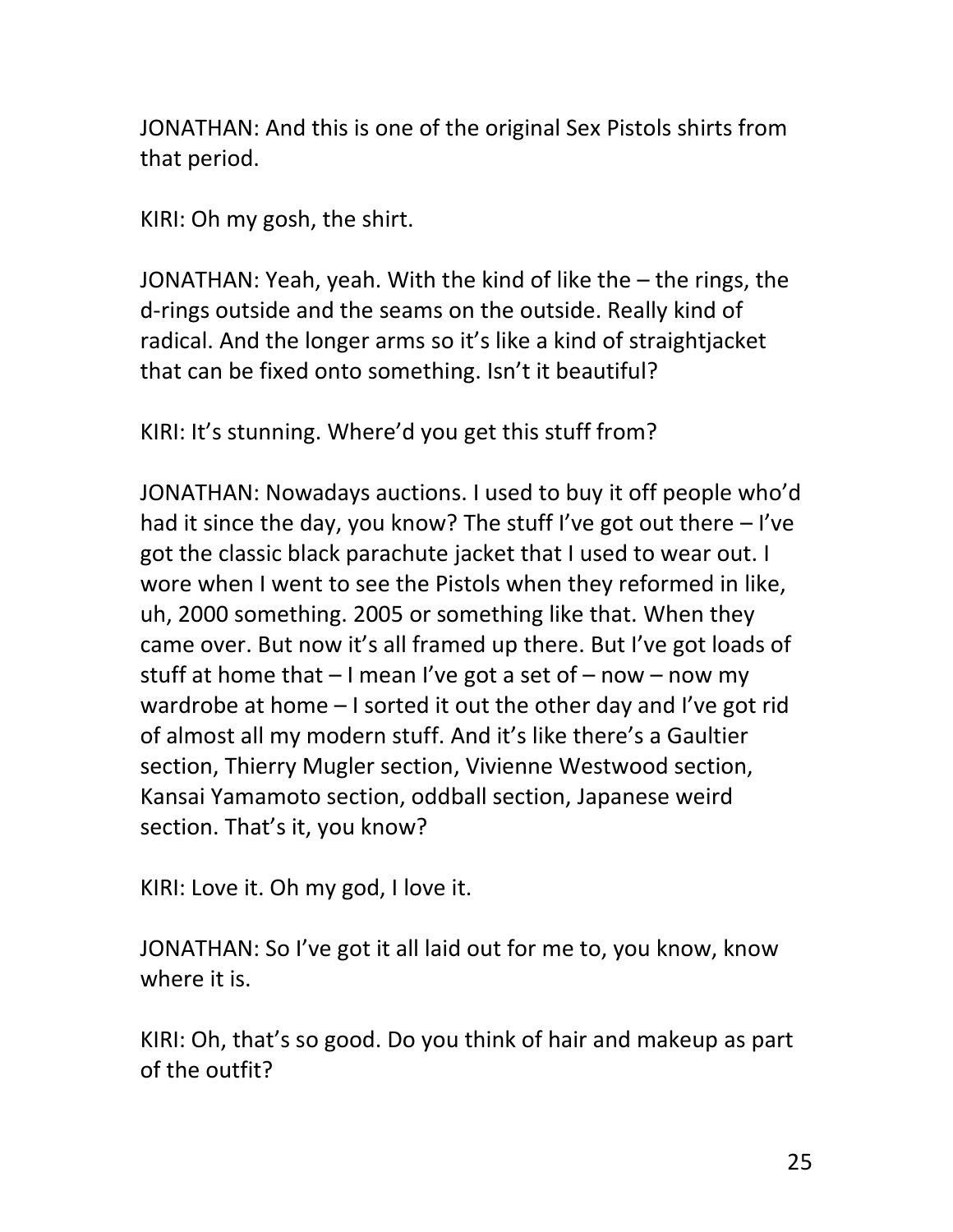JONATHAN: I've never really done makeup and I kind of wish I had back in the day, but I think it would be weird to try it now because I'm not comfortable – I was speaking to Boy George a few weeks ago, he was on my show, and I love Boy George. And I love what he did. He was talking about how he hadn't saved – I said, 'did you save any of your clothes? Because you know now people go crazy.' He said, 'I saved a few,' he said, 'but the weird thing that I didn't take any of,' he said, 'and someone asked me the other day and they said they'd love to  $-$  they would either display it or what – was make-up boxes.'

He said, 'and of course I had these make-up boxes,' he said, 'and I realise now that they're,' he said  $-$  he said it was all just really cheap shit in there. And all the brushes were filthy and dirty and  $$ but he looked amazing and he still does, of course. Uh, and I never went that route. I didn't – partly I think though because I wanted to look more like a man. I wanted to look masculine in a traditional sense. So I didn't want to look like Bowie in that way. I wanted to look like Brian Ferry or I wanted to look like James Dean or Marlon Brando. I wanted to look like a 50s style thing or, uh, and I went through a vague psychedelia phase where I wanted to look like someone from the late 60s. There used to be a shop near here called Velvet something that sold jackets and shirts that looked like they were psychedelia, which is a shame that that stuff doesn't seem to exist anymore. There isn't little pockets of retro fashion where people will go and say, 'I'm going to be this for a while.' Um, but so I never really did make-up at all. Hair, yes, I think hair is, you know, I could see that and  $I-I$  often – the thing is I'm kind of – it's weird because I really like looking some way but I'm actually – I'm not particularly vain or narcissistic, you know? So I actually in some way I don't care how I look. In some way I only really dress to amuse myself, you know? And – and if the hair is close enough to what I want it to be, that's fine, you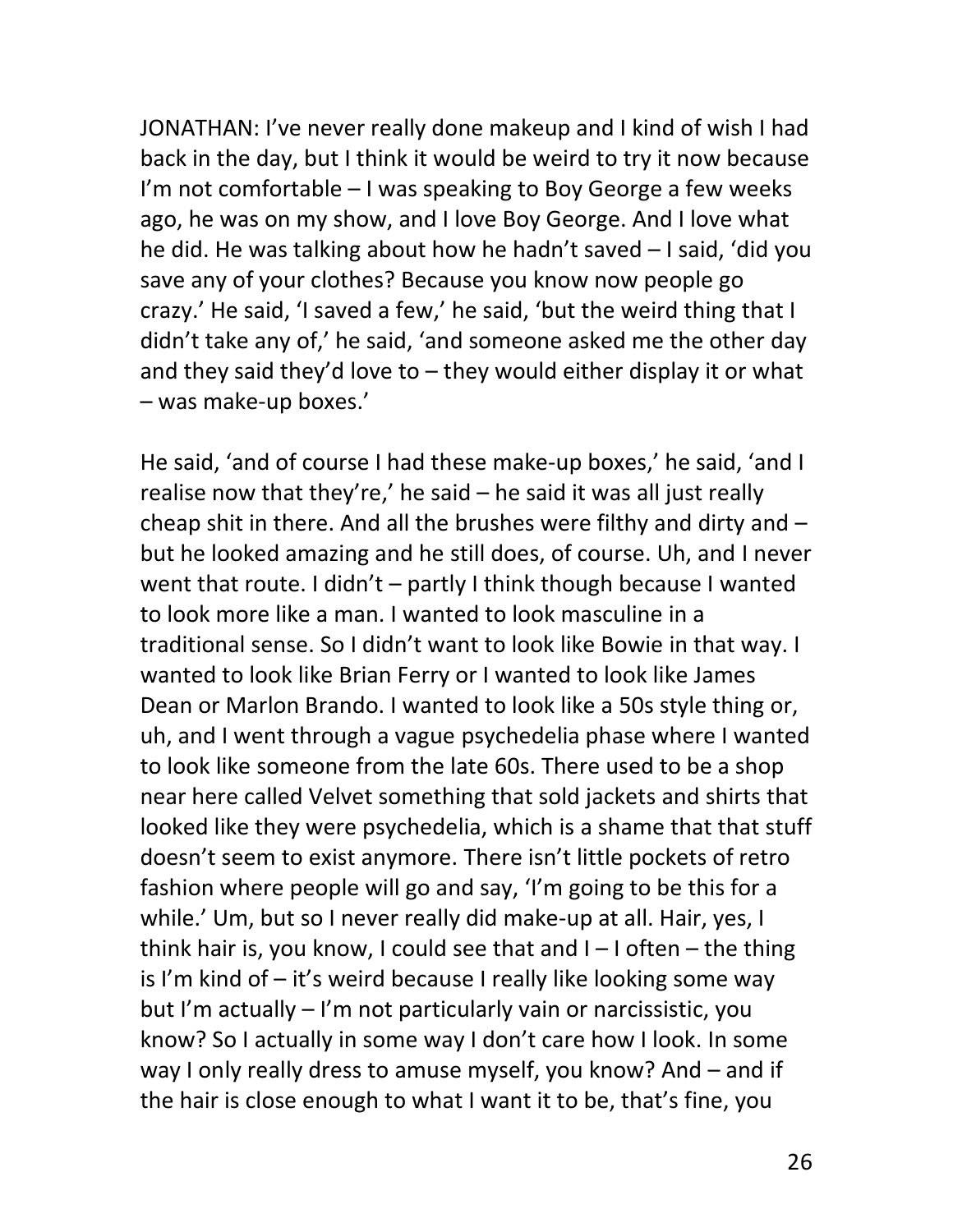know? I don't really like people fussing over it. So at the moment I quite like the way it's cut because I can just stick it back and get it up there and I'm very lucky that, you know, I'm this age and I've still got it all.

KIRI: Yeah.

JONATHAN: And I don't dye it yet either, which is amazing. Although it does make me fucking mad because everyone thinks I do. And they said and it's like, 'I don't.' And if I did I'd admit it, you know? But it's more annoying that I don't and everyone thinks I do. And then when I say I don't, they think, 'well of course you'd say that.' It's like, 'well why would I fucking lie?' You know? So I'm thinking of dyeing it grey just to shut everyone up. Um, but I've never really dyed my hair. I dyed my hair once when Bowie came back with the 'Let's Dance' period and I went to see him at Milton Keynes and I thought I'd try and look like Bowie.

I wanted to dye my hair blonde. And I did it at home but I bought some bleach from the chemist and I didn't leave it in long enough. I didn't know. And so it was sort of ginger. So I looked more like Tintin when I went to see him. Then I thought I'd look like him but I didn't. But I quite liked it. I quite liked that ginger hair. It was quite good. It was quite a bright orange.

KIRI: As long as it looks like it's deliberate, I think that's fine.

JONATHAN: Yeah.

KIRI: If you go for a strong orange.

JONATHAN: I don't even mind a bad mistake, you know what I mean? It's like, you know, and like it's very interesting. Because I'll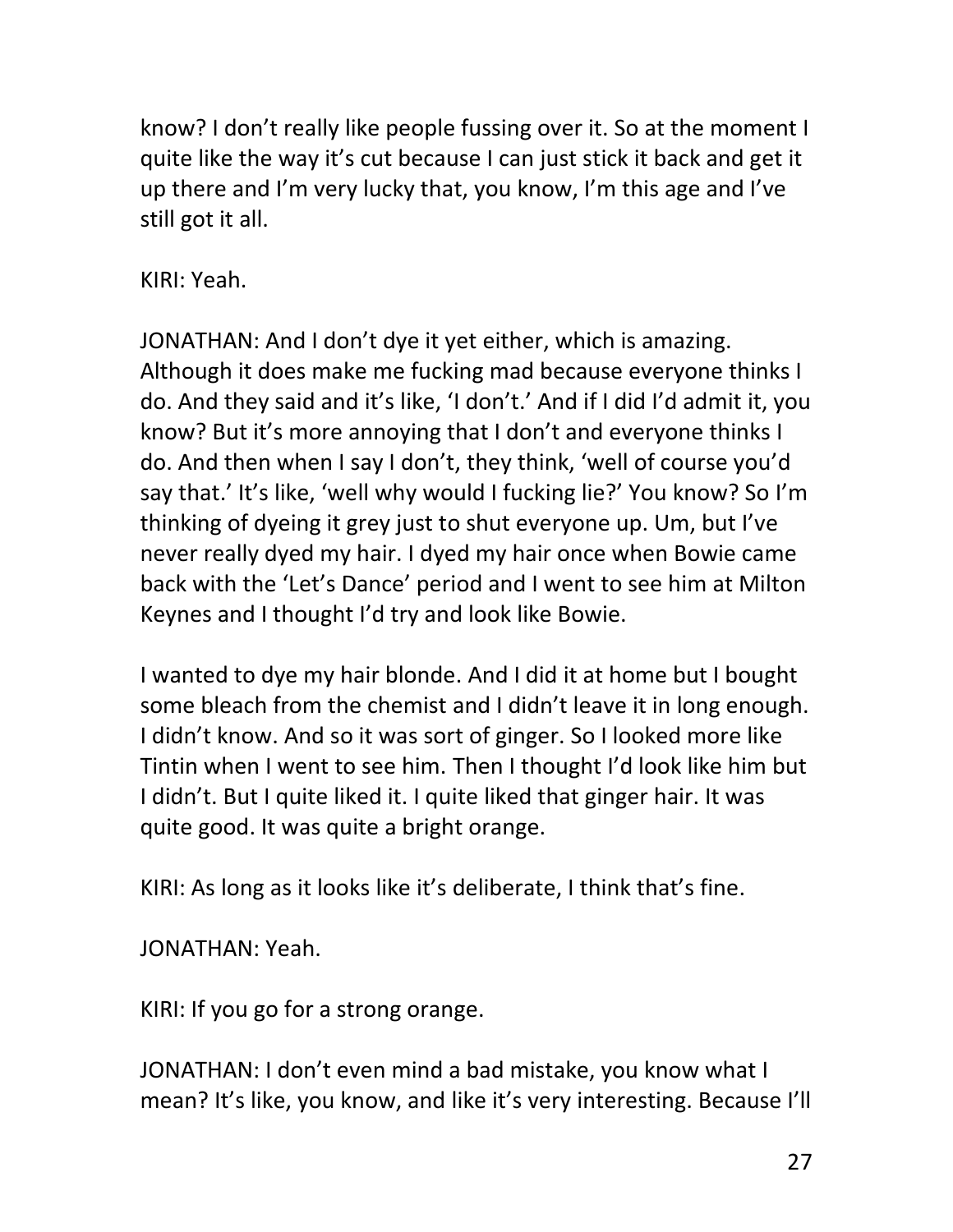tell you what I was thinking recently. I was – I was reading – because I've immersed myself – I'm kind of – even though I don't think it's particularly healthy, but occasionally I wallow in nostalgia for that period. And I've got a load of stuff here in my office. Next time you're in London you're welcome to come over because I've got clothes here but I've got books, records, some vintage 1970s pornography, which, by the way, I mainly bought – and I know this sounds untrue, but I bought for the articles. Because in one of them, it's a magazine called 'Mayfair', which was sort of upmarket, and it's soft core. But there's  $a - a$  fashion spread and they have these amazing fashion spreads. And in one of them the knitwear is being modelled by Michael Winner. What – whose idea was that? Michael Winner modelling knitwear. And he looked terrible even back then as a young man. And, um, I remember reading an interview recently from that period with Robert Smith from The Cure. And I love The Cure. The Cure are an amazing band. And what's brilliant is his self-awareness. Because – and he's a very gentle sort of man. And someone said, you know, 'do you get tired of people mocking the way you look or talking about the way you look in a slightly degrading – he said, 'well,' he said, 'yeah, it doesn't really bother me that much because normally it's journalists. And normally when they say it I look at them and think, 'well, you don't look that great.'

That's amazing. Because that's actually the way of looking at it. It's not like, 'what you're saying is actually true,' it's like, 'well hold on, who's saying this? Well I absolutely don't want to look like you, so your opinion therefore is completely  $un - of no$ interest whatsoever to me. Because if that's the best you can do, you can fuck off, you know?' And he looked amazing. I mean I wouldn't want to look like that. I wouldn't – that's not a style for me, but that whole goth period, that early goth period was amazing. You look at how incredible Siouxsie Sioux looked and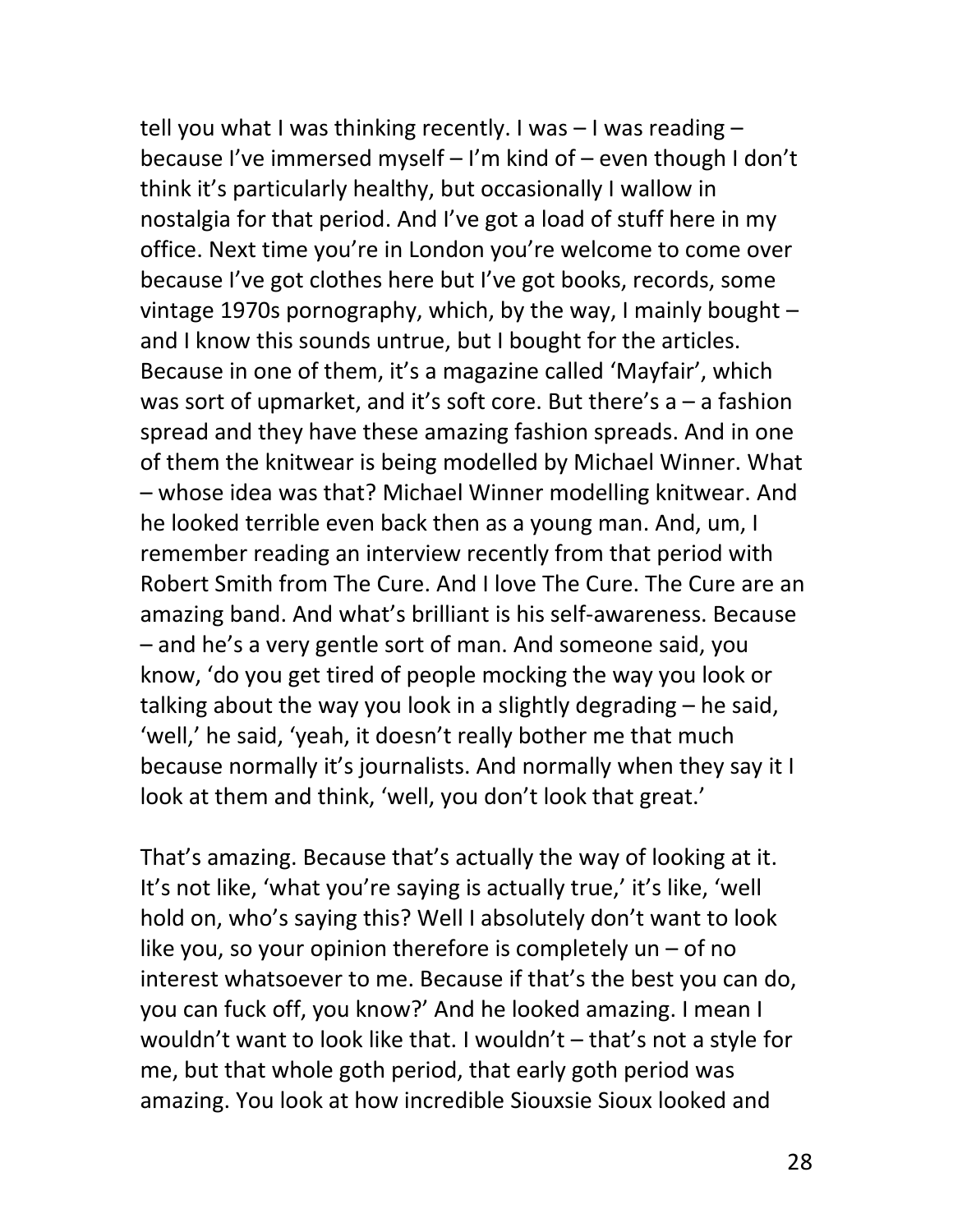Robert Smith looked in that period. They were like – you know, and so unique and even now Siouxsie's remarkable looking, you know? When she makes the effort she goes out with those sort of Pam Hogg jumpsuit she wears at the moment and the eye makeup and the hair still sort of like somewhat backcombed into – into submission. Just they look incredible.

KIRI: Yeah, absolutely. Just really – because I love that it's sort of like – you know because when people think of goths it's counterculture and a rejection of things. But also there's so much work that goes into that. It's quite glamorous, the makeup and the hair.

JONATHAN: I hadn't realised until recently, think how much fucking work went into getting that hair up every time you go out. But it's a great thing. If you just – you know, uh, there's the Irish talk show host, Gay Byrne, years ago, I think he sadly might not be with us anymore. But he was  $a - k$  ind of  $-$  he was like their  $-$  he was their Wogan. Even though in a way Wogan was their Wogan as well I suppose. But Gay Byrne, there's a great clip you can find online and so this is Dublin in about 78 or 79 and he does a thing on youth culture on his show. And so he has a punk, a goth, a New Romantic, and a mod on the show. And what's brilliant is they – people are so much more media-savvy now. They sort of know what's expected of them. But there's – there's a kind of honesty, an unfiltered honesty about it. And so the mod guy, he says to him, he says, uh, it's an amazing clip, you should find it online. He says something like, 'now why do you like scooters? You like scooters, don't you? Why do you like scooters?' He went, 'well, they're cheaper than cars.' He goes, 'oh, how much are – why do you like – why do you like Vespas instead of Lambretta's?' 'Well, you can't buy a Lambretta in Ireland. We don't import them.' It's that really matter of fact way. And he speaks to this goth guy and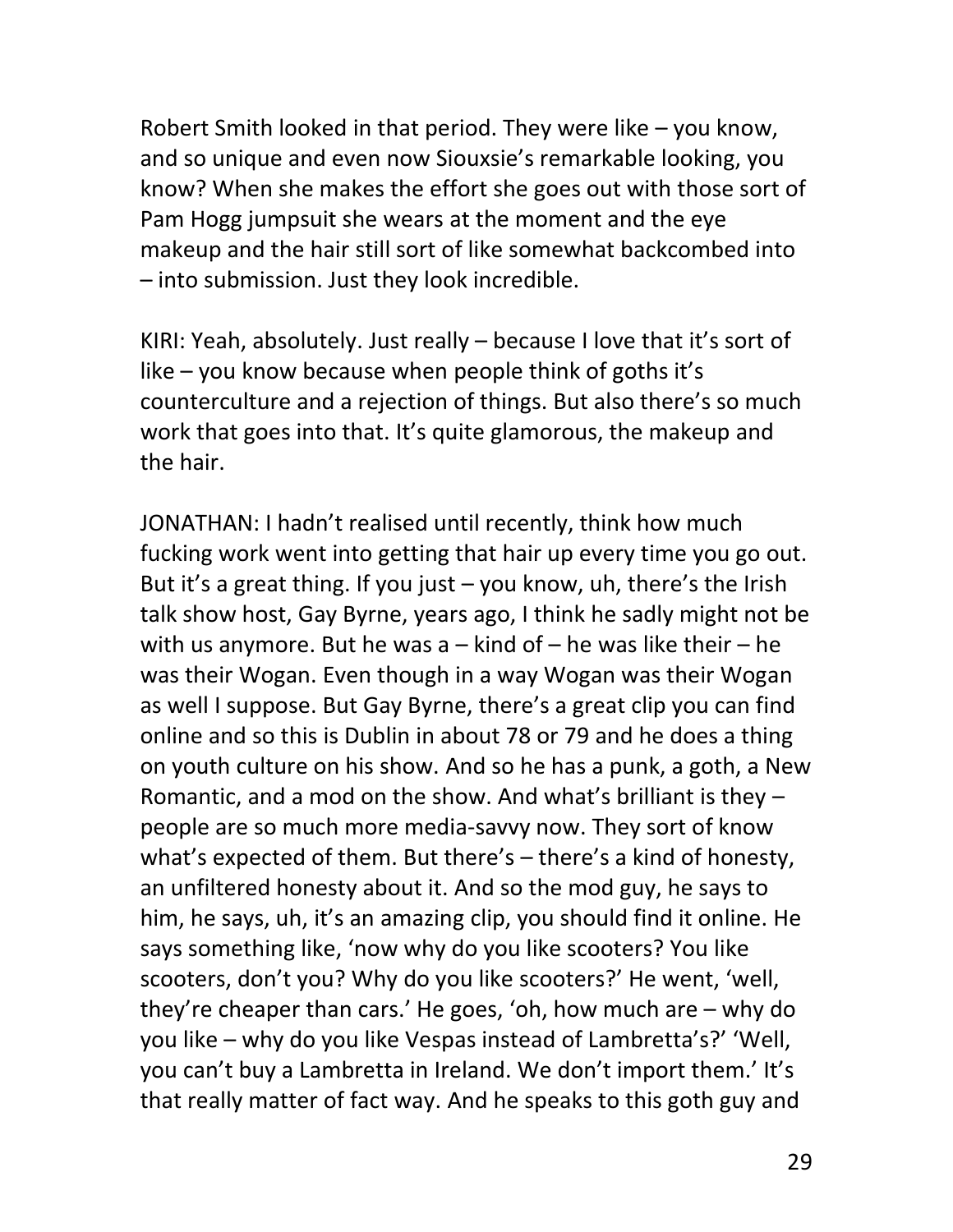the goth guy's fucking hilarious. He's really witty, he – I think he's gay, young gay Irish guy but really fucking witty. And he says to him, 'why do you do your hair like that?' And he says, 'well I don't do it like it everyday, Gay, I don't – I don't do this for breakfast. I did this because I knew I was – I do this because I was – I was coming on the show tonight and I thought you might like something a bit more exciting.' It's really – it's so amazing. You realise there's a certain wit and there's a certain kind of like, um, the confidence needed to carry that off, but also the kind of selfawareness and the sense of humour to deal with that sort of stuff.

And that's why – that's why, going back to Boy George, he was always such a great character. Because he – he developed that kind of armour of personality to protect him from the bullshit that came up from like, you know, mainstream people who just wanted to say 'you're wrong' for no reason really, I suppose, other than they were threatened, perhaps, or felt a little bit sad that they didn't have the courage to do it. But the wit that he had and the wit that you find in that and the kind of sense of humour and the courage is just  $-$  just really  $-$  it's kind of inspiring, I think, you know? More so when you look back. Because now in a way anything goes. And that's why I find it all more depressing that people don't – I know this is so predictable but, you know, I look at young people and I think, 'I wish you made a bit more effort,' you know?

Because everyone seems to go along the same sort of routes, you know? You look at the kids on the gram, they're all – they're sort of like all looking like a certain pop star or a certain rapper but it's really fucking mundane, you know? There doesn't seem to be anything – I crave a certain level of silliness or a certain level of individuality and you don't see that so much. And when – even when you see someone like Lil Nas [X] or someone like that and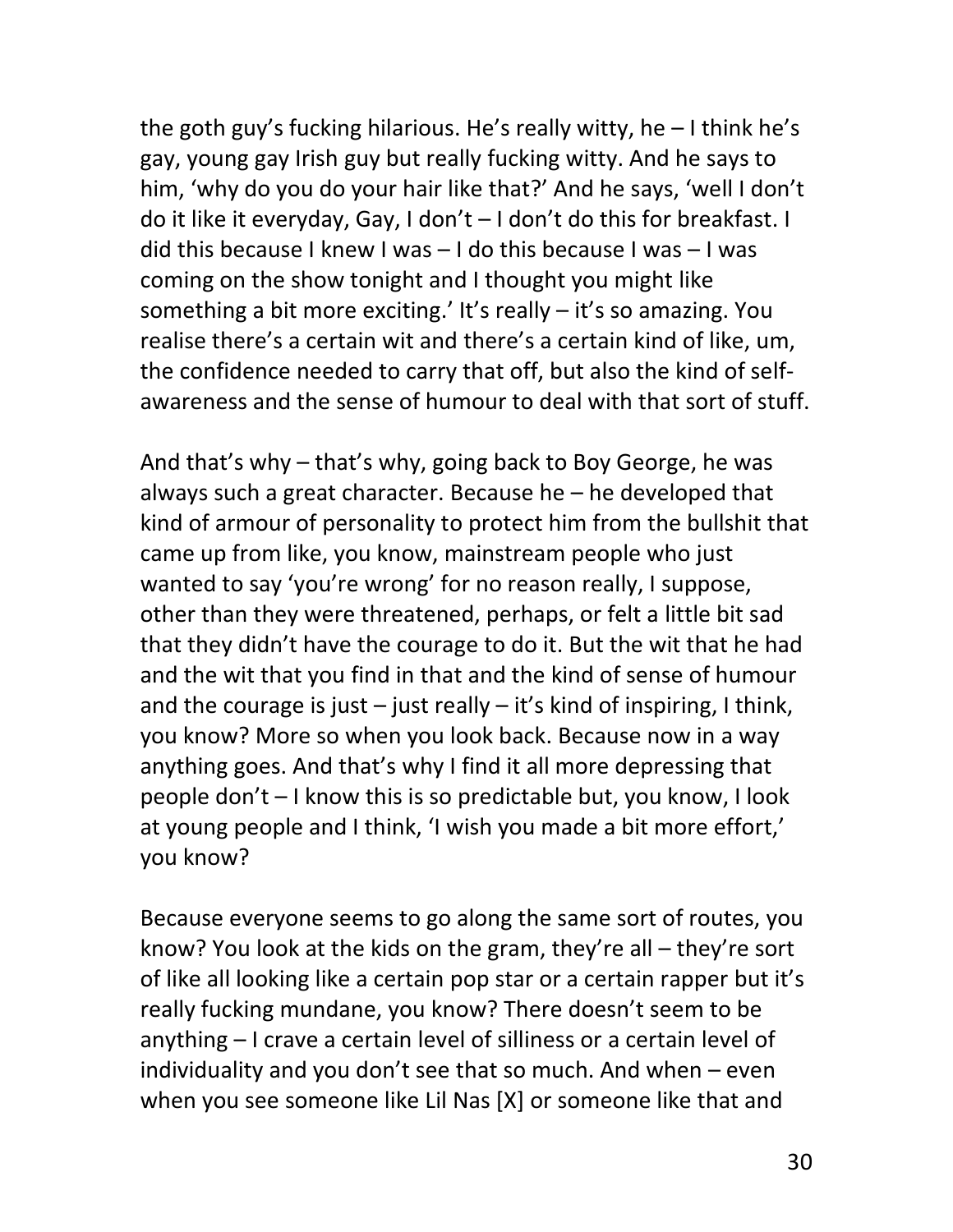you think, 'well, you're not actually doing anything new now, really though.' You know what I mean? It's like I want to see – and I'm – maybe there isn't anything new, you know? But all this kind of just looking back to the – the 70s or the 80s isn't the same as in the 70s or 80s, again that was the first time we saw people doing goth.

KIRI: Yeah.

JONATHAN: And it was amazing. It was amazing. So I don't know what – maybe there is something that I just don't know, but I'm sure there probably is.

KIRI: I think the innovation that I see in youth culture is like Harajuku cosplay stuff, which is really creative and, you know, often gender nonconforming and there's wigs and there's masks. And they put – they make a lot of their own stuff and, you know, will create their own characters and things.

JONATHAN: Yeah, I – I see a few people out like that. But then when I see that, I think, 'okay, well cosplay seems to be like cosplay, it seems like dressing up. It doesn't feel like fashion, it feels like dressing up for a reason.' And when I see the people who are like more extreme like there's a couple of young London, you know, really kind of gender-fluid people, one's got a bald head and wears a lot of makeup, I can't remember it – their name, uh, but I look at that and think, 'well, that's what George was doing in 78.' You know what I mean? It's like – and maybe there's just, you know, it's what – it's what Leigh Bowery was doing. And Lee, who I was lucky enough to meet, was extraordinary. Fucking hell, where did that come from? Just amazing imagination and courage. But maybe because they pushed it that far maybe there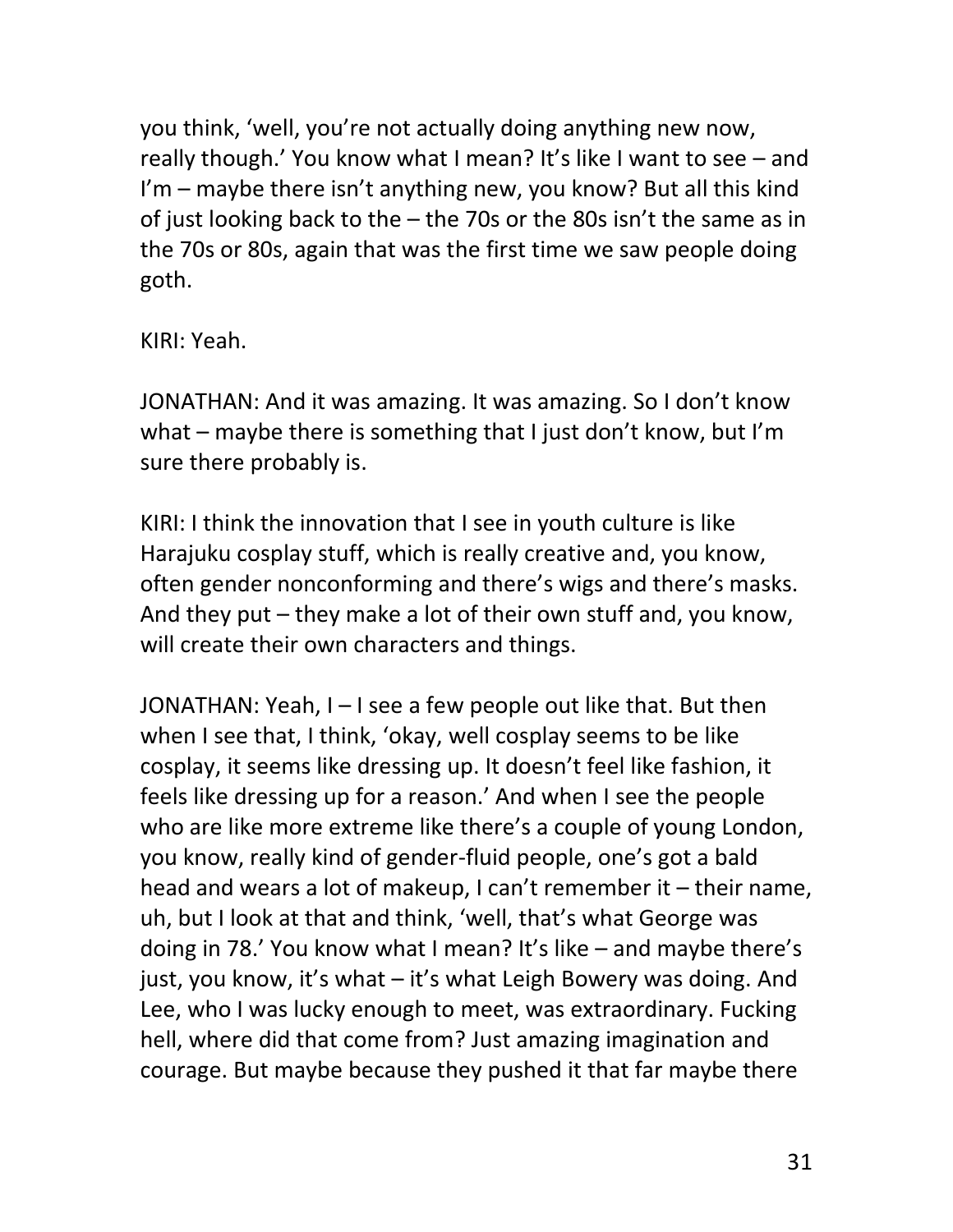is nowhere to go, unless you go into like body modification, and I don't really fancy that to be honest with you.

KIRI: Are there any trends that you've repeatedly tried to pull off that aren't happening for you?

JONATHAN: I think most things I've tried to pull off hasn't really happened for me, to be honest with you. I mean I'm always aware – I'm always a little disappointed in myself that I never quite look the way I think it's going to look. There's only been three or four times in my life where I've ever thought, 'actually, you know what? You look pretty good.' Most of the time I just think, 'ugh, it's nearly,' you know? I'm sort of like nearly there. But there was a period that I loved looking. There's a series I did and you can find clips online, called 'Mondo Rosso', which was a kind of bmovie, appreciation of cult movies show I did in studio based on BBC2, and I was wearing these – Johnson's down at King's Road, I went back to there and he started doing these crushed velvet suits in really bright colours. And because I was – I was really kind of slim back then and they fitted really well. I think I looked amazing, right? And that was the only time I really felt like I nailed it consistently for a short period. I – I was really pleased with the way I looked. I mean I was in the Face magazine back then. I've got it here in the office here somewhere. Do you want me run and get it and show it to you?

KIRI: Yes please.

JONATHAN: Okay.

KIRI: Absolutely.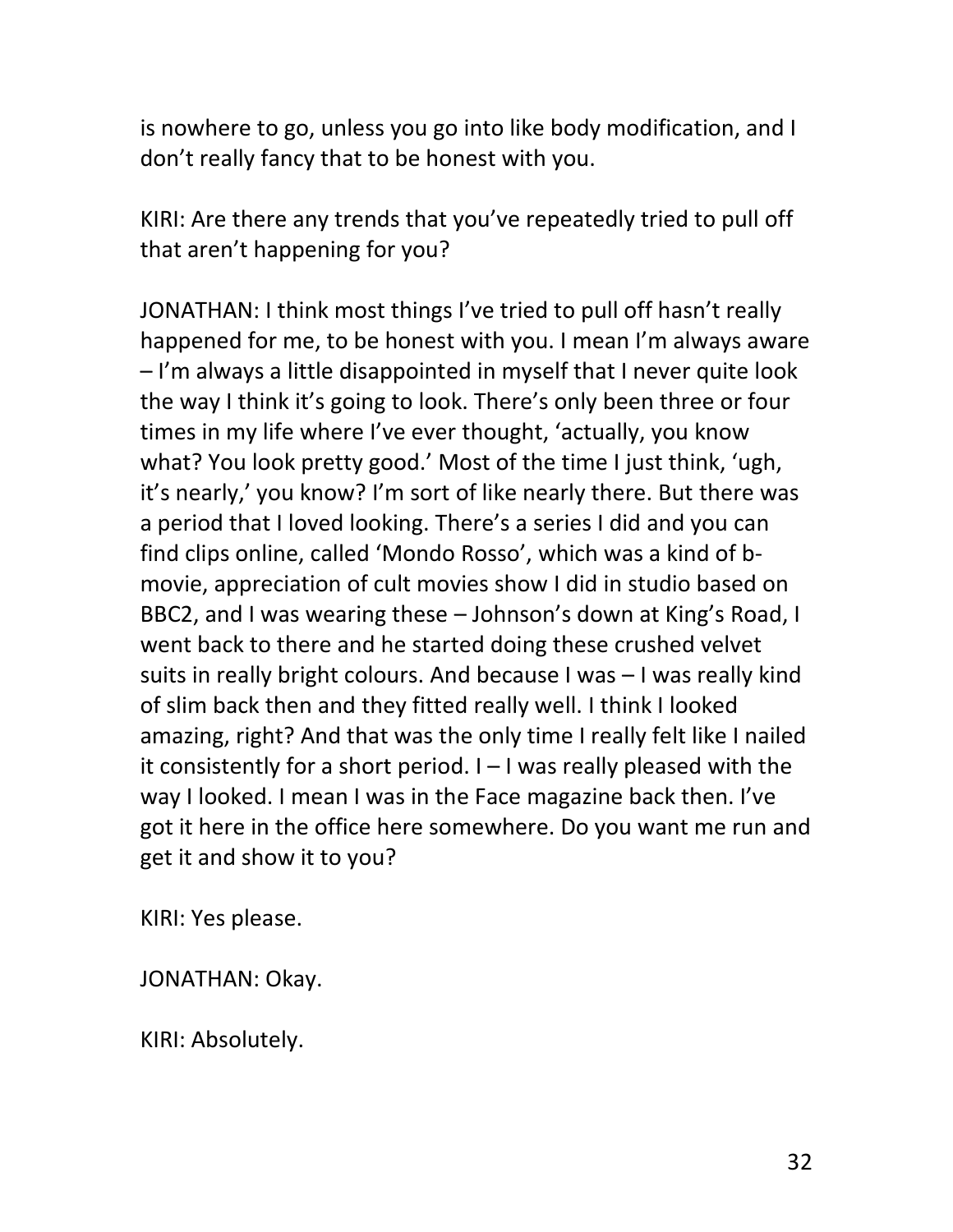JONATHAN: Hang on, I – it won't – it won't take too long. I know roughly where it is. Hold on.

[Kiri laughs]

[Electronic music]

JONATHAN: No, I couldn't find it. I – you can find – I'll find it online and I'll send it to you. But I just found this also. This is an old issue of 'Hello' magazine that I was in with Jane. But look, that was – we were both very stylish back then.

KIRI: Oh my god, gorgeous.

JONATHAN: That's – that thing that Jane's wearing, that was an orange 70s suit we bought from a thrift store in – in, uh, Florida when were on holiday, we just found it. And that shirt I'm wearing, I'm trying to remember who that was. It might be  $-$  it might have been Johnson's, but look. I'll look – see in that picture there? I'm wearing –

KIRI: You look gorgeous.

JONATHAN: I'm wearing quite cool cowboy boots and tight jeans  $and -$ 

KIRI: I love it.

JONATHAN: Jane – and look at Jane. And Jane's suit is like a leopard – leather – leopard print. So I think that was from when we had – and look at her there. I remember that clothing – there used to be a women's clothes store which was quite cheap called Morgan's.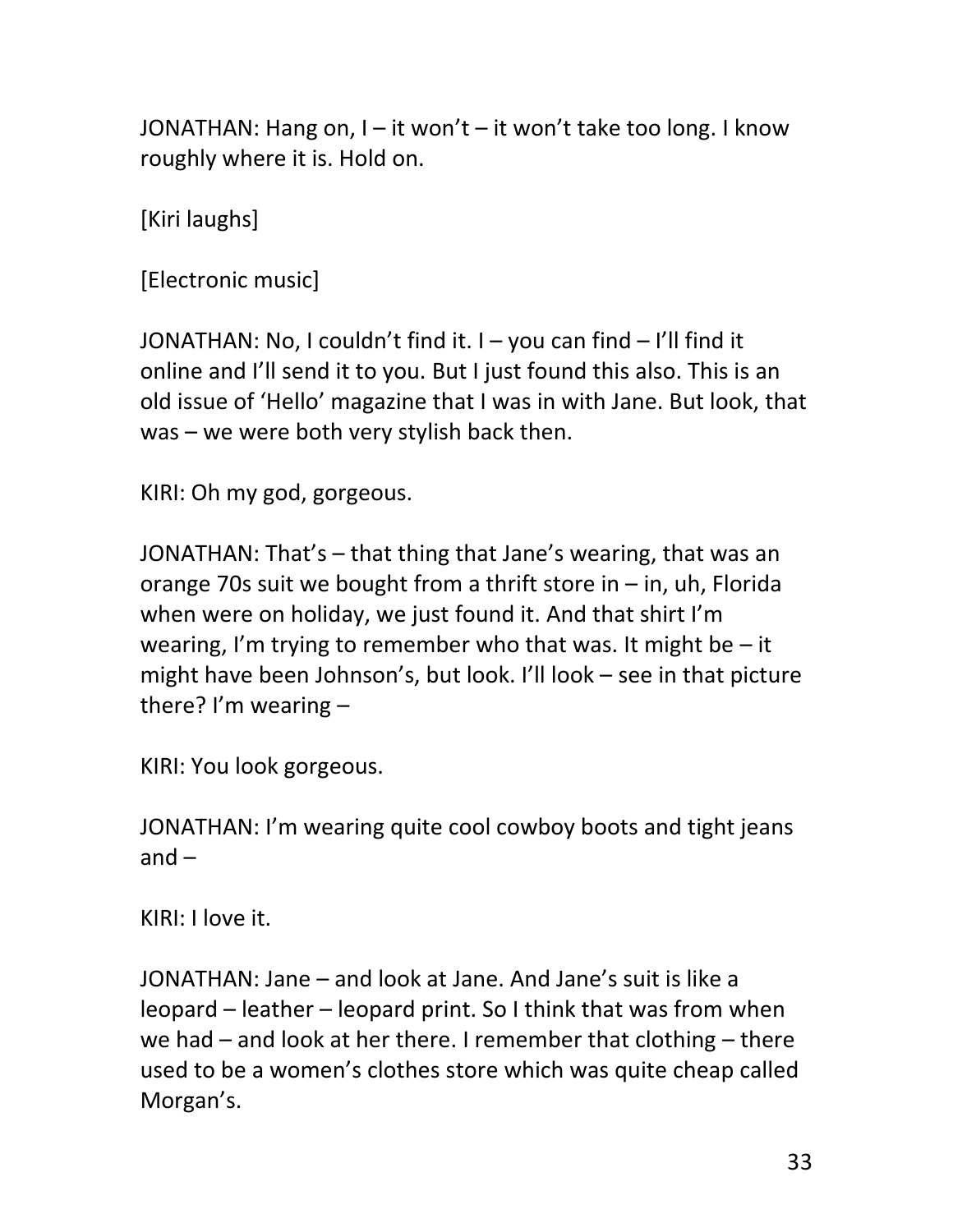KIRI: Oh, yeah yeah yeah.

JONATHAN: And then – yeah. And I remember buying her that from Morgan's. And the kids have got little John Galliano leather jackets on.

KIRI: Oh my god.

JONATHAN: That was when we only had two. So that's – that's my oldest daughter. She's 30 this year. And that's my son. He's 25. He lives around the corner. He's working – this was the house we used to be in. And we look – look how glamorous we are there, fuck me. But we didn't realise it.

KIRI: Wow. You're stunning. What a fit family. It's  $-$ 

JONATHAN: And there's Jane with her pet salamander.

KIRI: Oh my god, she's such an icon. What a woman.

JONATHAN: She – she used to have two. She used to have two salamanders called Mulder and Scully. They've gone now. They're sadly dead.

KIRI: Do you encourage each other with the – with style? Because you both seem to have the same sense of joy and a great eye as well.

JONATHAN: Well not – I mean Jane's struggling a bit at the moment because she's going through the menopause and it's like clothes wise she's finding, you know, it's tricky. And I think she just feels quite, you know, miserable. So, um, I try and encourage her. I mean I'll buy her stuff but it's a minefield buying stuff for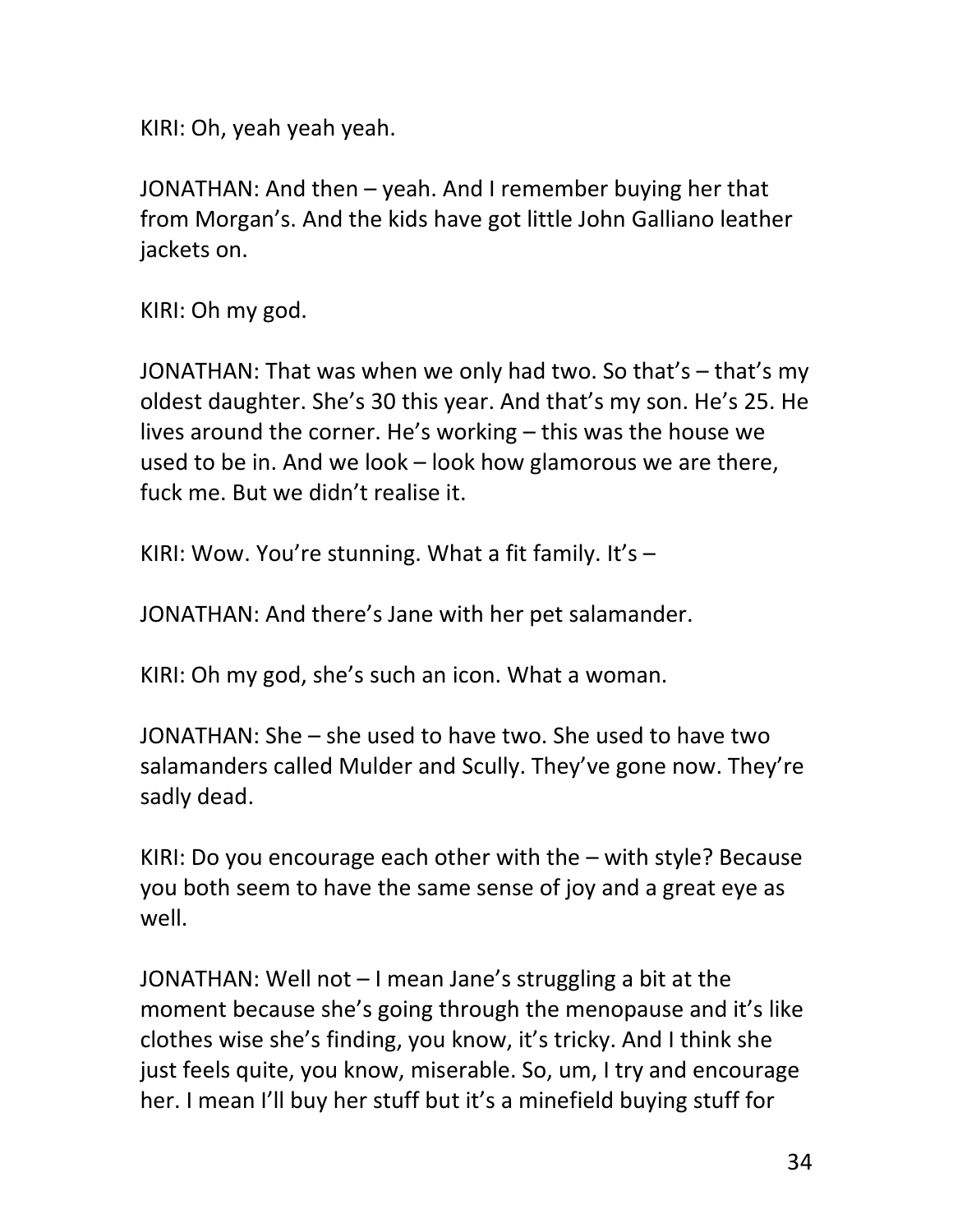your partner. If it doesn't fit, it's like, ugh. Because what you don't want is you don't want them to be sad.

KIRI: Yeah.

JONATHAN: Um, but certainly I've never ever – I always think she looks great, you know? And she's got great style. And – and she always – she's got better style than I have. I've just got more clothes.

[Both laugh]

KIRI: It's just a numbers game.

JONATHAN: Yeah. The thing is she knows what she wants to wear and how she wants to look. I don't. So for me it is a bit like dressing up, you know? It's like, 'oh, I'll try that, oh, what' – I mean look, I'm going to get you something else. I actually bought these for myself. I haven't worn them. So I'll buy it  $-$  if I see something and it catches my eye, I'll go, 'oh, I'll get that,' and I don't really think through why. Or what am I doing with it. But –

KIRI: Oh my gosh. They are stunning.

JONATHAN: I bought those – they're from the – it's a women's side, Dollskill I think.

KIRI: Yes, I've got some of their shoes.

JONATHAN: Yeah.

KIRI: They are so good. Are they in your size?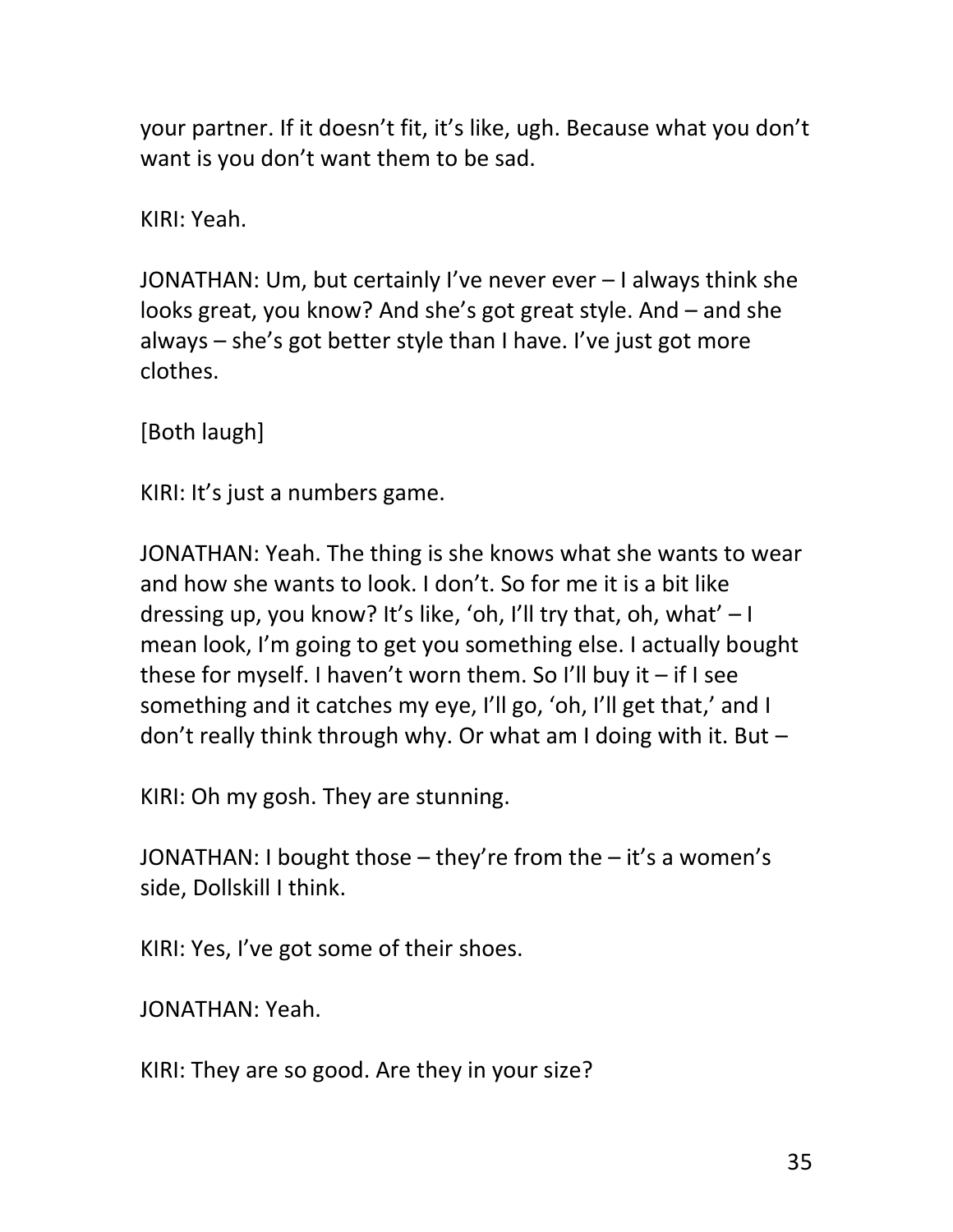JONATHAN: My size. I saw they had them in a 12. I assume they make them for drag queens, I'm not sure. And I thought, 'oh, I haven't got any platforms anymore. I'll buy these.' And I – and I haven't worn them yet. I will wear them at some stage, but it's like, what do I wear them with? So I'll have to get – I think I'll have to get some more flares made, obviously. Uh, and I'm thinking – I don't know what colour I would pick yet. I mean what would be ideal would be a kind of gold  $-$  and I know you'd approve  $-$  a suit made out of that.

KIRI: Oh, yes please.

JONATHAN: But that would be good. So – so maybe. Maybe you'll see me in these one day. But they're great, aren't they?

KIRI: Yeah, they're so –

JONATHAN: I bought them because they're really – they were in the sale and I thought, 'oh, you know what? Treat yourself.'

KIRI: They're gorgeous. They are gorgeous. We're going to have to get a picture of those so we can put it on the Instagram so people can see.

JONATHAN: Yeah. Yeah.

KIRI: Um, well I wanted – because I know you're a big fan of vintage, what's the oldest item of clothing you've got in terms of firstly just oldest in its age, and secondly that you've had the longest that you've held onto?

JONATHAN: Okay, oldest in its age, I recently bought a 1930s motorcycle leather overcoat, which is like – and the leather they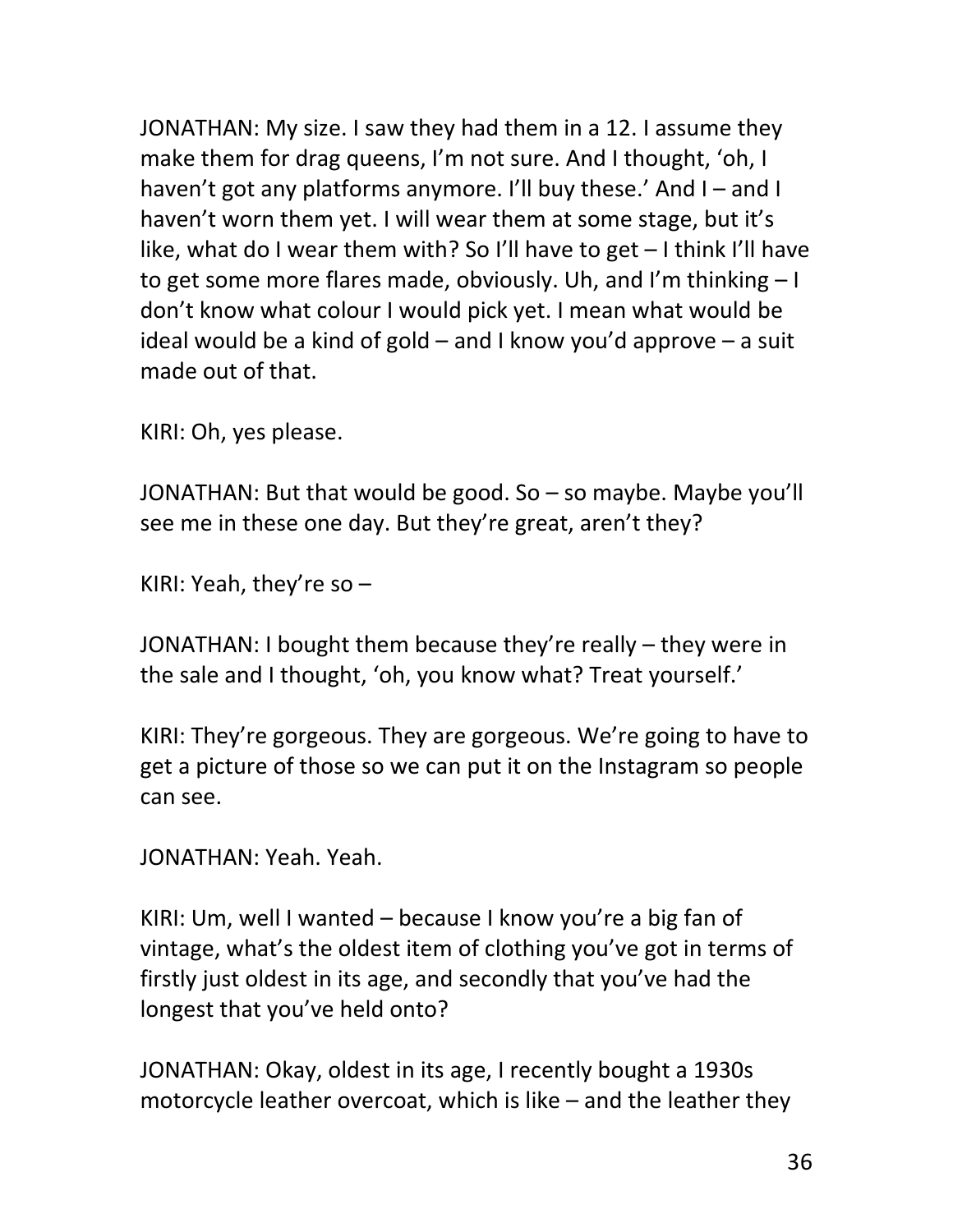used back then, it's like fucking industrial thickness, you know? It's like so – you put it on and like you're 'woah.' But you realise it had to serve a job, you know? It was going to get – and that's an amazing thing. I've only worn it out once, uh, it was when Jane and I went to, um, just before lockdown there was – there used to be this festival of lights over near West London. You could go to this park and they set all these lights up. It's like a Chinese festival but it was done there and it was amazing. So I wore it out there. Trouble is I – I got exhausted carrying the coat around. I mean I bought – I bought another really heavy coat a while ago from, um, is it called DSquared or something? And it's – it's like a multilayered coat. It's got a big outside bit and an inside bit. And it's so thick when you put it on. I used to have a little Morgan sports car and I sat in it and I couldn't barely move the steering wheel because there was so much coat. And I wore it out once and I literally – I had to stop and have a rest because I was so tired from carrying this coat. But it looked amazing. It looks amazing. I've still got it. Um, another night I wore it out, I went out with a friend of ours to a restaurant when we were living in Belfast for a while. And it was freezing and he stupidly hadn't brought a coat. And I said, 'there's one in – this comes into two.' So I took the top layer wore that and I gave him the middle layer. So it's quite practical, you know what I'm saying? The item of clothing I've had the longest would probably be  $-$  I've got a lot of clothing that I bought in the late 80s, uh, when I was doing TV shows. And I still wear. I mean I've got a pair of shoes I bought from Shelly's. They were really lovely black and white shoes that I – that looked not dissimilar to the ones I'm wearing today, but they're rounder toe with a buckle, that I wore various times when filming in America. I remember wearing them when I was sitting on a roof interviewing Johnny Depp once and he said, 'oh, those shoes are great. I've got to get a pair of them.' And I went, 'Shelly's. £29. Get yourself down there.' Um, so I've still got those. But I've got a lot of  $-$  of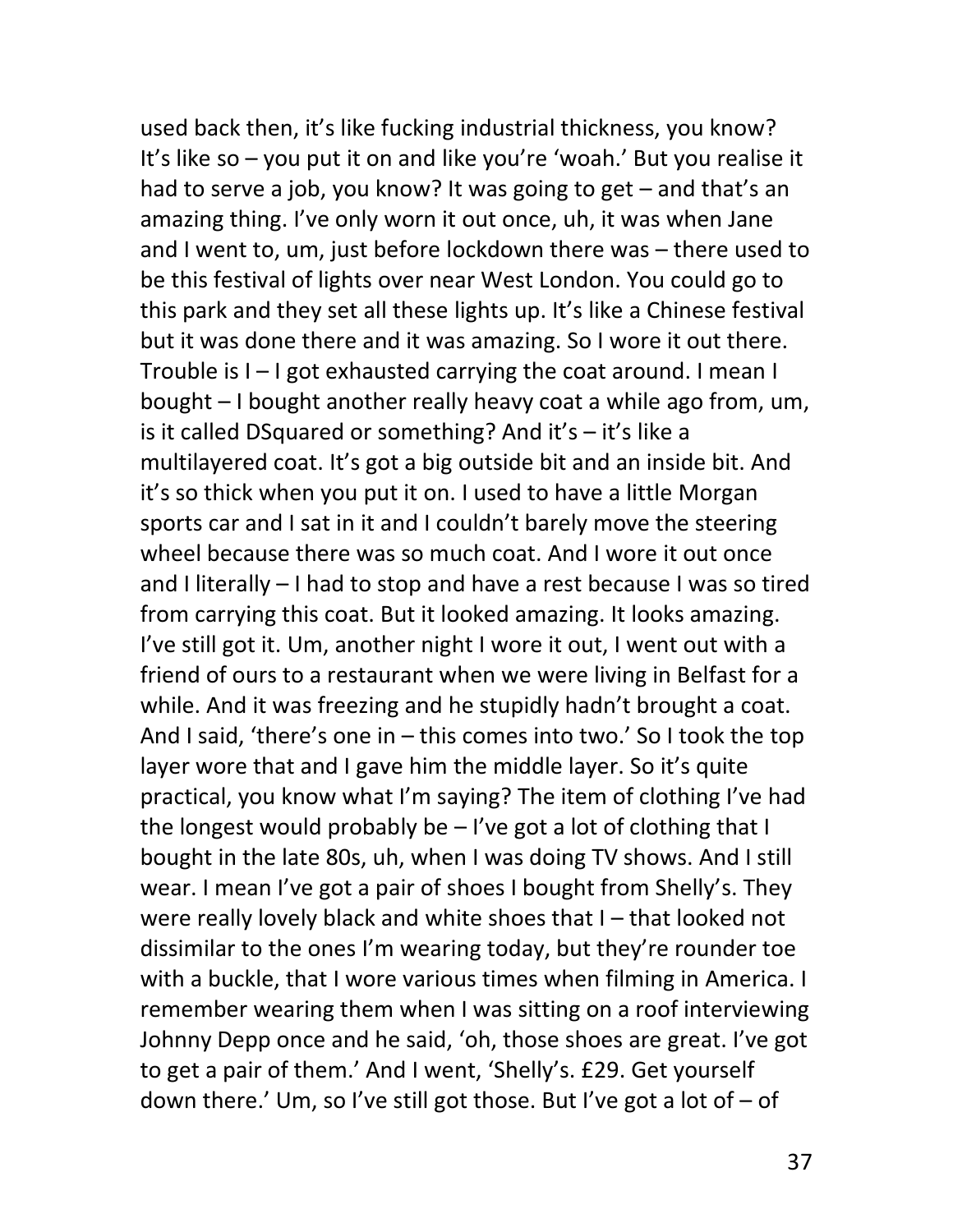the Gaultier stuff in particular. And I'm very pleased I saved that. I wish I'd saved more of the Mugler I used to wear, but the Gaultier, um, I've still got most of the suits from that period. And most of them don't fit me because I would've been a 52 back then. I'm a 54 now. But  $I - I$  should be able to get down to a 52 again, so I'll try and get down to a 52 again this summer so I'll get it all out of storage and wear it all again. Because it's amazing. Like bright green. And I've got – let me show you this picture as well. Hold on a second. This is hanging on the wall out here. This is me and Jane back in the day. But we're wearing matching Jean Paul Gaultier suits that we bought.

KIRI: Oh my god, you look gorgeous.

JONATHAN: Yeah, and so – and I – I don't know about Jane's one, but I know I've still got that suit in storage. And it's a black and white pinstripe.

KIRI: You both look so gorgeous.

JONATHAN: Thank you. Very nice.

KIRI: Like absolute movie stars. You're so good looking. What a good looking couple.

JONATHAN: Yeah, but I don't think – I don't think – I think she knew she was good looking. I certainly didn't know I was good looking. I suppose I was, but it's weird. You look at it and it's like – it's not even like you're looking at yourself anymore.

KIRI: Really? You look like models. You look like, you know, those like model couples.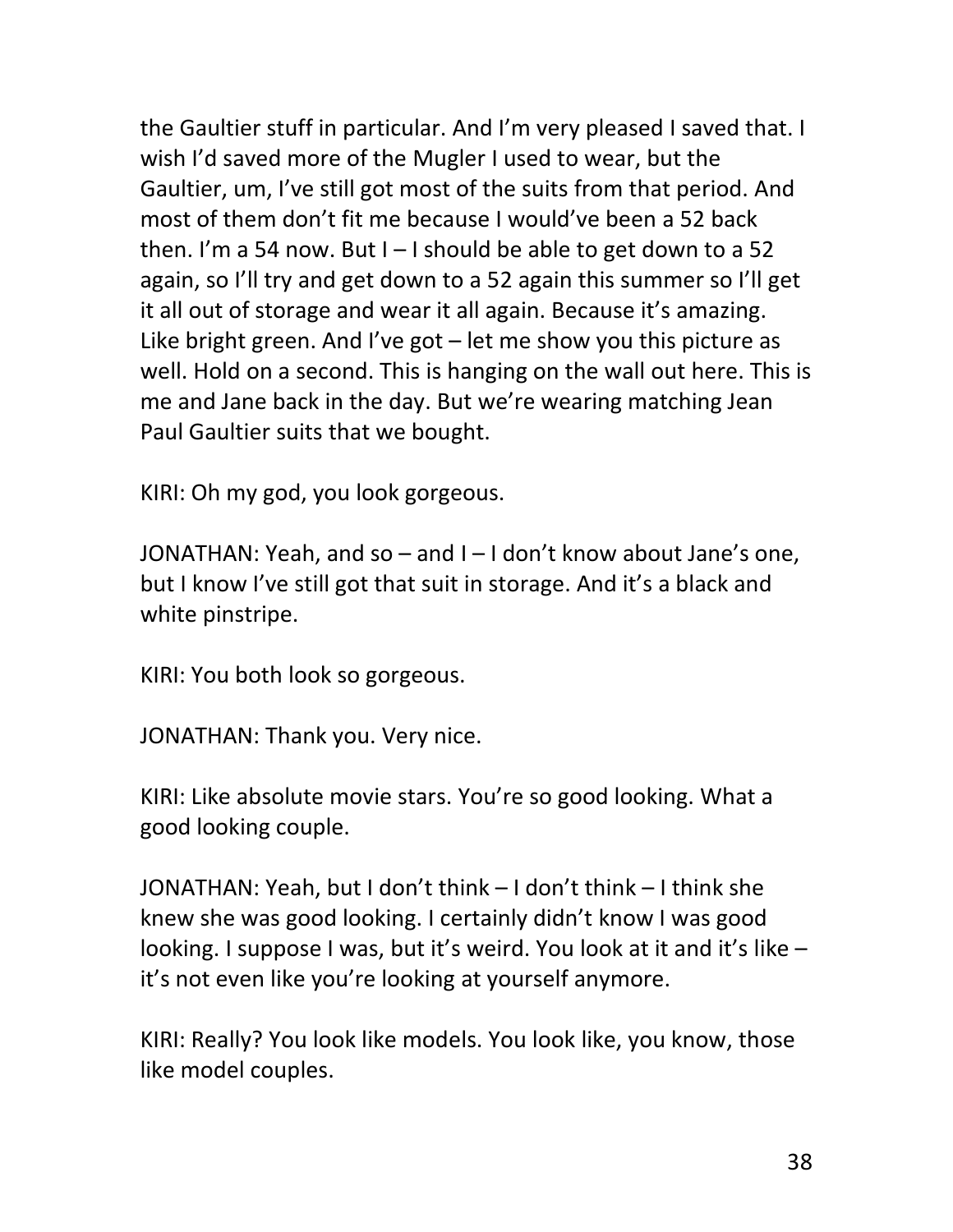JONATHAN: Well we certainly didn't feel like it. But you know what, it just goes to show as well because, uh, it's when you have a nice photograph taken, you realise there were times when if you took a photograph from the wrong angle, of either of us, we looked terrible, you know? As everyone does. And that's the – that's the interesting thing as you get older, you realise that many of these people who you saw as style icons, who you wanted to look like, they only looked like that when they'd been styled and when they had makeup on and when they were shot from the right angle with the right lighting, you know? And for us to try and emulate that on a day-to-day thing is, of course, absurd. Which is why I think, you know, it's  $-$  it's quite nice to try and dress the way you want to dress and – and be, uh, be gentle with yourself. Don't expect to look – every time you look in the mirror, don't expect to see those cheekbones flashing back at you, you know? It's like just – but it is weird, because when you are – when you are in better shape generally, when you have taken a bit more care of yourself, you do look better. Of course you do. And clothes look better on you, you know? So like when I've been going to the gym a few times – and I'm not talking about being slim or fat, I'm talking about just being a bit more defined, you know? Having – having some solidity to your body as opposed to the marshmallowy shape that I've, uh, acquired at the moment after a couple of lockdowns. Um, clothes do hang off you better, you know?

KIRI: Yeah. Also I find if I just exercise a couple of times a week, my confidence or like my – whatever the endorphins do –

JONATHAN: Yeah.

KIRI: I feel like I am –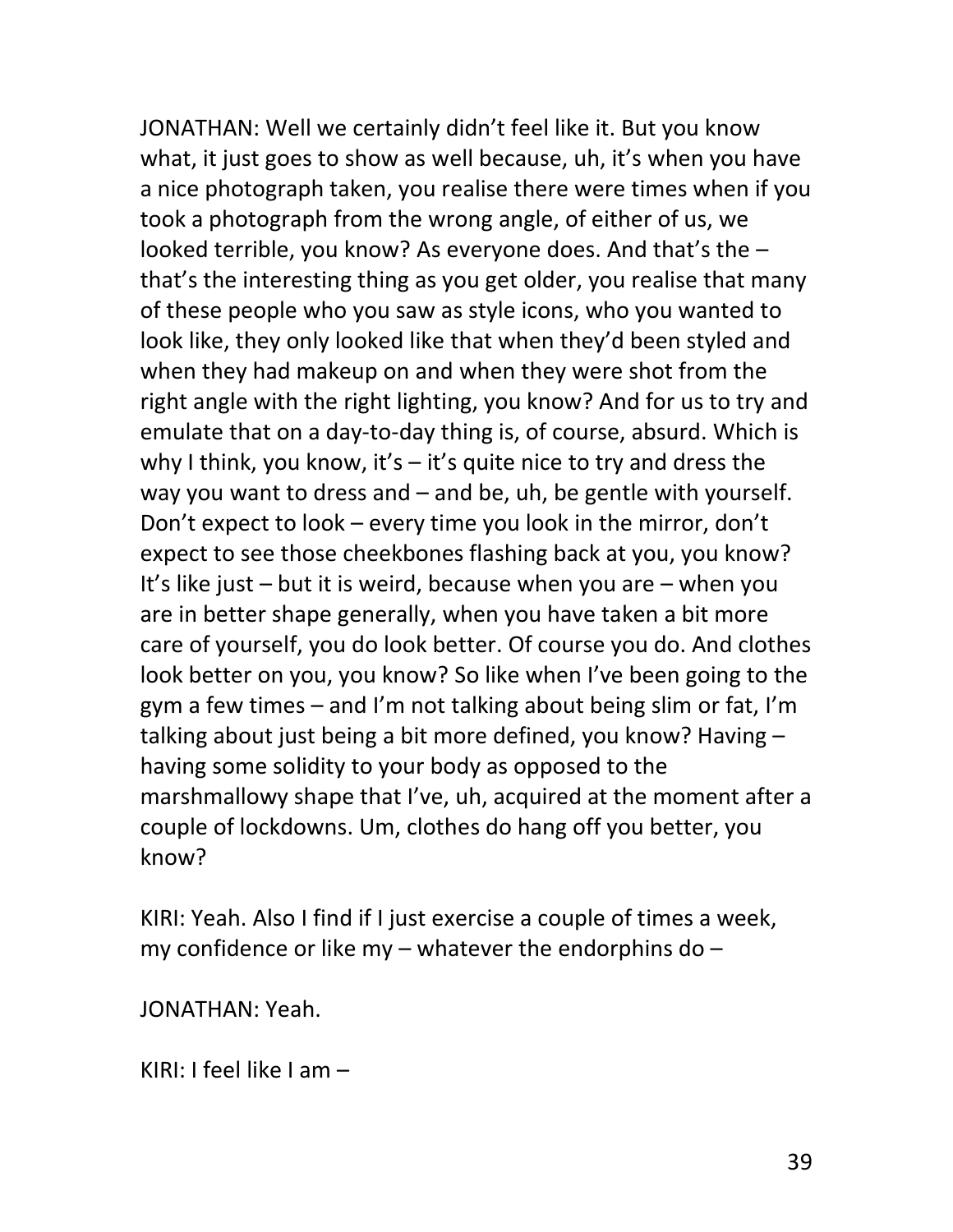JONATHAN: You feel better.

KIRI: You know, I feel like I – yeah.

KIRI: And – and it's nothing. My body hasn't changed, but how I feel in my body does change by exercise.

JONATHAN: Yeah. Well I think – I think it sort of does as well. I think your posture changes a bit, you know? Like when you exercise more you're – you're sitting up more and you're like – you're just giving out a bit more energy. And it is – it does – it is picked up on. But we all look great.

KIRI: We all look great. Um, is there any, uh, era that you wish you existed in just for the fashion? I mean I feel like you've had the best one with the 70s, but…

JONATHAN: Okay, I'm going to name drop for you now. I had a delightful evening with Catherine Deneuve years ago. And I said to her, 'do you know what?' I said, 'it's amazing the – the periods you've lived through,' I said. 'If you could choose a decade to be in, where would you – where would you have been, you know? Where would you most like to be?' She went, '60s London. 70s New York. Late 70s London, maybe Italy. But no decade LA.' And you realise, you know, we are lucky of course because like those periods, you know, we did live through. I did live through. And London in the 70s, what an amazing time and place to be there, you know? And I would've liked to have visited New York back then. I didn't. I didn't go to New York until the 80s, but I'd loved to have gone to New York when it was really fucked and when it was like bankrupt and when punk was beginning to happen then because all the  $-$  and I caught the tail end of that. It was the  $-$  s going down to Alphabet City when it was really scary and not –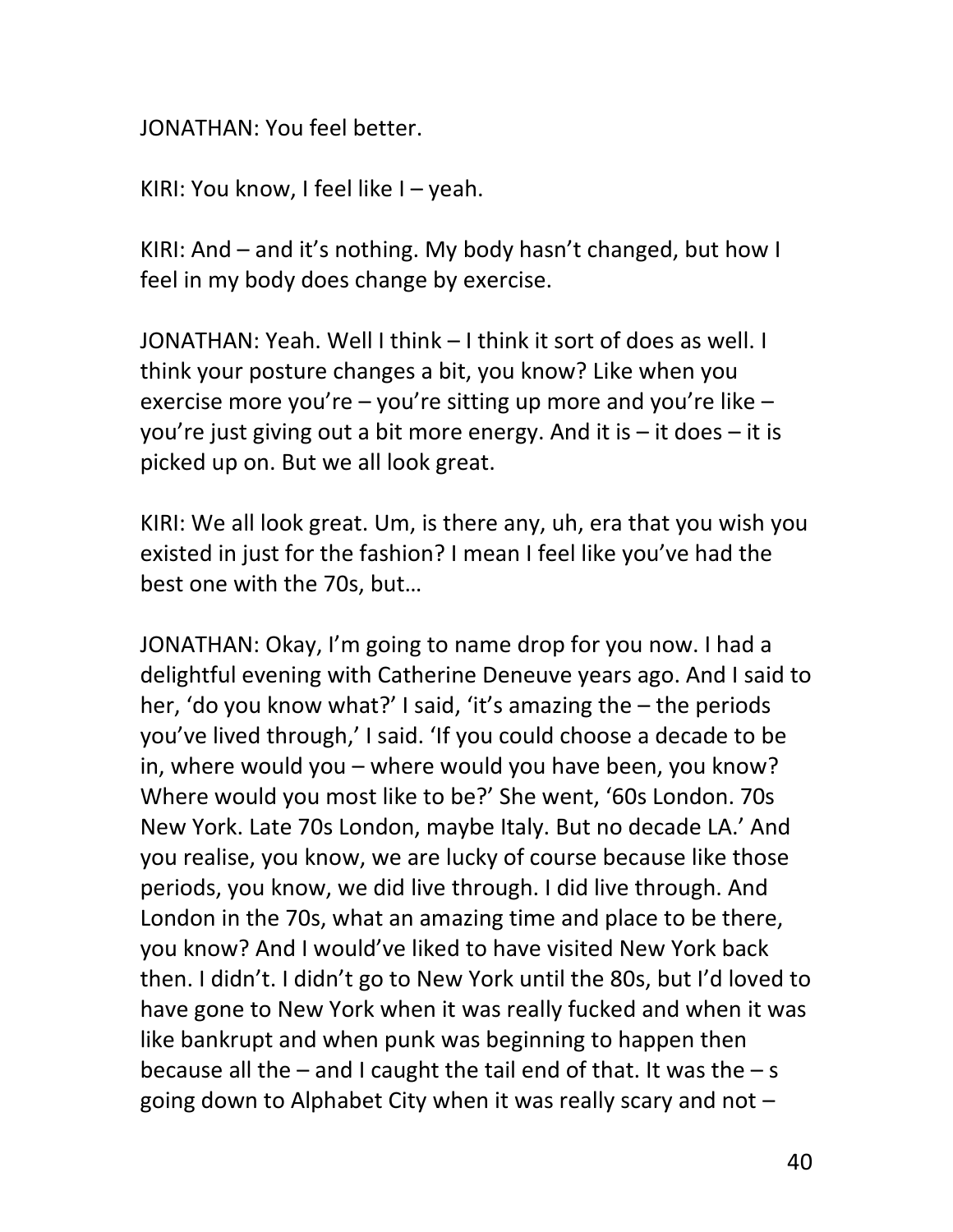not being able to go in the parks at night. It was a certain joy to that. But, uh, if you're talking about a style, if you're talking about a style, a period that I really – I mean, for me I would go back – it's probably – I mean I love that period from about England, London, from about 74 to about 78. When you've got glam rock, but you've got – for me punk was the style I had and it was so – what was delightful was it was so accessible, you know? The fact that really you did want the clothes, like I just showed you, from Seditionary, Sex, or Boy, you'd loved to have gone to those shops. But it didn't matter. You weren't judged for that. As long as you – if you hacked your hair back and you cut the sleeves off something and you put a couple of studs on it, and maybe you put a tie on with a t-shirt and splashed a bit of paint on your jeans, you'd look great. And you know what? That's still a great look, you know?

KIRI: Yeah.

JONATHAN: The other thing though, Kiri, is like you looked great. You know why you looked great? You looked great because you were young.

KIRI: Yeah. That's true.

JONATHAN: That's why you looked great. If right now I cut the sleeves off this shirt and fashioned these trousers into shorts and spiked up my hair, I would just look like I was having a breakdown.

KIRI: He's lost it.

JONATHAN: You know? So it's like put – but when you're 17 you can fucking – literally we were wearing bin bags, literally, and they looked great.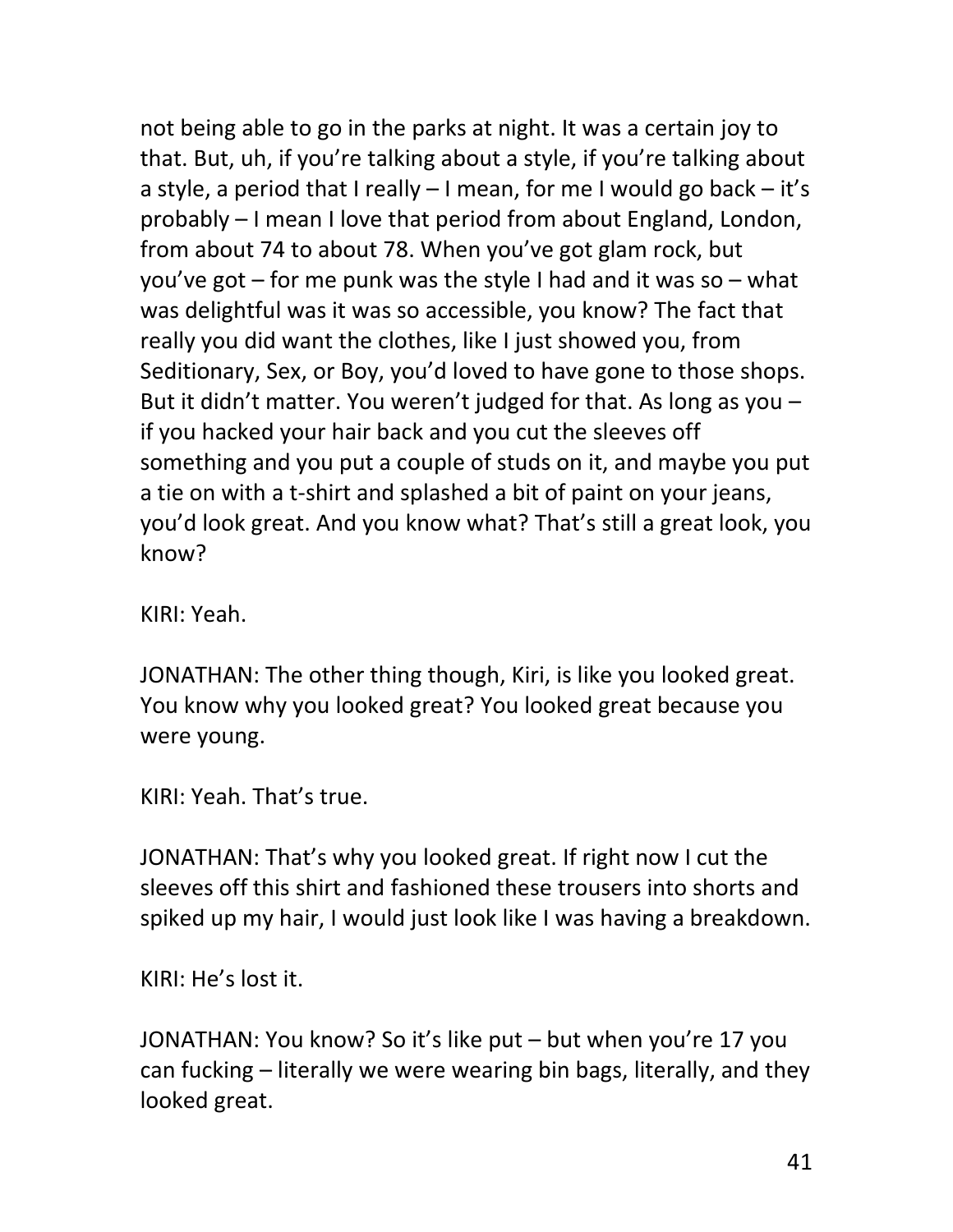KIRI: So the era you want to exist in, uh, for the style is being young.

JONATHAN: Basically any – any era you've got, I don't care, but I'd like to be 18 again please. Thank you. But no, you know, I'm not someone who looks back on that. I'm perfectly happy with where I am in my life and who I am and what I've done and, you know, I just try not to be an asshole on a day to day basis. That's the only key thing, really. That's the only mantra I live by. But  $I - I$  did live through all that stuff. And like living through it was great, you know? And so what I try and do is – see just a couple of weeks ago I interviewed Tom Jones again. I've known Tom Jones for 30 years now. And he's of course had this incredible career. But he told a story. He said Michael Jackson came to his house once. Michael Jackson looked at the pictures on his wall and said, 'man, what a career you've had.' He looked at him and he said, 'no, having. What a career I'm having,' right? And he's right, you know? The minute you look back and say, 'oh, that was great. I had a great time, didn't I?'

You're fucking dead. What's the point in that? You – you should say, 'yeah, well, well, I've spent a little bit of time having a great time, but what am I going to do today? How am I going to dress today? Where am I going to go today? What am' – I mean, you know,  $I - I$  often say to my wife in the morning, because she does carry the stresses and burdens of life much more heavily than I do, and I said to her, 'darling, just think of something you want to do today for yourself and just do it. Just have a lovely day. You deserve it. Have a nice day. Everyone deserves it. Try and – even if it's a small thing. It doesn't have to cost money, it doesn't have to take a lot of time.' I mean  $I - I'm$  a big fan of David Lynch and I've known David Lynch for many years. And the first time I met him was the kind of late 80s. Well I actually first met him in the early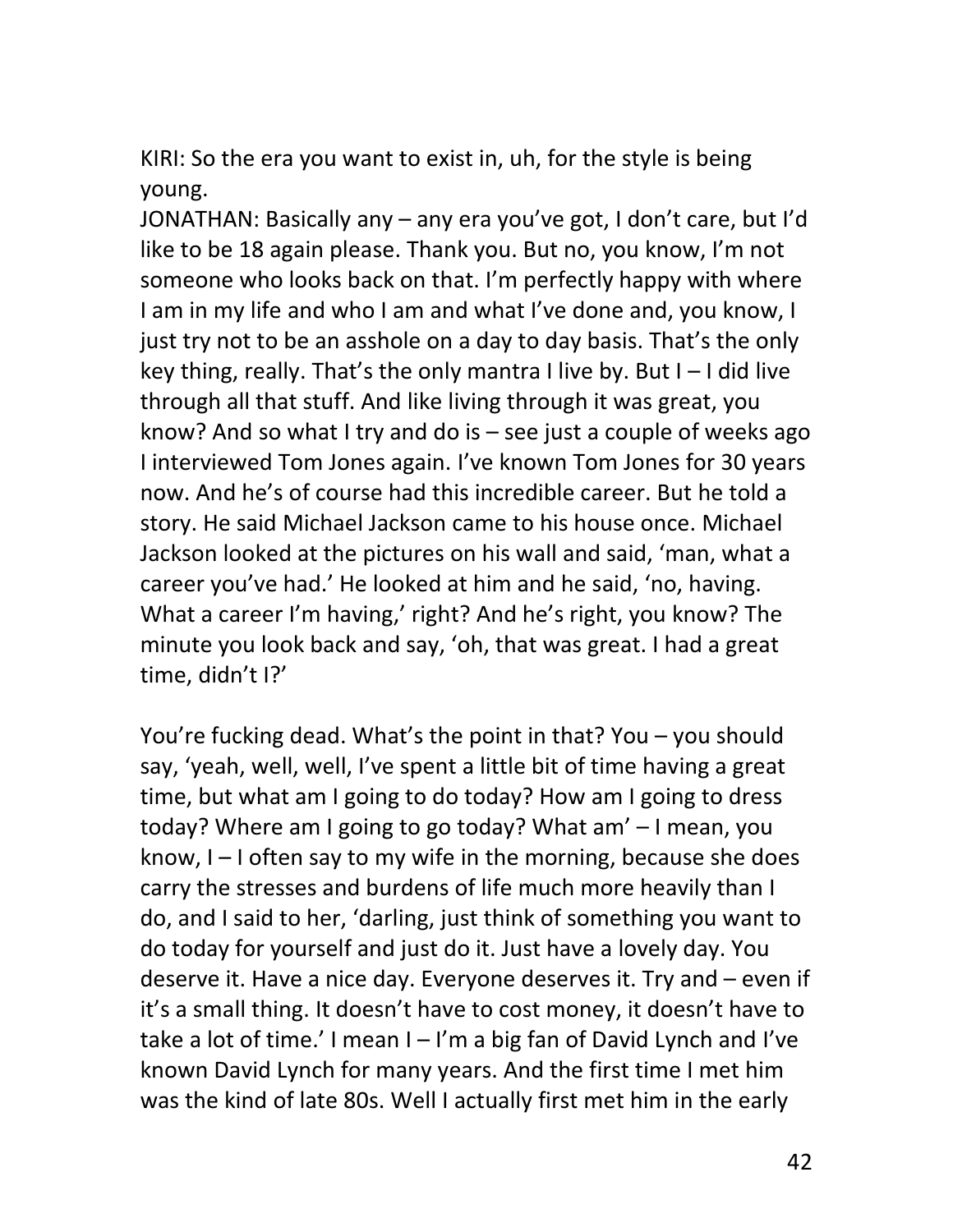80s, before I was on TV even, but – and I helped him track down a film that he thought he'd lost, so I was a researcher. And I helped him find this student film he thought he'd lost. It turned out it was in a warehouse in New York. And I – I made a print of it for him and he – he gave me a print, which I donated to the – the BFI. Um, so I've known him since then. But I – I interviewed him properly in about 88 for Channel 4. I did a special with him. And I was talking to him about – and this was when 'Twin Peaks' had just come out. And I said, 'you know, you always seem very chill and calm. And I know you meditate. What else?' He said, 'what else?' He said, 'everyday. Everyday, Jonathan, I give myself a little present. Even if it's like a cup of coffee or a piece of cherry pie. I sit down and say, "this is – this is for you. To make you feel better."' And you think it's kind of important, that sort of like – it's like mindfulness, I guess.

But it's like saying, 'okay, you know what? I deserve something nice.' And even if it literally is putting my feet up here and shutting my eyes for three minutes, that's my little gift to myself. And – and telling yourself it's that and enjoying it for that, that's an important thing. So I'm perfectly happy as a slightly out of shape 60 year old with a huge wardrobe of vintage clothing that he can barely fit into because I'm still alive.

KIRI: Oh, gorgeous. Well  $I - oh$ , this  $-$  what a beautiful, beautiful way to look at things. Is there – in terms of your clothing now and thinking about presents to yourself, is – have you got a piece of clothing that you put on and you just instantly feel amazing in?

JONATHAN: Um, I've got an outfit I wore recently that I really liked. Um, which I put together. And – I mean the one I'm wearing today I'm happy with. I like that. I like these pink trousers with these white – black and white shoes. But let me find this for you.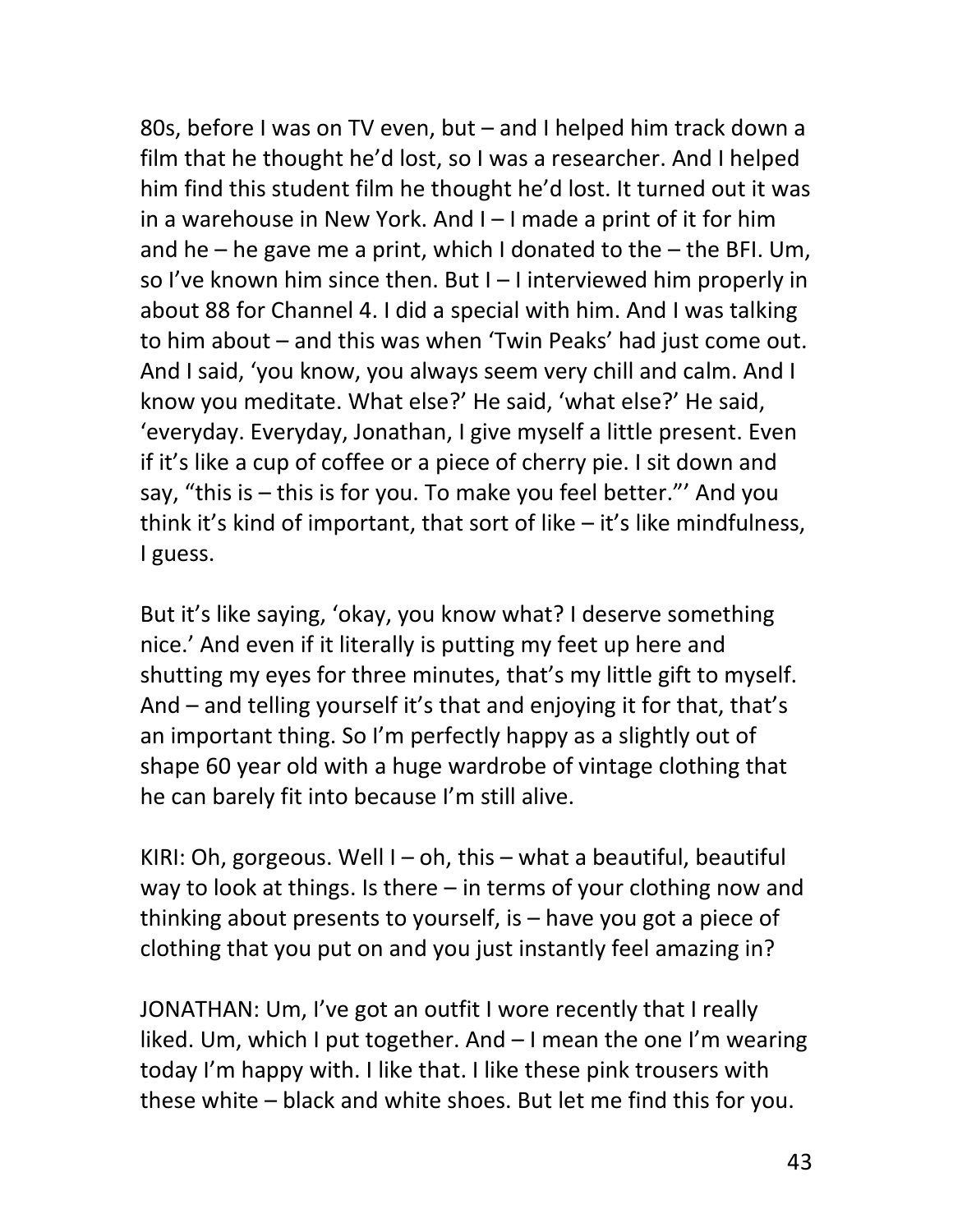Hold it. Uh, I'm going to put on some magnifying glasses now, which people of my age need for reading the back of pill packets and even looking at their phone. Even when they have their text set as large as that, I still need a fucking magnifying glass. Hold it. Let me look at this picture. It'd be a while back. It's when I was in 'The Masked Dancer.' Here it is, okay. So I put this together. I really like this one. This is, um, it's, uh, Gaultier fitted trousers.

KIRI: Ooh.

JONATHAN: Sorry, no. It's modern Gucci flared trousers and that's a vintage Gaultier top with a kind of leopard skin inlay, and that's a – just a vintage 1970s geometric pattern shirt.

KIRI: Oh, that's lovely. That's so nice.

JONATHAN: That's my wardrobe at home. You see I'm standing on the floor. It has these – these built on boxes with all the shoes in.

KIRI: Well I'd seen this. I'd seen this on your Instagram.

JONATHAN: Yeah.

KIRI: Yeah, and I was like, 'that is one hell of a dressing room.'

JONATHAN: Yeah.

KIRI: It – with the Perspex floor.

JONATHAN: Yeah.

KIRI: Incredible.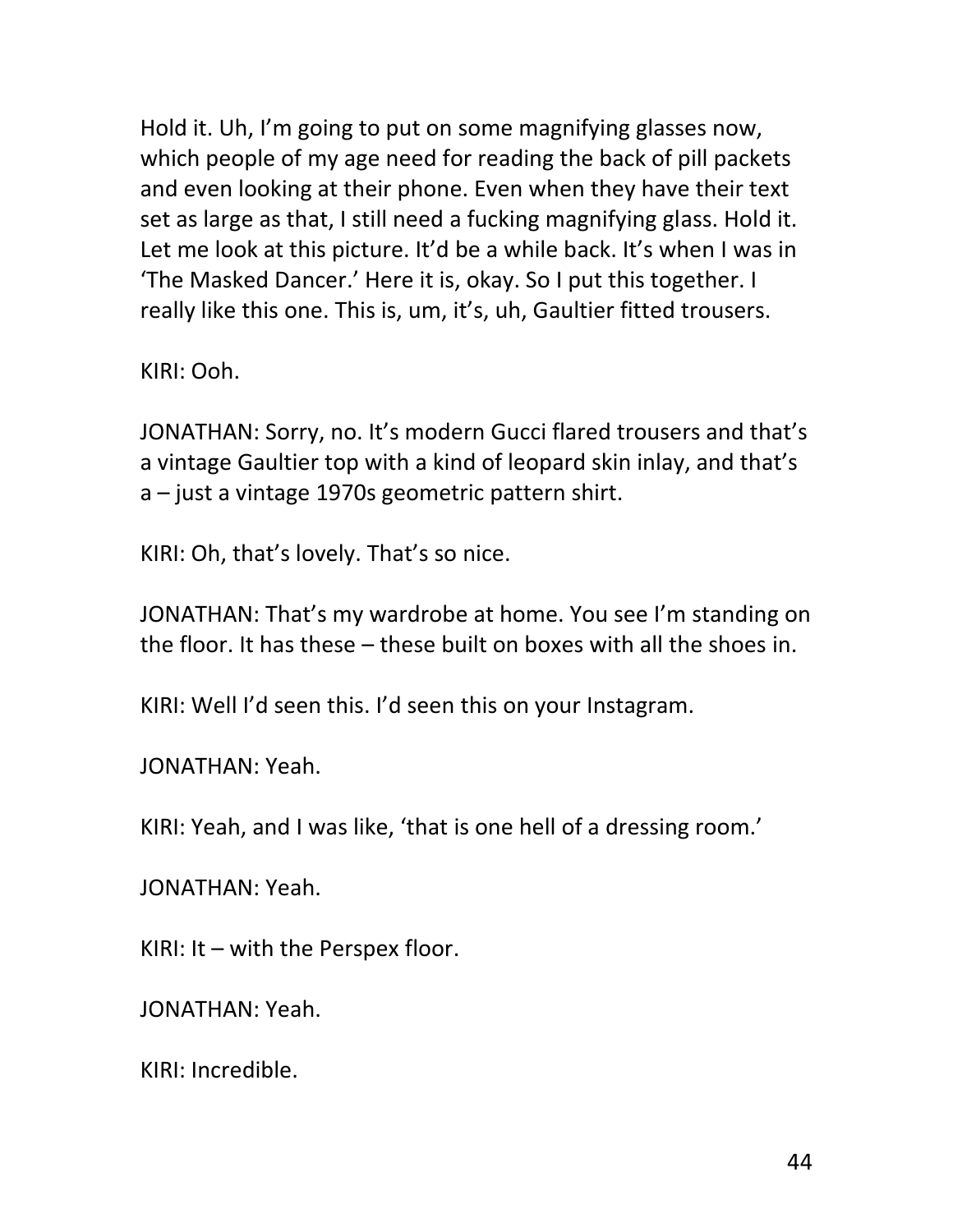JONATHAN: But see even that – I mean that's a great book. If you're talking about style, this is by a guy called Paul Gorman, who I follow on Instagram. And it's a book about the look, which looks at different styles and how rock stars looked in that period. And then in there there's a picture there of Iggy Pop and David Bowie going on a train trip together in Berlin. Look at that.

KIRI: Both of them look amazing.

JONATHAN: Bowie's wearing like Japanese slippers, look. And a flat cap. So the top half's 'Peaky Blinders' and the bottom half is kind of like Kurosawa.

KIRI: I love it. I absolutely love it. Um, oh, I wanted to ask, what's your relationship with – like with shopping? Do you love it? Do you want to be in the shop? Do you like online shopping? Is it a bit of everything?

JONATHAN: Um, a friend of mine said just a while ago, she said – she told us, she said,  $1 - 1 -$  whenever I look at buying my clothing, I always think, "do I like it enough to have to go through that terrible moment where I'm waiting in line at the queue? And I have to deal with the salesperson who might not be particularly nice?"' You know? And I think yeah, you're right, there is an exchange. Is it  $-$  is it worth that chunk of my life? These days with online shopping, of course, that isn't an issue. Sometimes I like – I used to love it. Certain shops, when you went in certain shops, if they were filled – because shopping used to be an experience. An experiential thing. So if you were going to Johnson's in the King's Road, it was amazing. Because you went in there, the people behind the till were all dressed in a certain way, the music they were playing was probably music you hadn't heard before. And that's what I loved about it. And I – I don't think those shops exist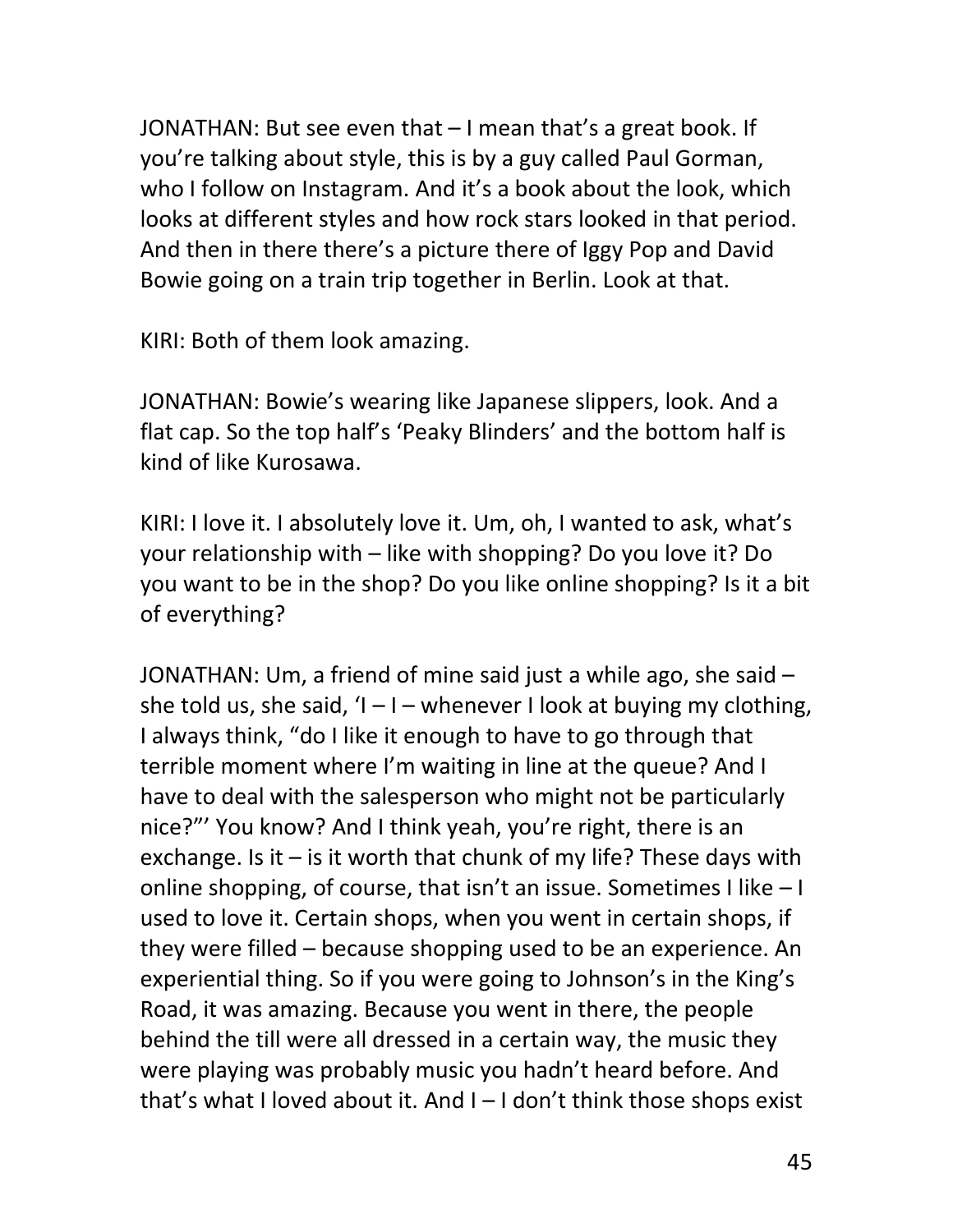anymore. Everything's so bland. I mean I loathe – I fucking loathe big chains like, um, All Saints, you know? The designs are ripped off other people anyway, it looks to me like it's half ghost and half Vivienne Westwood, and the inside, those stupid sewing machines. I mean what if someone really wanted a sewing machine? They can't buy them anymore. They've – All Saints have bought them all. But the fact that they've – they've bought up big buildings now. That so much of London has become, I don't know what other cities are like, but it's been fuelled by the combination of ridiculous business rates put in place by the government and the greed of – of landlords, means that there aren't small shops anymore, you know? And if I – if and when I become mayor, Kiri, um, I would – I would make sure that there was a certain number of shops that's just given to young fashion students for sixth months after they graduate. And say, 'here you go. These are shops – this is a pop up area here where you go in and you have it for sixth months. Sell some stuff, you know?'

### KIRI: Wow.

JONATHAN: 'Put your designs out there. Let people come and see it.' Because that's how shops like PX happened. That's how shops like, you know, uh, like Seditionary's in a way happened. Malcolm McLaren used to know the guy who ran Paradise Garage, uh, in the King's Road. And he – and he was going to go to New York for sixth months. He said, 'look after the store for me.' Malcolm just sort of took it over.

# KIRI: Wow.

JONATHAN: And then back then rents were cheap, it was a part of town no one wanted to go to. And – and word would spread. And if you knew – we would travel. If I knew there were clothes in a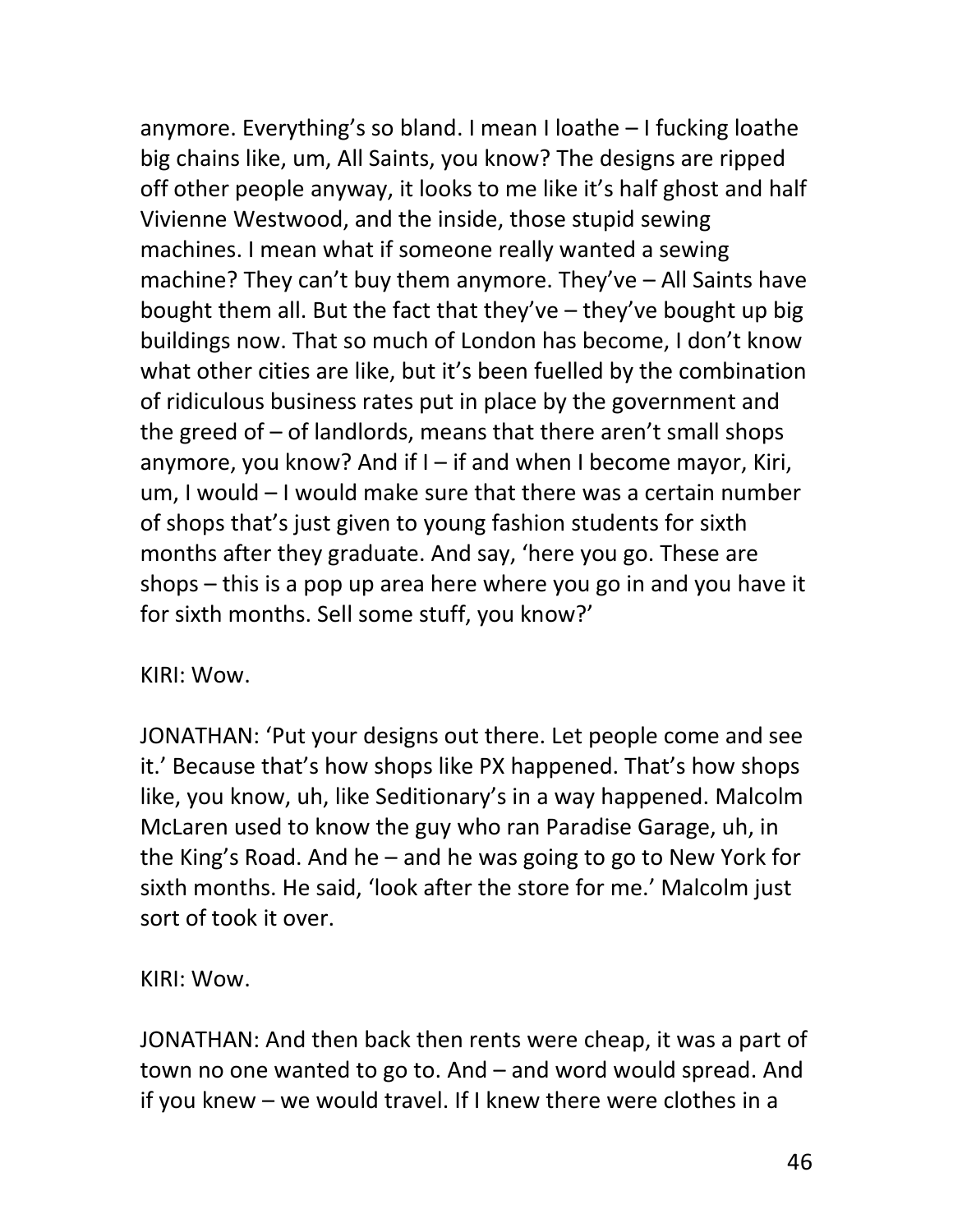certain way – if you were looking for plastic trousers that you couldn't buy anywhere because you were – probably, you wouldn't – you'd take three bus journeys to get to an obscure soul boys shop in Dalston. And now you – you got those trousers and you went, 'oh, thank god.' You know? It's like you – you'd make the effort. So I – I don't like chain stores, you know? I don't mind going to stores like Selfridges or Liberty's where there's lots of little franchises within it. That's quite fun. But that's because they still have Kensington Market, you know? When you'd go to Kensington Market back in the day they used to have all those little stalls with young designers. I just wish there was places more where you could see new ideas being tried out, you know? Without it – and when you go to – look, I'm lucky enough that I've got money. So if you go to an expensive store it's always a lovely experience. If you go into Gucci or Balmain or one of those stores and they don't think you're there shoplifting, they will treat you in a very lovely way, you know?

And – and it's a nice experience. Or like Belstaff, you know? You go in a shop that smells nice. But – but ultimately though I'd much rather, I think, I'd rather – I'd rather have to work for it. If I was going to go to a shop, I'd rather someone tell me – there was a shop I didn't go to in London that someone said was good called Pineal Gland for a while, which sold weird Japanese design. And I – and I wish I'd seen that. And they said that was a bit like an early – like one of the early punk shops with weird displays, you know? Um, but it doesn't seem to be that sense of – everything is now more – because it's so expensive these days to want something. There isn't that sense of fun or playfulness, you know? There aren't shops where they just have – where they devote a huge amount of space. I mean I was talking to my wife about Biba. The great department store Biba that was set up, um, in the 70s in Kensington. And one of the reasons why it went bust is they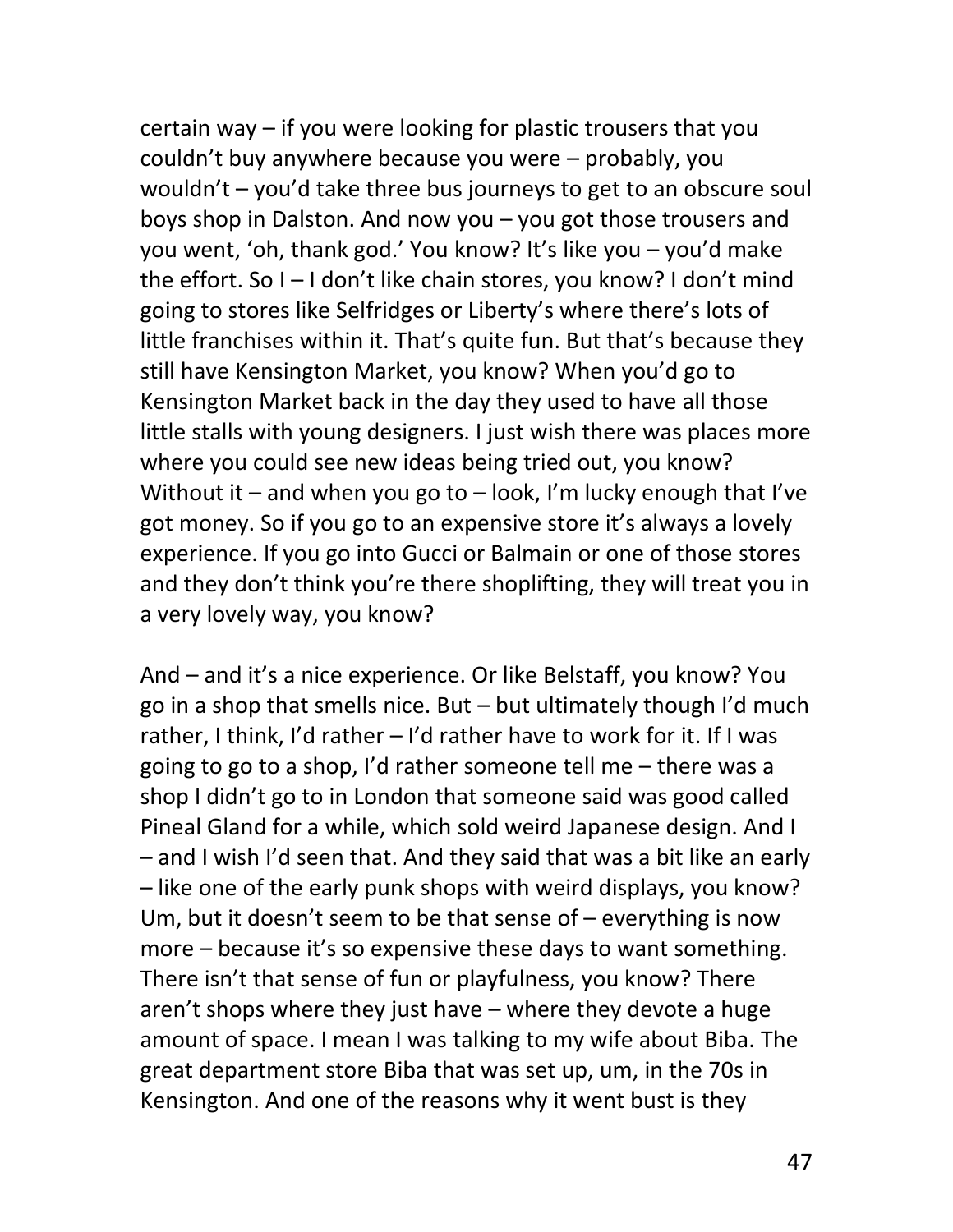designed it just to make it look beautiful. And so in actual fact, in terms of the way that the floor space was being used, the – there was probably only a third as much of stuff on display as you would find in that store now. Because they had seating areas and they had curtains and drapes and stairs going up and arty lighting. Also the fact that people working there were not really paying attention, about a third of their stock was shoplifted. That's another reason why it went out of business. But it's an amazing experience, and I don't think you really have that anymore, you know? And I'd love – I'd love it if there were more places like that. Even – even going in Camden market used to be a lot more fun than it is now. Obviously we've had lockdown, but you used to be in there and you never knew what shop was around the corner. But now it does seem to be that – that everyone has to turn such a big profit just to keep a space going that there isn't that sense of experimentation anymore.

KIRI: Yeah, they can't take the risks because their overheads are so high.

JONATHAN: Yeah. They can't afford to.

KIRI: Yeah.

JONATHAN: It's a real shame.

KIRI: Do you think about, um, because you have got a lot of vintage and you're getting stuff made for you now, is  $-$  do you think any of that is to do  $-$  do you think about sustainability and  $$ and – well, I know you don't like chains, so there's –

JONATHAN: Oh, yeah. One of the reasons why I like buying vintage is because it's not wasteful, you know? I mean it isn't, you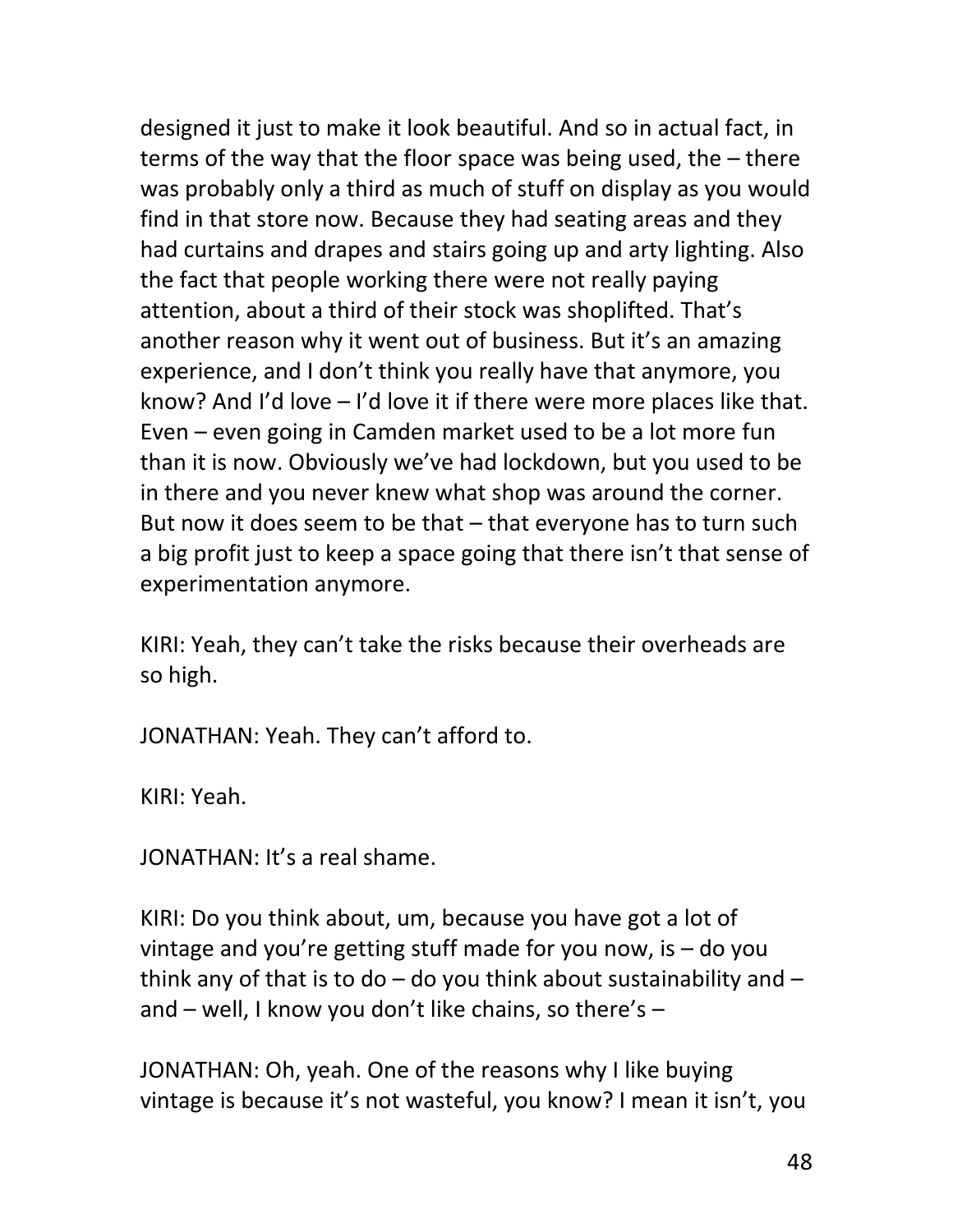know, it's like – and it's odd because I have a, you know,  $a - a$ mixed relationship with things. Because I am sort of quite acquisitive. I think it's partly because I was somewhat deprived in my youth of material things, that obviously I think I have an emotional connection to having things, which is perhaps unhealthy. Um, and you know my office here is filled with collectibles. But also I do like – I like rescuing things from the past. So I've got a bunch of vintage record players here, which I've had restored. I've got more record players than I could actually – but I've got about six record players in here. You can only really use one at a time. I've learned that to my cost, right? But, um, I love seeing them. I love seeing them brought back to life. And I will eventually pass them to other people. And I have a large collection of comic book art from the 60s and 70s, and in a way I – I'm aware of the fact that really you're not  $-$  you don't own it.

You're a custodian of it. You're looking after it for the next generation or for when it will eventually be in a museum or something.

And I feel that way about a lot of my clothes, which is that, you know, and I saved a lot in storage. I've got a lot of shoes by Patrick Cox, for example, which were so odd that I had to save. You know, I bought – I remember having a pair of chisel-toed slingbacks I bought from him in a black lizard skin sort of thing, like – amazing, remarkable shoes. They're – we used to scare people. I wore them walking around Disneyland once and people were pulling their children away from me, you know? So there was – it was an affront. Um, so I like holding onto that stuff because I know that I will eventually give it to the V&A or somewhere, you know? This stuff will survive. Or I'll give it to, you know, like my, uh, my youngest daughter's boyfriend at the moment, he's – he's the only one who's about the same size as me. My son is not the same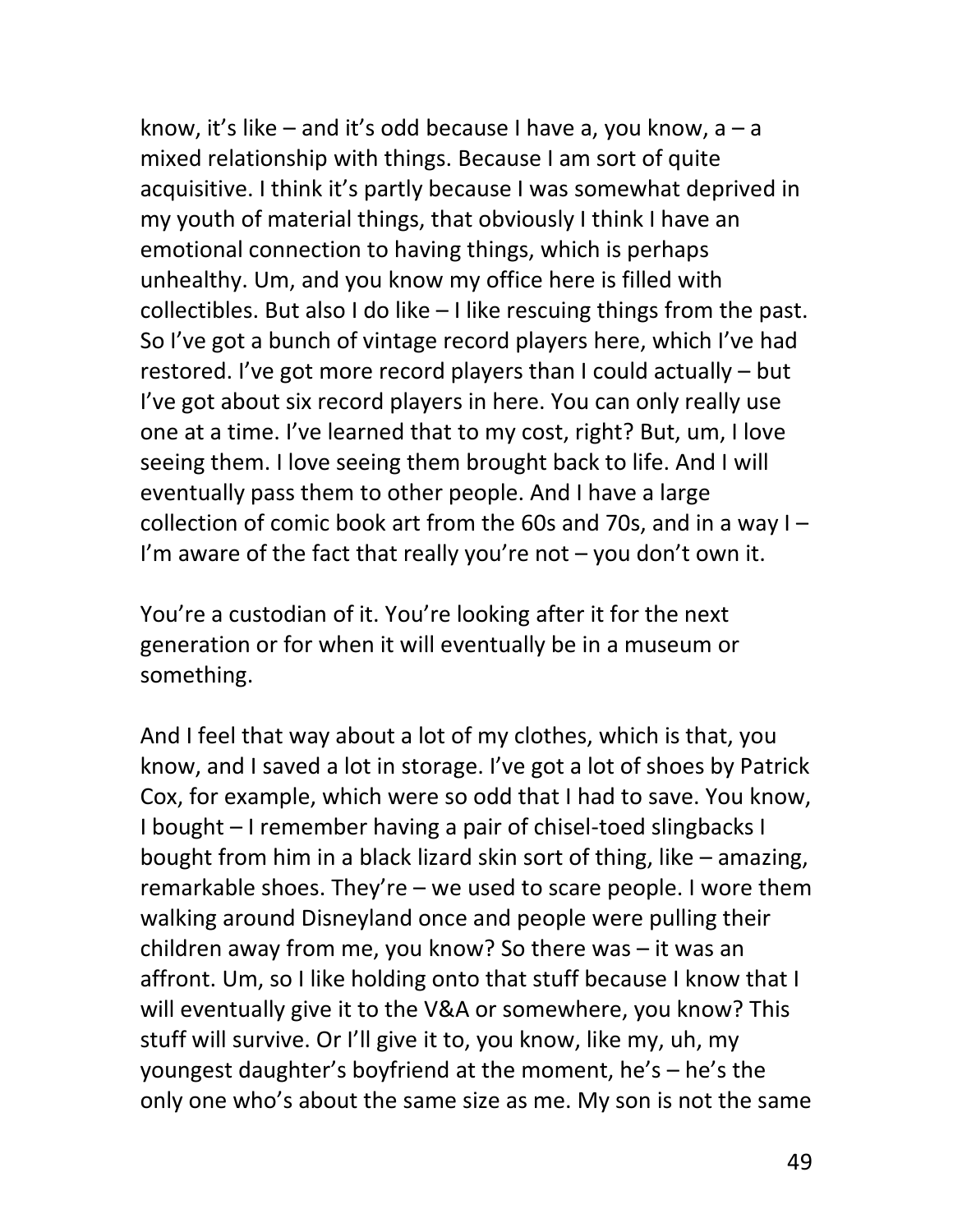size as me. So I'll give him stuff all the time and he loves it. He can't believe his luck. He's walking around in one of my old Yves Saint Laurent cardigans as we speak. He just looks – I'm forcing – the only downside is, all of my clothes look a lot better on him than they ever did on me.

KIRI: That's not fair, is it?

JONATHAN: Which is massively depressing. He didn't even pay for them.

KIRI: What's the – what's the best item, then, that you've got from either a charity shop or a car boot or secondhand or thrifted?

JONATHAN: I mean recently I would've thought – I mean I did have, you know, that funny little thing I said earlier of me and Jane that some would appear – back then I used to go out with her and we'd find stuff. You could – I don't think you can find vintage stuff as easily now as you used to be able to. When I was young, some shops opened in Covent Garden and King's Road called Flip. They used to sell secondhand old vintage American clothing that they'd got out of a warehouse in America. And still there was – and when they first opened, the stuff you could get there was fucking amazing. Like bowling shirts, original overcoats, 501s from the 50s, original shoes like those kind of, um, American shoes that were blue and white. Saddle shoes, you know? And all that stuff. They had amazing stuff that you could just get. So I had a lot of stuff from Flip back in the day and I had an overcoat which I wore for about four or five years. Recently I mean I've got  $a - a$ Yohji, uh, Yamamoto black overcoat, which is – you can wear with anything, which looks great. And you  $-$  you put it on and you kind of feel like you're in an Ultravox video from the 1980s. I – I do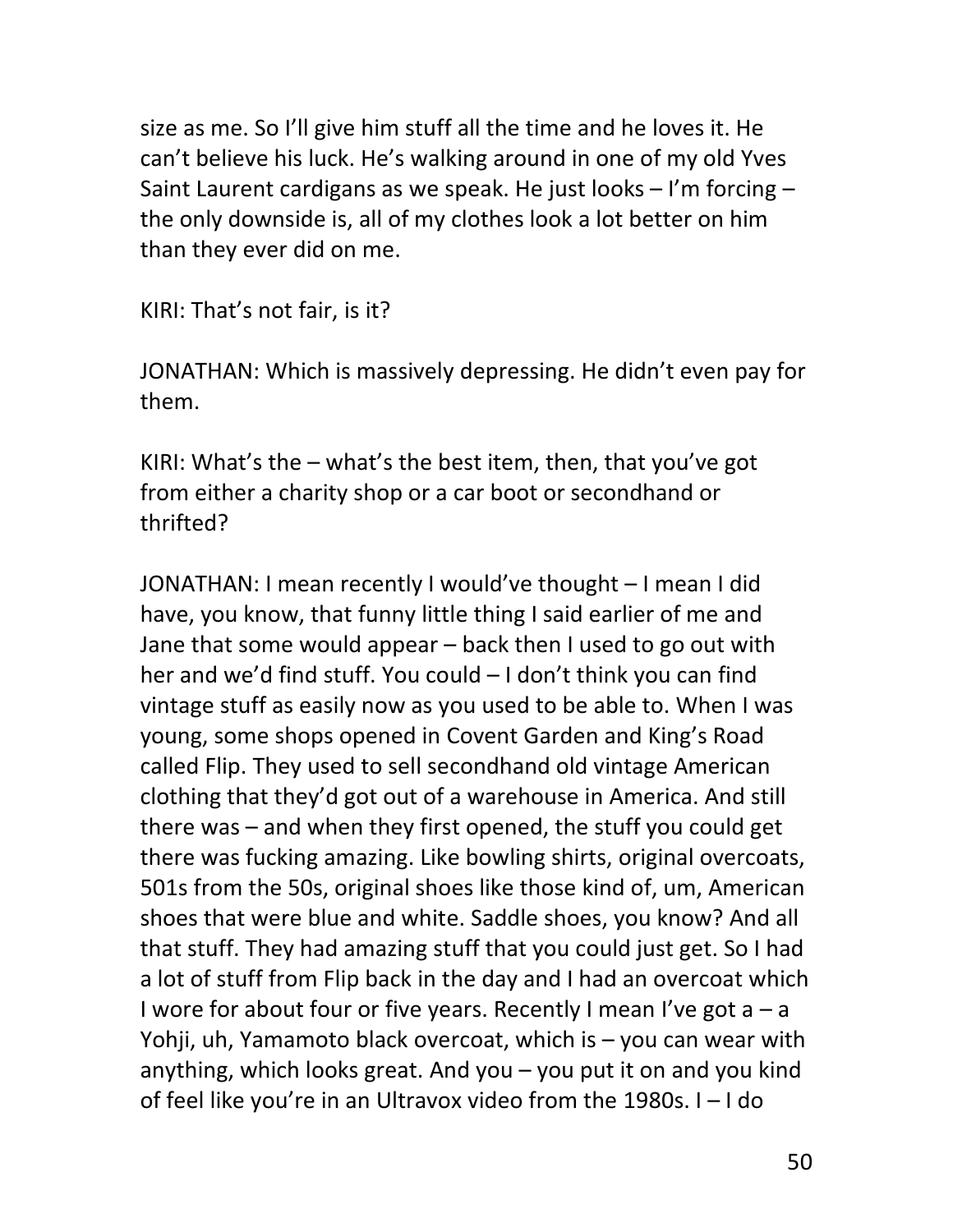wish I'd saved more. I – I used to have a Thierry Mugler overcoat with – shoulders were so wide that you had to turn sideways to go through doorways, you know? It was like literally they were like that. So I miss that sort of stuff. But – but mainly it's like, you know, I've got some shirts that I bought in  $-$  in, uh, secondhand stores that I've walked past or I've seen in places, and a lot of stuff I bought online. And some of it's the cheaper stuff, you know? Like I bought vintage shirts on ebay, uh, for like, you know, 25 quid, which – which I love and I would wear much more than an Yves Saint Laurent shirt which someone bought for me for a TV show that cost 500 quid, you know, or something silly like that.

KIRI: Yeah. Yeah. It's that whole thing of like in terms of sustainability if you wear something 30 times it pays itself back to the planet. But then I always think if you buy something vintage as well, it's had at least 30 wears, so like it's a win win.

JONATHAN: Already. The planet owes you. The planet owes you. So if you buy vintage stuff then you're allowed three or four new items from Boohoo or Asos or PrettyLittleThing or Shein or Romwe.

# [Electronic music]

KIRI: Your style, which is so clear to me, so distinct and brilliant and bold, do you see it changing as you get older? Can you see yourself getting wilder? More conservative?

JONATHAN: I mean I – you know, I don't kind of like to think too much about – look, when you get to 60 you don't like to think too much about the future because it is sort of depressing to be frank, you know? Like when you're 40 you think, 'well in ten years' time I'll still be 50, I'll be doing the same.' But when you're 60, you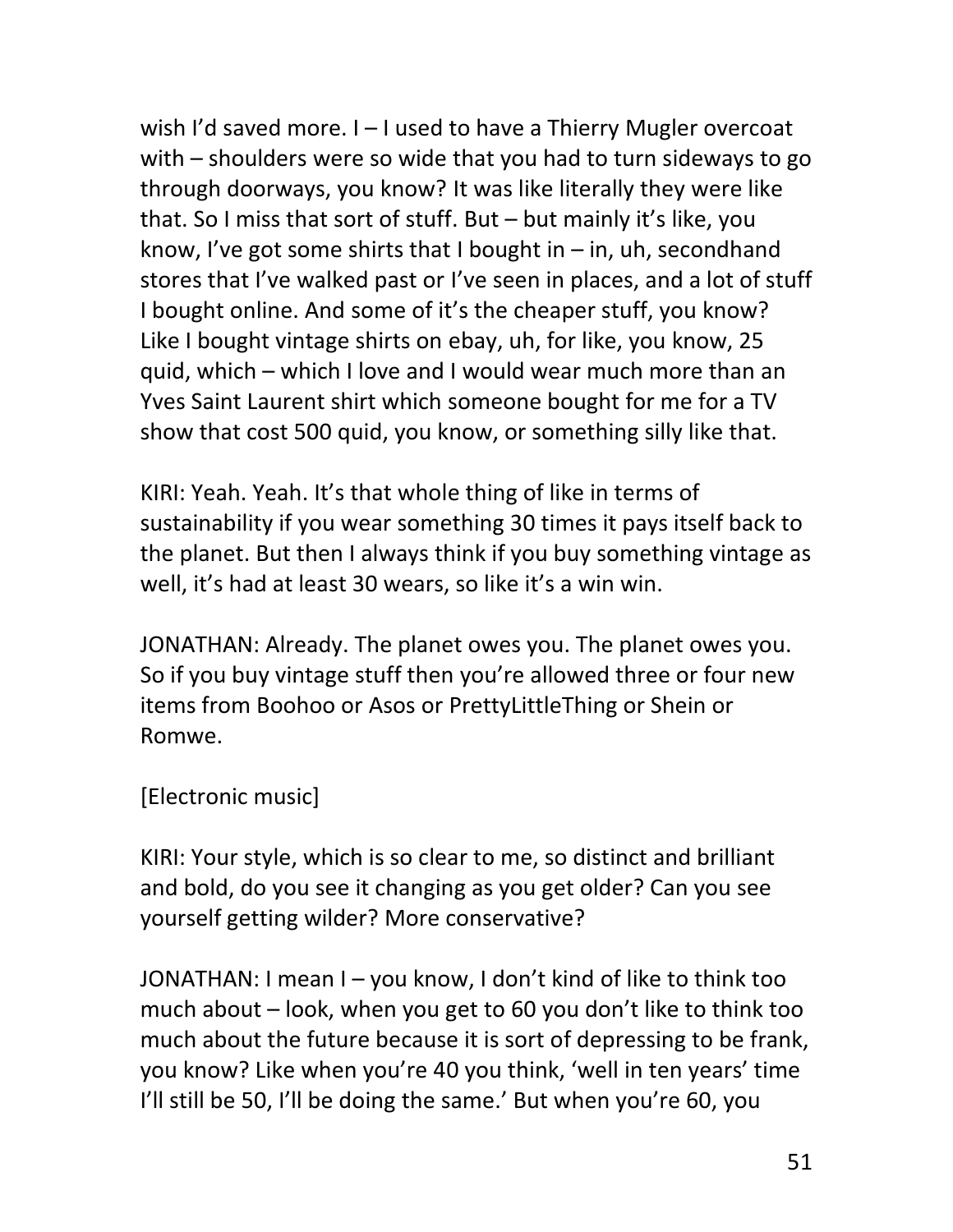think, 'in ten years' time I'll be 70.' That's kind of depressing. Um, and it doesn't mean you can't wear the same things, but I've got no idea of how I'm going to look or what I'm going to be doing, you know? As I said, when I was 40 I knew in ten years' time I'd be kind of looking roughly the same and doing roughly the same things. I might still be working in ten years' time, I might not. And if I'm not working, to be honest with you one of the reasons why I quite like working at the moment is because it gives me an excuse to put clothes on, you know? It's one of the – because you don't really go out anymore. I mean none of us do at the moment, of course. But it's like, you know, I don't go clubbing anymore, so where else do I get the chance to wear silly clothes and get looked at? On TV, you know?

When we met when I did that show with you and Rhod Gilbert, it was nice to have an excuse to put some nice clothes on, you know? And you were all glammed up and, uh, Shazia was glammed up as well, you know? It like was nice. We all had a chance to  $-$  so  $-$  so maybe I'll still be working occasionally, but how I'll be dressing I don't know. I mean I do look back – if you're looking back at people who you admire in the past, Quentin Crisp always kept a great sense of style till very much his older years, you know? Um, and so did sort of like, uh, um, what's his name? Um, Charles Hawtrey. Do you know Charles Hawtrey from the Carry On films?

KIRI: Yes.

JONATHAN: Sort of – there's an amazing picture of him walking down the road wearing like  $a - a$  woman's 70s nightie and a handkerchief tied around – he looks amazing. So I kind of like – I like to think I'll dress like a kind of elderly homosexual with style, you know? I mean I'll be – I'll be taking my – my dressing tips from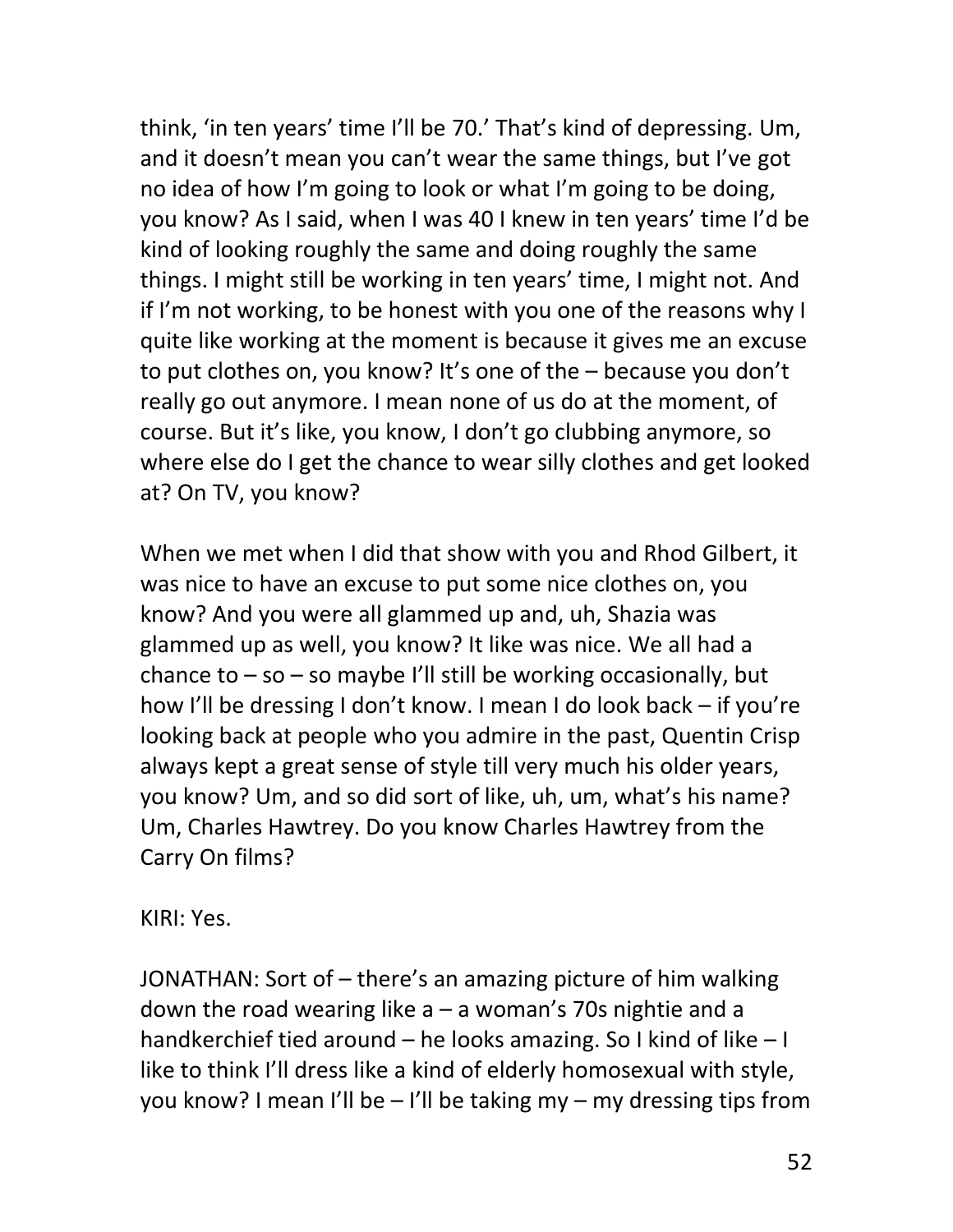Boy George as always, you know? So if he – if he thinks it's okay to still wear a hat and a flamboyant scarf, then I'll be with him. But I, you know, you do tend to get slightly more conservative as you get older, just because the clothes that are made for older people are, you know? And the – and the way they fit are more like that. But I've got – I don't know what I'll be wearing, frankly. And also you know what? It's unhealthy to be honest with you, Kiri. I don't want to cast shade on you here, but frankly I wish you hadn't asked me that, because it's unhealthy to start thinking – to plan. I think it's unhealthy to plan too far ahead. You know?

KIRI: Fair. Fair.

JONATHAN: It's like you've got to  $-$  you've got to try and stay pretty much in the moment. That's all you've got.

KIRI: You're going to hate my last question.

JONATHAN: I'm not even going to – I'm not even going to answer it.

KIRI: [laughs] You've got to because I really want to hear what you're going to say. Um, uh, is there an item of clothing you can always see yourself wearing then?

JONATHAN: Um, I mean there are some things. It depends because you – you have such a different relationship with the different items of clothing, you know? I have a very different relationship with shoes than I have with trousers. And a very different relationship to overcoats than I have with jackets, even, and shirts. I mean I think – I think there will always be some animal print in my wardrobe, certainly. And there will always – hopefully there will always be something shiny, you know? I like –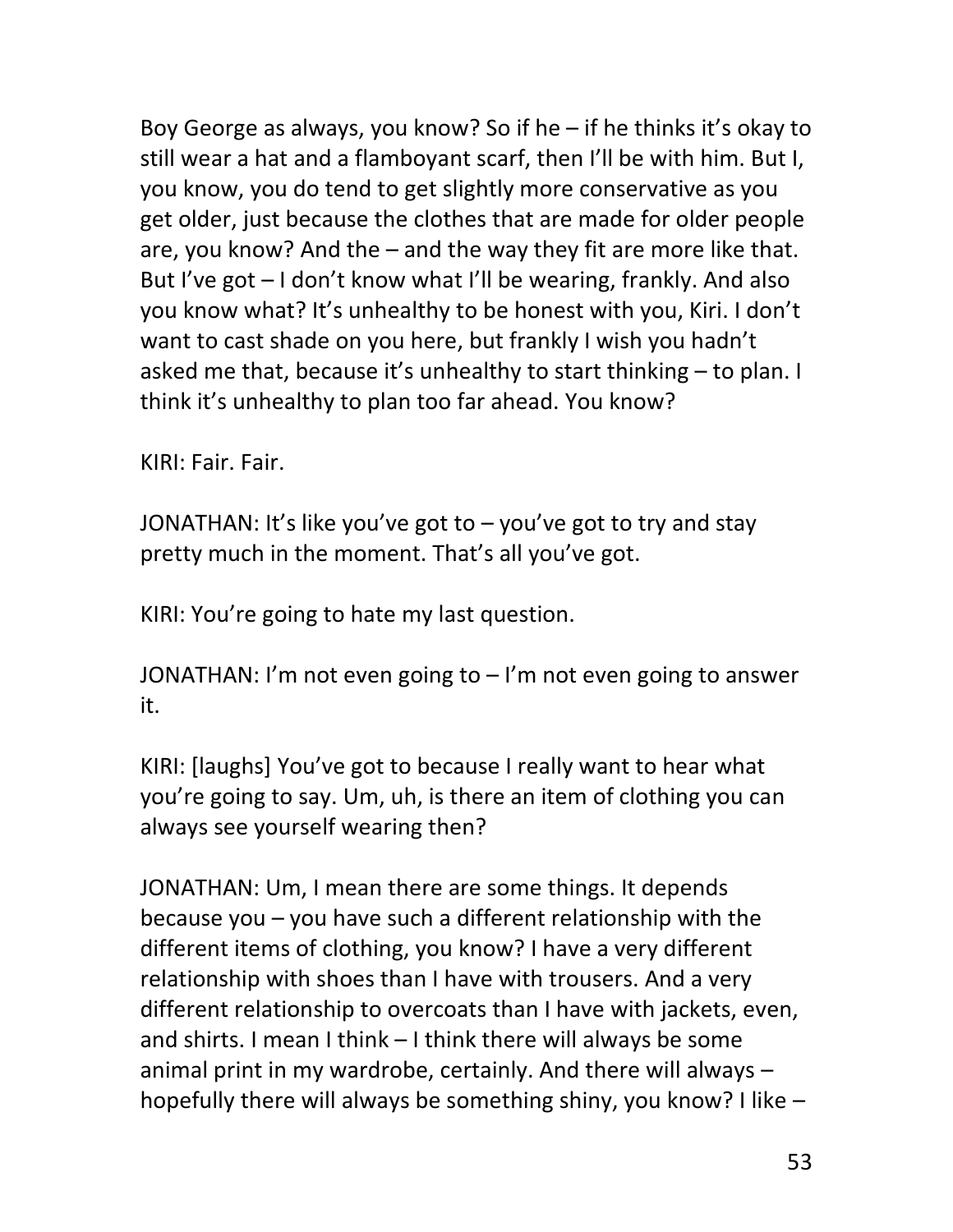and hopefully it'll always be something with  $a - a$ n extra completely unnecessarily detail. I mean I – I like something that has a completely pointless buckle, you know? Or – I mean I've got a pair of trousers, and I can't think where I got them from, they're kind – they're kind of like women's trousers but I think they were for men. And they're – they're sort of like an elasticated waist. They fit quite tight. But they've got – where the belt loops should be, they've got these big silver rings. And I think maybe you're meant to loop a scarf through it. I'm not sure. But I kind of – I kind of like them. I wear them even though they're too tight for me. Just because it's like so – I like having these extra loops hanging off it, you know? So, um, I don't know why. I find it oddly reassuring that you're wearing something where the design, the thought that's gone into it, even if you don't understand it, it's apparent, you know? You can see it.

I don't really – I don't ever really want to dress just functionally, you know? So that – that's – so I don't know whether I have one item, but certainly – the items that will still fit that have – I mean I – I'd like to think my – my big love, if I had to choose one designer over all other designers whose work I've loved over the years, it would be Jean Paul Gaultier. And the great sad thing is that he doesn't make menswear anymore because it was amazing. And I wish now – I wish I'd known it was going to end. Of course you'd stop and think, 'of course it was going to end.' Of course people stop doing these things. But I never – otherwise I would've just bought much more of it back in the day and just saved it in boxes and opened it each year as if it was new, you know? Um, but, uh, so that – that stuff, Gaultier stuff that I've got, I will definitely keep wearing.

KIRI: Love it. Are there any trends you're hoping never come back?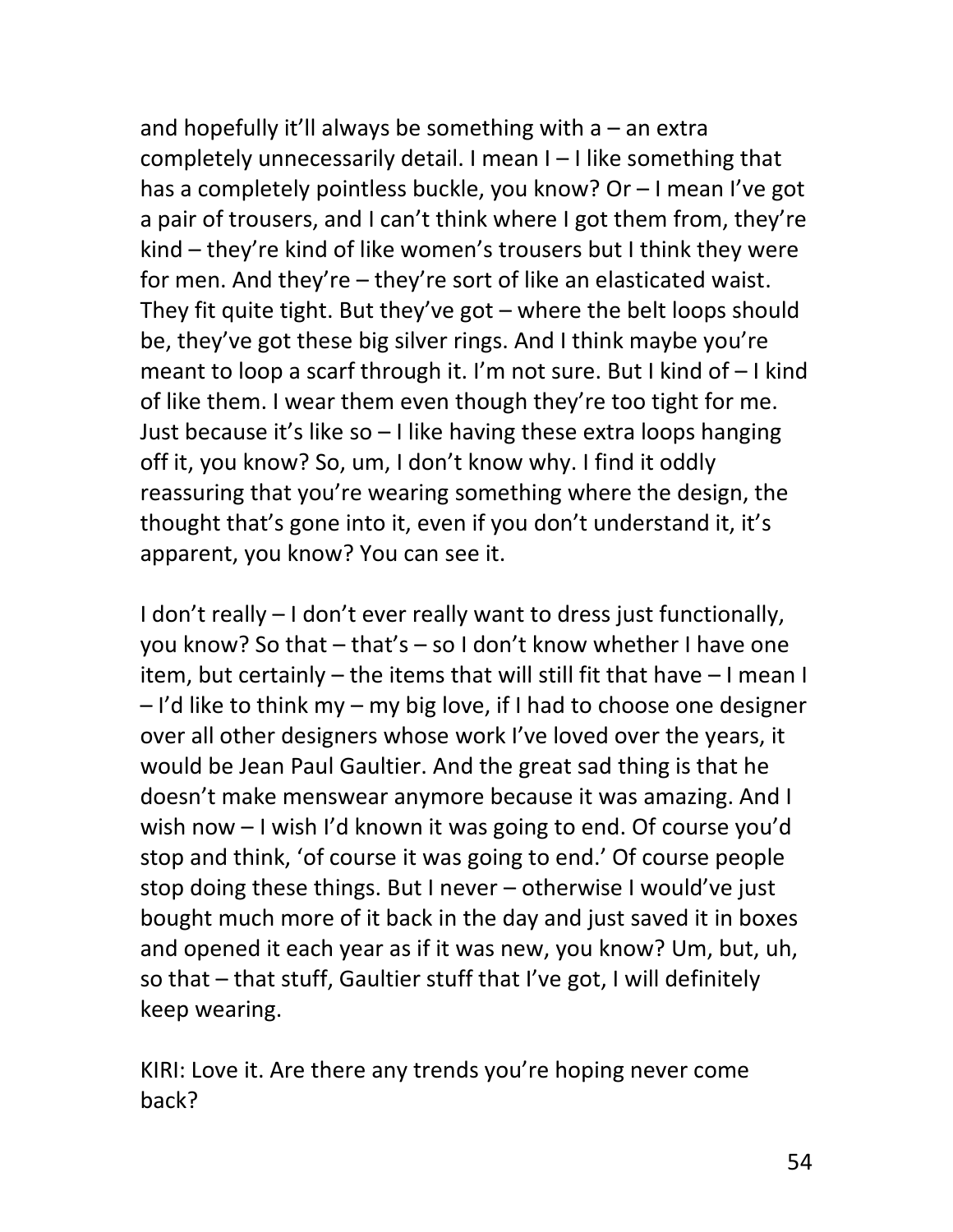JONATHAN: No, I welcome all trends. I don't have any problem with any style. Even a shell suit. I don't care. You know, it's like which I believe they now call 'technical', when people wear a shell suit, they call it a 'technical material.' Like Gucci make a shell suit and they say, 'made in technical fucking fabric,' whatever that is. Um, no. I don't have any – I mean I like all styles. I like the mullet, I like the perm. I mean the perm for men was always a bit of an ask, but I'd go with it if it came back in. Um, no. I like high waisted trousers and low waisted. I mean I'd like to see more people wearing flares. I think that the flare is still criminally underused as an item of clothing, you know? And it's a great look, you know? It's a great look. Because you've got the tight area up by the ass and the hips, and then you've got that flaring out. It's always  $-$  it looks good on everyone. Um, but I don't – I don't have – I'm trying to think if there's a style I don't like. I like everything from the 20s, 30s, 40s, 50s were great, 60s, the mod suits and the cut of that, and then the period later on when it  $-$  hippie clothing is great as well. I was never that big on the kind of more dowdy hippie clothing, the kind of eco-friendly, the cheesecloth shirt and the basic denim. I never liked the patchwork denim overcoat that much with the sort of sheepskin collar, but even then, you know, to each their own.

KIRI: Yeah, um, I love it. You're so, um, for someone who's so clear with their style,  $I - y$ ou would think you would be more of a style snob. But you're – you're just taking it all in. It's really lovely to hear.

JONATHAN: I – if I see someone wearing something a little bit unusual, I always feel quite happy. Even if I don't think it looks good on them, you know what I mean? When you see  $-$  like  $I - I'm$ next door to a yoga studio here. And there's a young guy who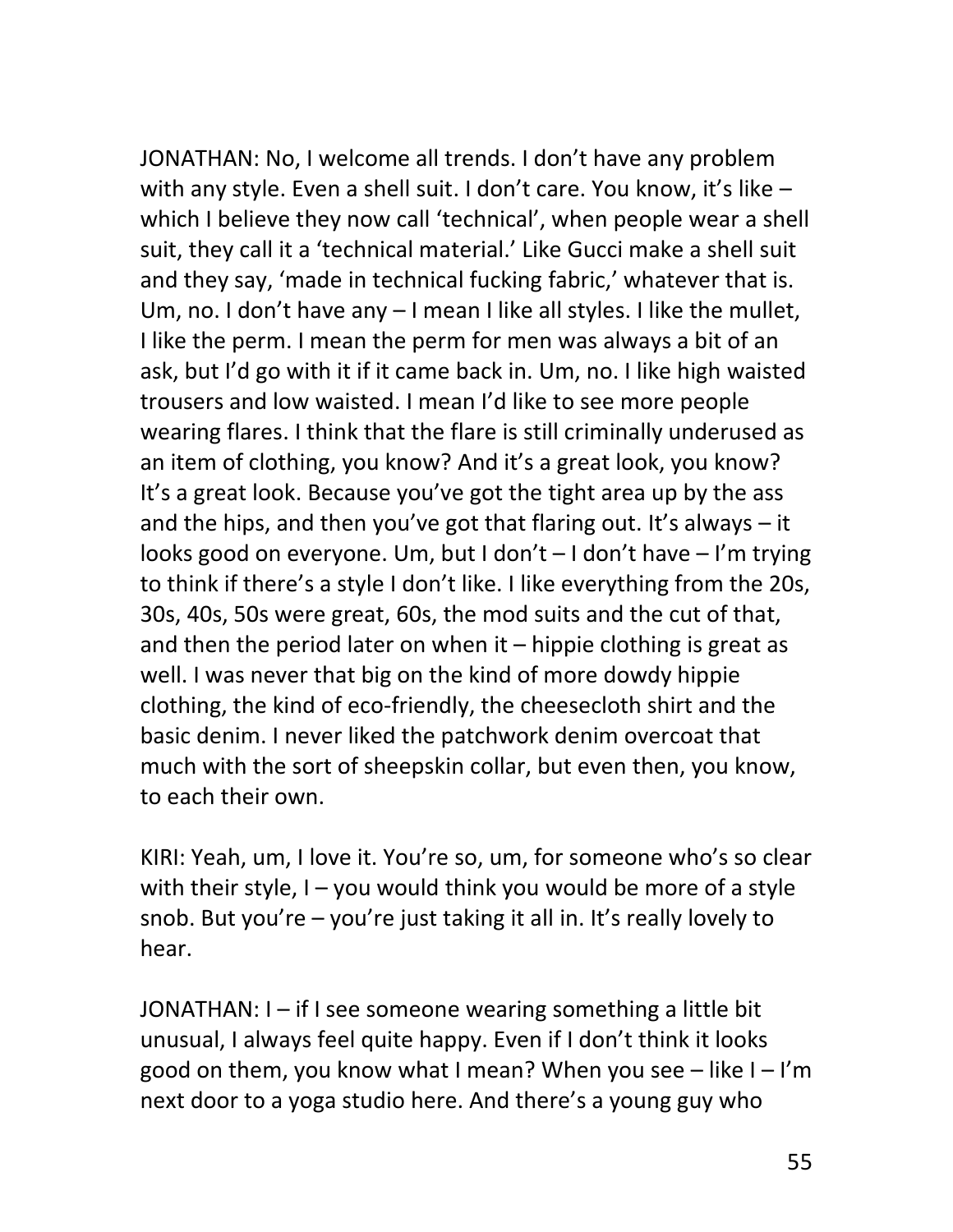works there, but he might not identify as a guy, I don't know. Because he often wears a blue denim dress, right? And I'll be honest with you, he looks fucking terrible in this blue denim dress. I mean he doesn't look good. I've got a dress. I've got a black maxi Rick Owens dress I bought for myself a while ago, which by the way, I tripped over wearing. I never knew it was so hard to manoeuvre in a maxi dress. I was trying to get out of a small space and I tripped over and fell on someone's lap. So I'm not down on men wearing dresses, it's just I don't like the length of this dress. I don't like the way it's got no sleeves. It's  $a - it's a - however$ , I still celebrate every time I see this person wearing that dress. Good luck to them.

KIRI: Love it. Final question. I want to know what outfit would you want to be buried in?

JONATHAN: That's a horrible question to ask. That's a horrible question. Um, well I hope – I hope I die after you, obviously, Kiri. And that's what the nation hopes as well, you know?

[Both laugh]

KIRI: That's what my parents hope.

JONATHAN: Oh, they're in the – they're in the middle of it, so don't worry about that. 'You've got to outlive her.' Um, no, you know what? I don't – I'm not worried about dying. And it's not something that troubles me too much. I mean I kind of don't care, you know? I don't care what people think of me after I'm dead. I don't care what – what I'm wearing, I don't care what they do with my body, you know? Because I'll be dead. I mean if I had to – I mean I thought Prince Philip did it amazingly well. Fancy designing your own car to carry your body off. That's an amazing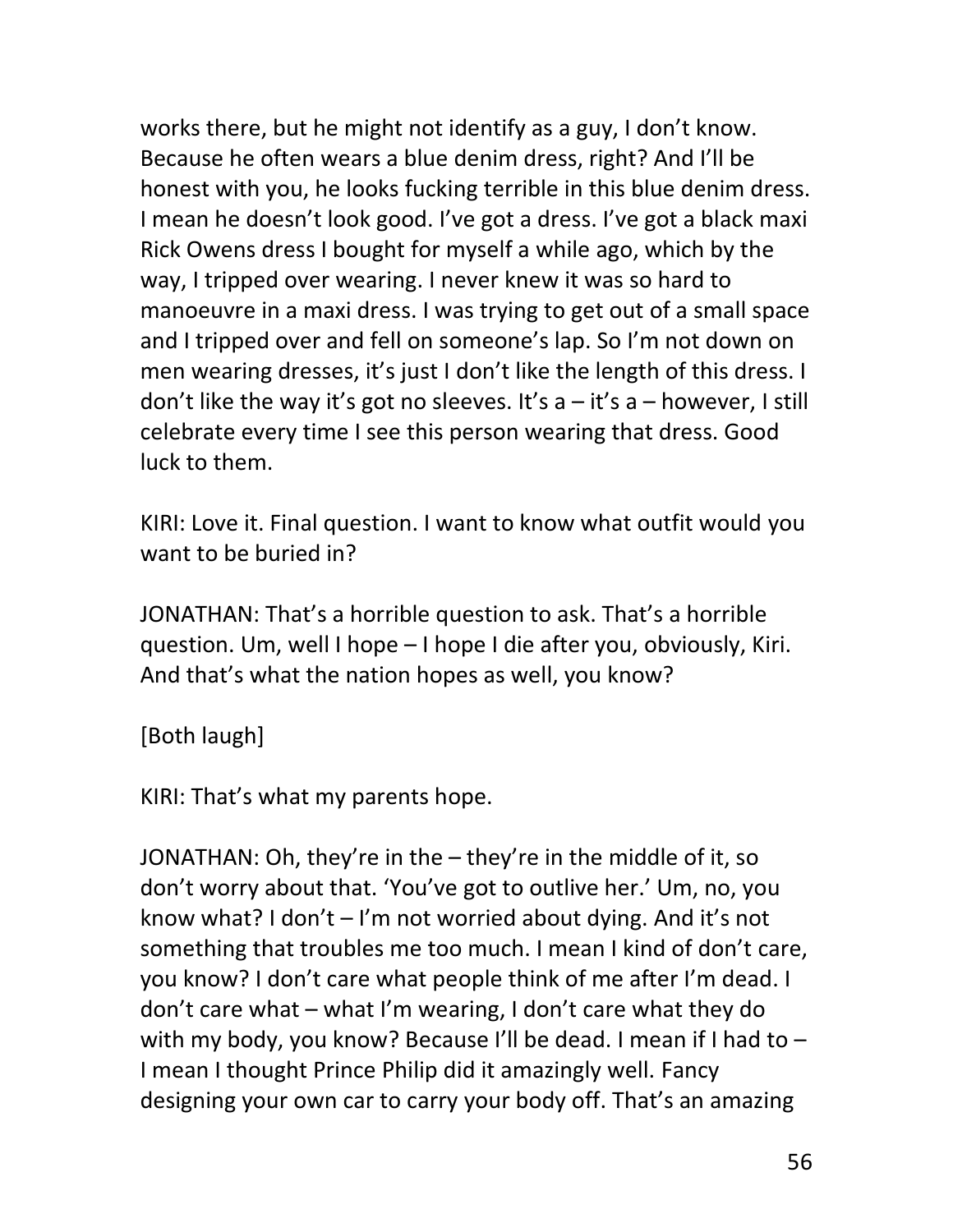level of thought. So maybe I should put a bit more thought into it because I applaud his choices. God bless him. Um, I don't know. I mean something – I'd rather it not be too uncomfortable, but I'd quite like it to be stylish. Maybe I should choose this. I mean I'm probably going to be burned anyway, so, you know, I don't – I suspect I won't be buried buried. Um, but my son, I was talking to my son recently, and, uh, he normally – he works at home but he designs video games. And he normally wears pyjamas, basically. He was known locally – in the local corner shop, they refer to him as 'pyjama man', okay? That's what they call him. And I said to him once, I bought him some trousers and I bought some of these sort of like day trousers you wear to the office but they look quite smart but they've got an elasticated waist. I said, 'I know you don't like formal clothing, but I thought if and when you do have to go and meet somebody, you might.' He said, 'oh, these are great.' He said, 'yeah, I don't like anything that's uncomfortable.' He said, 'I don't think anyone died saying, 'you know what I wish I spent more time doing when I was alive? Wearing uncomfortable trousers.'

And he's right, you know? So maybe bury me in something that's a little forgiving but stylish. That's what I'd like. So, um, or maybe something – maybe I'll wear, you know, maybe I'll – I'll flout convention somewhat. I did wear, uh, I had a couple of Jean Paul Gaultier suits that had skirts involved back in the day. I wore a blue checked one to the premiere of 'Pulp Fiction', right? So maybe I'll dig that out. So it was like a kind of long – because my hair was terrible at the time. Me and Vic Reeves got drunk together and we cut each other's hair, right? And we both looked terrible, um, and it was like the night before I started a new TV show so I had to keep it for about six weeks. Um, but it was a nice – it's kind of like a blue checked jacket with a blue pleated skirt.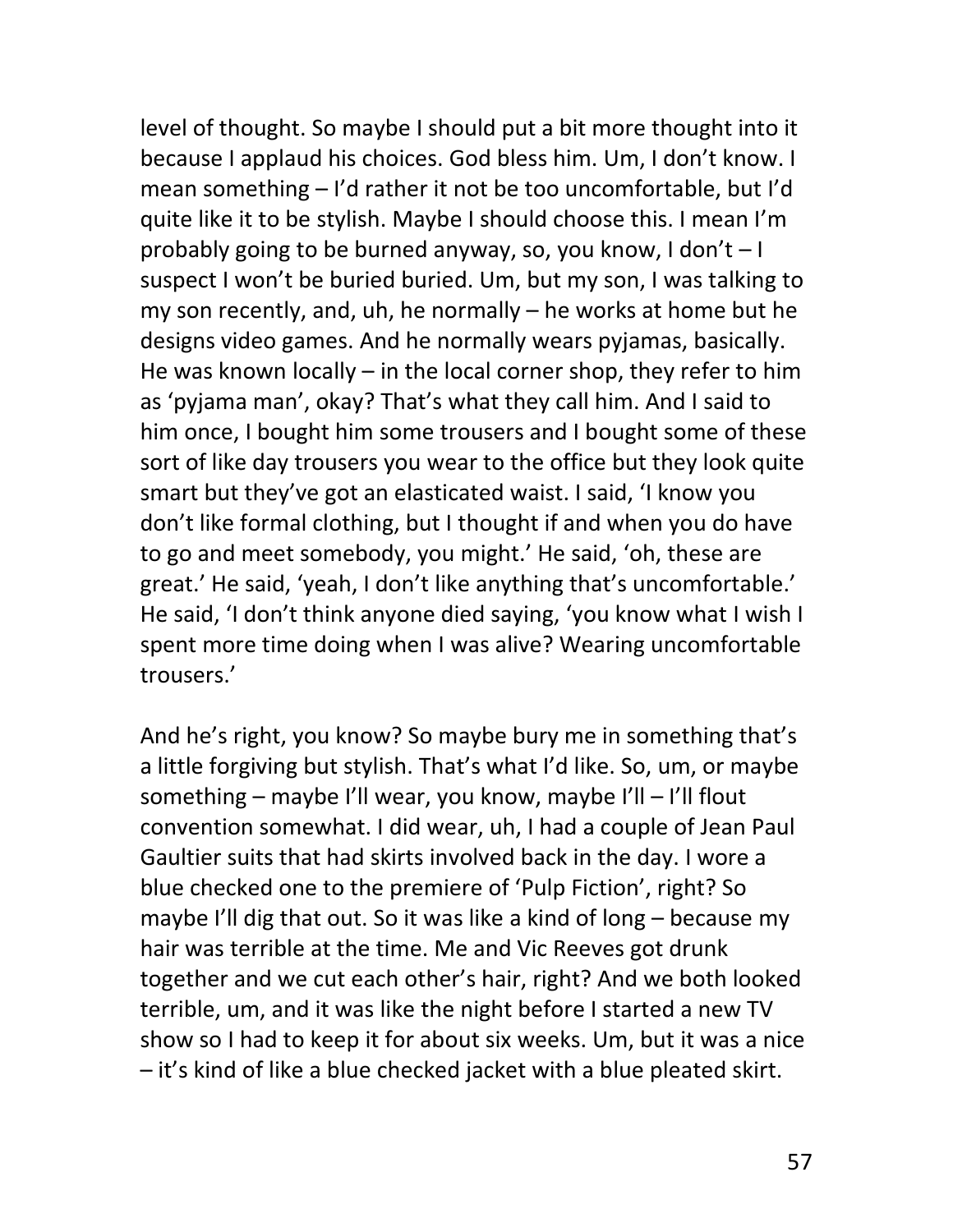So maybe I'll wear that with some high socks and some black boots.

KIRI: Oh my god, what a look.

JONATHAN: And sunglasses.

KIRI: Sunglasses.

JONATHAN: Very very large, uh, Guccis.

KIRI: Love it. Oh my god. Exactly the kind of strong look I would expect from you.

JONATHAN: Going out strong.

KIRI: Oh my god, Jonathan, you – what an amazing conversation. You've been so generous with your time. Thank you so much for talking to me. This has been delightful.

JONATHAN: Well I enjoyed doing it. Well I like you, so that's why I wanted to talk to you.

KIRI: Oh, thanks, mate.

JONATHAN: My pleasure. Bye.

[Electronic music]

KIRI: We had some really nice messages from you guys on Instragram, um, which I wanted to share. Um, I love this one from Alice on Instagram, who said of our illustration, which is done by the brilliant Mary of @mythsntits, um, check her out on Insta.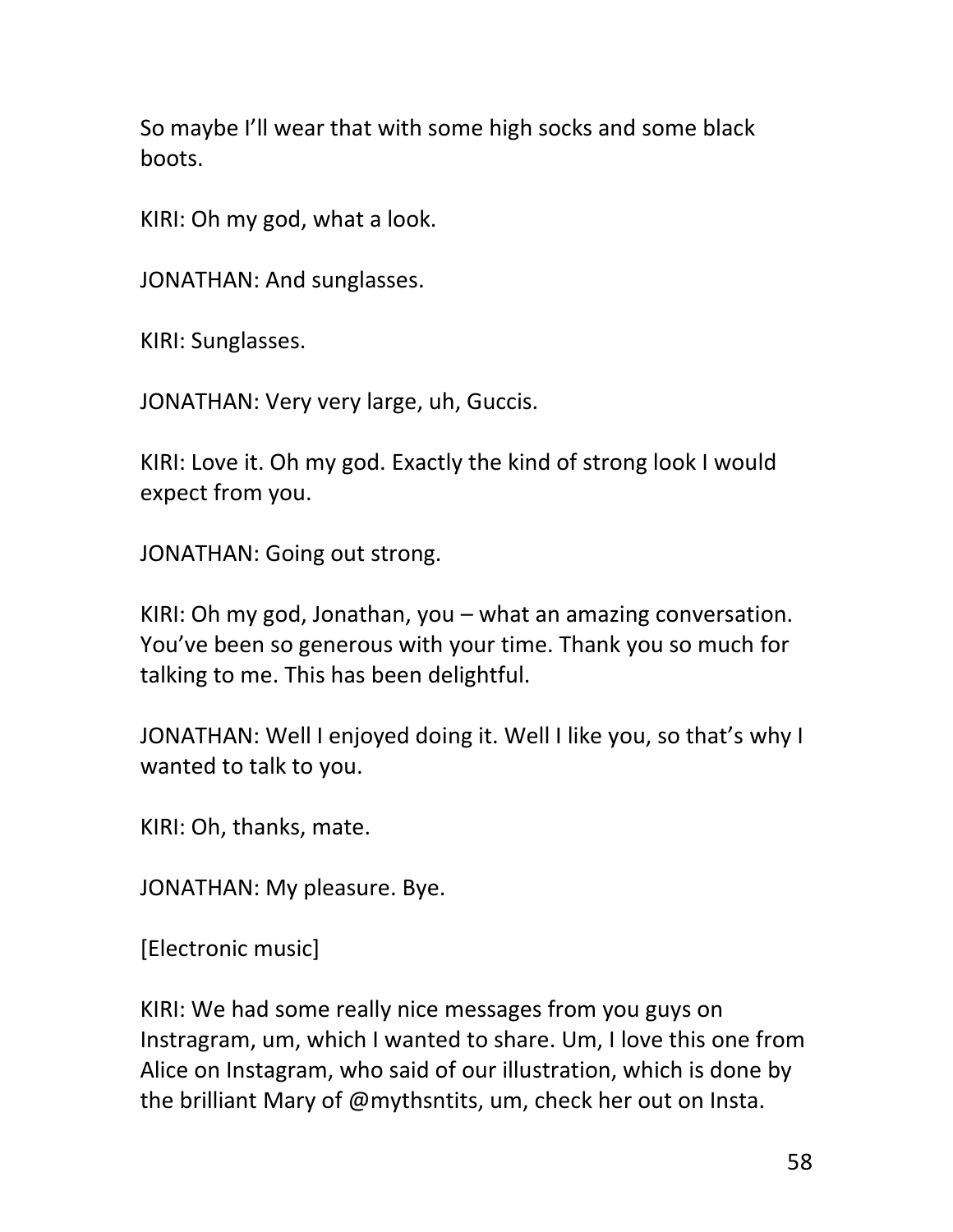We've tagged her in stuff. And she's a brilliant queer Welch illustrator and has just exactly nailed what we wanted from our logo. Alice said, 'it's so nice to see an illustration of someone who's got rolls from their bra.' Yes. 'The illustrator didn't make you inexplicably a size six and I'm so happy and feel seen.' Yeah, um, I don't think I even said to Mary, um, like 'make me as fat as I am,' but she – she did. Um, and that is so great because that's the other thing, isn't it? That when you get like Photoshopped without your permission or, you know, someone does an illustration and it's much thinner. You're like, 'oh, you're telling me that my body should be smaller and that I should take up less space.' So it was great that she just did that instinctively.

I think the only direction I might have given was, um, the same one I give to make-up artists, which is my hair can only be too small, never too big, and also make sure the underwears are matching because I don't think I've ever worn it in my life. Um, loved the message from Hailey on Twitter as well, who said that she cannot wait for this. Hailey, I hope you've enjoyed the first episode. I'm so scared. But I'm so excited because I think you're going to love it.

Um, really cool message from Claire Nightingale on Insta, who also said, 'when I was 16 and I went for my interview with my fashion degree course, my would-be lecturers, Judith and Jill, cooed over my shoes. "Who's are they?" I was astray and didn't – didn't say, 'mine'. But – but I didn't sound any classier when I replied, in my North London estuary twang, 'Dalcy's.' 'Oh, I love a bit of Dalcy's. In fact I think when I was growing up I thought Dalcy's was like the place to be. It was like, 'no babes, these are ShoeZone. These are Dalcy's.' Um, I mean we all want to see a picture of those shoes now, Claire. Um, you can send us that picture, um, or anything else you've got. Or if you've got anything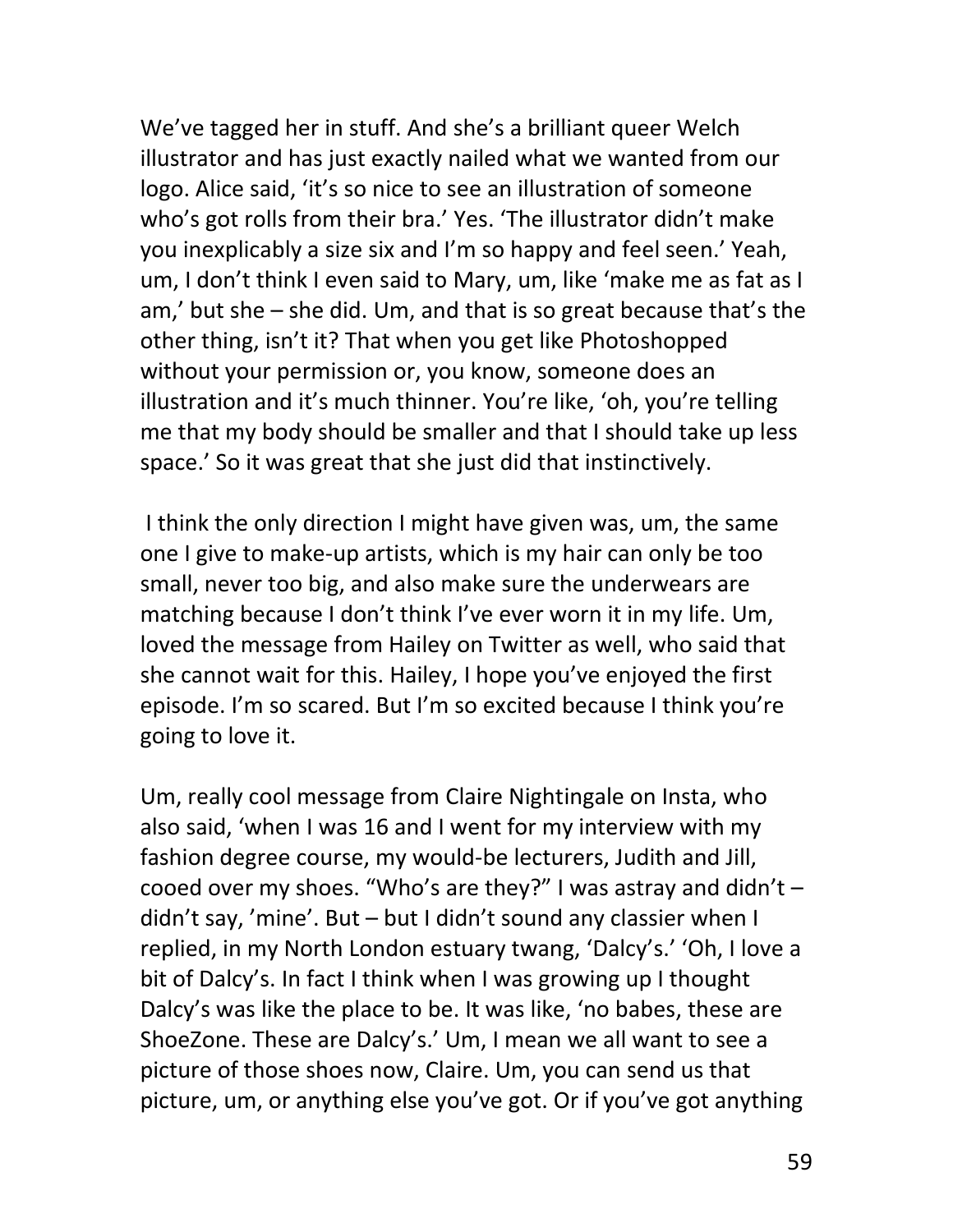you want to say about the podcast. Love to hear from you. You can email us at whoareyouwearingpod@gmail.com. And I would love it if you followed us on Instagram as well. So the Instagram page is where we're going to be chucking loads of the pictures up, um, from the episodes. So when people mention stuff in their interviews we're going to do our best to one, get a picture out of them, um, so that's whoareyouwearingpod on Instagram.

So yeah, you can go over there, follow us on Instagram, and hopefully see the outfits that we are talking about. So obviously I love clothes and fashion and style, hence this podcast, but part of that is also I just really love small businesses, uh, because I just see so much creativity and cheerleading and sustainability in small businesses. So I thought I would take this chance to crow about one I love. I'm going to try and do this every episode. So let's start with Fizz Goes Pop and the brains behind it, Liz. So Liz is an incredible maker of jewellery and homeware who does a beautiful line in mirrored acrylic and ply jewellery. All designed and made in her studio in Cardiff. I love her ethos and her creativity. I do honestly think you're going to absolutely love her too. If ever I wear stuff of hers on the telly  $-$  yes, guys, I'm doing alright  $$ people always ask me where I got them from. Um, now if she's not too busy as well, swamped with releasing beautiful collections, she does custom pieces too. So if you see me with an incredible pair of enormous mirrored acrylic Welsh dragons on my earlobes, that is where they're from. Liz is great on Insta. Just really normal and talks you through the process and loads of it is, um, led by like followers' engagement. So like we get to pick what goes in the collections, which is really fun. So follow her there at fizzgoespop, or check out her website.

[Electronic music]